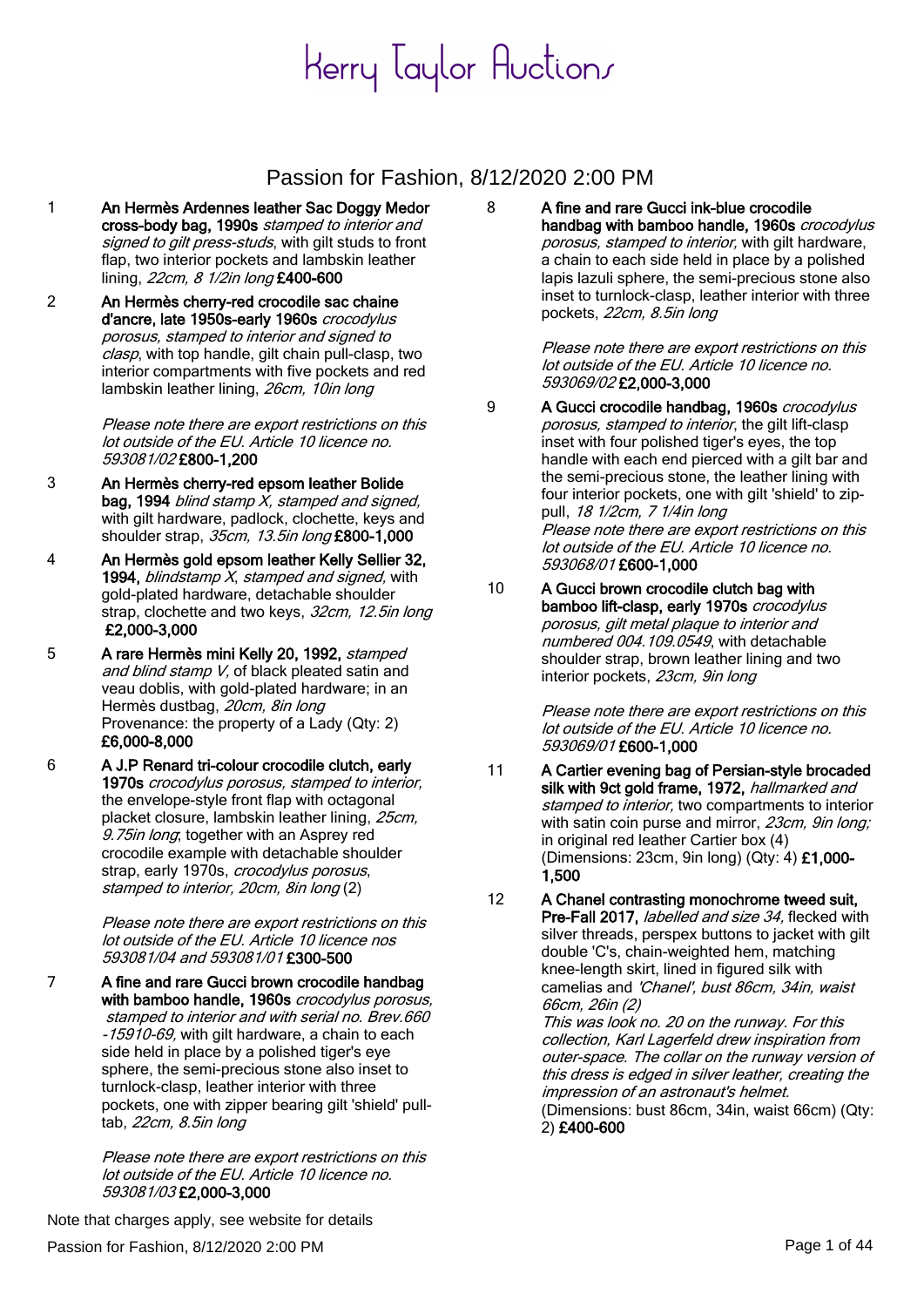### Passion for Fashion, 8/12/2020 2:00 PM

13 A Chanel sequinned black fantasy-tweed dress, Autumn-Winter 2017-18, labelled and size 34, densely woven with tiny red, green and blue sequins, the upper layer with black sequins of varying size, detachable off-white satin collar, silk lining, bust 86cm, 34in; together with two identical spare collars (4)

This was look no. 76 on the catwalk. For this collection, Karl Lagerfeld sought inspiration from outer-space. The satin collar of the dress shown on the catwalk was edged in silver leather giving the impression of an astronaut's helmet. (Dimensions: bust 86cm, 34in ) (Qty: 4) £300- 500

14 A Chanel black silk and spandex blend dress, Spring-Summer 1999, *labelled and size 36*, with flounces of lace, satin ribbon shoulder straps, integral tulle petticoat to skirt, bust approx 81cm, 32in, waist 71cm, 28in

For this collection, Karl Lagerfeld looked towards the future and the awaiting new millennium, focusing on the use of 21st-century synthetic fabrics, rather than the traditional tweeds of the couture house. The silhouette of this dress is an interpretation of the romantic 'robe-de-style' of the mid-1920s and showcases Lagerfeld's skill of combining historicism with contemporary fashions. (Dimensions: bust approx 81cm, 32in, waist 71cm, 28in) £300-500

- 15 A Chanel couture oatmeal and ivory tweed suit, 1969, labelled and numbered 37679, with pierced CC gilt metal buttons, the skirt slightly flared, chest 102cm, 40in, waist 71cm, 28in Provenance: the Sandy Schreier Collection (Qty: 2) £300-400
- 16 A Chanel couture yellow bouclé wool and fox fur coat, mid 1970s, labelled and numbered 53410, mid-thigh length, with two slit pockets, front hook fastenings and quilted silk lining (Dimensions: bust 102cm, 40in) £350-500
- 17 A Chanel couture grey-pink tweed suit, 1960, labelled and numbered 13520, also with handwritten importation tag '....Mr Davidson, , taille 42, modele 55 tailleur, gris et rose, 700...392..' and with handwritten fabric content, the jacket with lion-mask buttons, silk braid edging, heavy gilt chain to hem; with woven silk braid in Vs to pockets and to edgings, lined in grey silk, with attached silk cuffs with gilt lion cufflinks; matching slightly-flared below-theknee skirt; and a silk bodice with top-stitched box pleats and bow to neck, the bodice bust 97cm, 38in; skirt waist 71cm, 28in Provenance: the Sandy Schreier collection (Qty: 3) £500-700
- 18 A Chanel by Karl Lagerfeld linen baseball-style ensemble, probably 1984, labelled and size 38, comprising: loose top with large black CC monogram badge to chest, gilt CC on black disc buttons, the matching wide-legged trousers with elasticated waist, bust 102cm, 40in Provenance: the Sandy Schreier Collection (Qty: 2) £600-800
- 19 A Chanel by Karl Lagerfeld black wool blazer covered in embroidered badges, early 1990s, Boutique labelled, size 40, double-breasted with gilt CC buttons, the black wool ground appliquéd to the front with military-style embroidered badges incorporating CC monograms, Chanel Rue Cambon address, padded shoulders, chest 102cm, 40in Provenance: the Sandy Schreier Collection £800-1,000
- 20 A Chanel couture gold brocatelle cocktail ensemble gold suit, 1962, labelled and numbered 17898, comprising a short jacket. lined in crimson moiré grosgrain, gilt lion head buttons, two patch pockets to front and short stand collar; the fitted shift dress similarly piped and edged with double band and bow to waist, lined in crimson silk, bust 86cm, 34in, waist 64cm, 25in Provenance: The Sandy Schreier Collection. Elizabeth Taylor owned an identical gold brocatelle suit, see KTA 26.06.2012, lot 45. (Qty: 2) £1,000-1,500
- 21 A de Carlis reversible golden sable coat, 1980s labelled, falling just below the knee, the alternative exterior of water-repellent satin fabric with two pockets, chest approx 102cm, 40in £600-1,000
- 22 A Christian Dior knitted black mink coat, 1990s boutique labelled, of voluminous cut, full-length with front hook-fastening, buttoned collar and two side pockets, chest approx 117cm, 46in £350-500
- 23 Three de Carlis knitted mink coats/cardigans, 1990s-2000s labelled, the first floor-length and honey-coloured with hood, two pockets, singular button fastening; the second in red and falling just below the knee, each with perforated suede lining; and a reversible cardigan of mauve knitted mink and cashmere, chests approx 102- 117cm, 40-46in (3) £400-600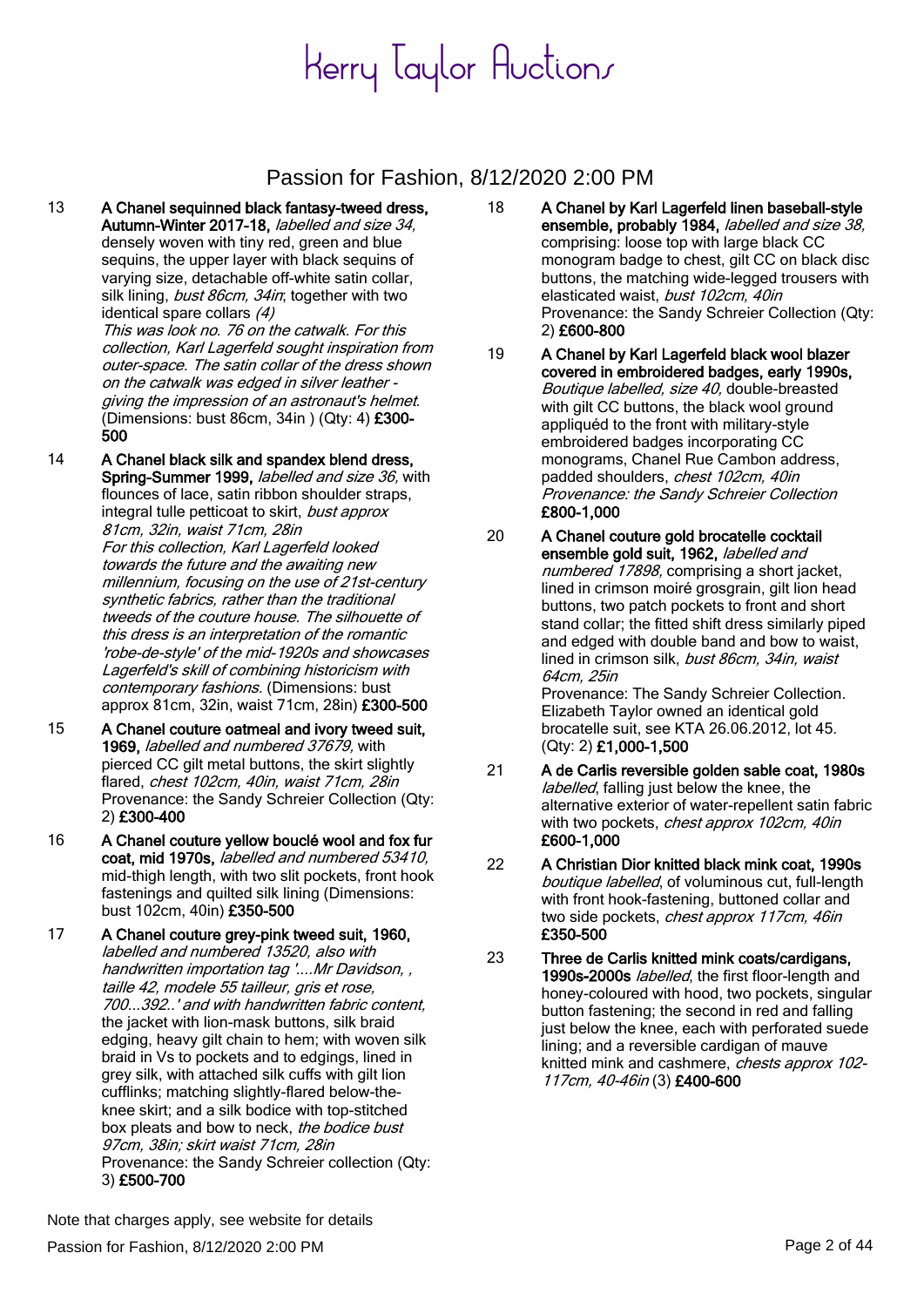### Passion for Fashion, 8/12/2020 2:00 PM

- 23A An ocelot fur coat, early 1970s, leopardus pardalis, with wide curved lapels, doublebreasted with square gilt metal buttons, lined in oriental brocade, chest approx 97cm, 38in Please note there are export restrictions on this lot outside the EU. Article 10 licence no 594646/01 £350-500
- 24 An Hermès 'Plume' print by Henri de Linarès bodice and scarf, 1950s, the scarf signed in the print, the fitted bodice with zip fasteners, bust 86cm, 34in; the scarf 90cm square £100-150
- 25 A good Christian Dior intarsia rabbit and fox fur coat, late 1960s-early 1970s, Fourrure labelled, dyed in shades of orange and brown, mid-calf length, button front, two slit pockets and monogrammed lining, chest 102cm, 40in (Dimensions: chest 102cm, 40in ) £400-600
- 26 An intarsia mink coat in overall zig-zag design, 1960s, un-labelled, in shades of brown and cream, mid-thigh length, single-breasted with imitation tiger's-eye buttons, chest approx 102cm, 40in (Dimensions: chest approx 102cm,40in) £200-300
- 27 A brown sable cape, probably 1960s, with deep shawl collar, the hem edged with tails, lined in brown silk

Provenance: the property of a Lady £300-500

- 28 A painted cartoon for a stumpwork mirror of the four Cardinal Values, English, 1660s, the ivory satin painted in ink and inscribed to each corner with Temperance, Prudence, Justice and Fortitude, interspersed with a palace, a fountain, a lion and a leopard,  $67$  by  $57$ cm,  $26$  1/2 by  $22$ in £1,000-1,500
- 29 A fine embroidered needle portrait of King Charles II, circa 1660, the ivory satin ground worked in silks and hair, with the King in armour wearing a St George medal, with lace cravat, delicately painted facial details within a laurel wreath border, 19 by 15.5cm, 7 1/2 by 6in with ebonised deal frame

The design for this embroidery is taken from an engraving published in 1660 by the English engraver William Faithorne the Elder (1616- 1691). He made two versions of this print between 1660 and 1670.

King Charles II (1630-85) reigned as King of Britain and Ireland 1660-1685. He was restored to the throne after years of exile during the Puritan Commonwealth. This portrait was probably embroidered to celebrate his coronation. £2,000-3,000

- 30 A rare Peele & Simpson toll handkerchief, 1769, printed in red on white cotton, engraved to one corner 'J.Barwick & Co, ex March 11, 1769', the corners printed with the allegorical figures of Justice, the sides with Hackney Chairs, Hackney coaches, Thames Watermen, the centre printed with a table giving prices and waiting times for the various travel methods within London and also with distances in miles from London to the major British cities and associated tolls, 77cm, 30in square; together with a printed silk handkerchief of the 1851 Great Exhibition, 78 by 86cm, 30 3/4 by 34in; and a lilac-grey woven silk commemorative handkerchief, 1897, to commemorate Queen Victoria's Diamond Jubilee, 51 by 49cm (3) £200-300
- 31 A rare pair of wig-powder bellows bearing the cypher of King George III, circa 1775, of mahogany with leather sides and ivory tip, painted in gold with a kingly crown and GR III, 16cm, 6 1/4in long

Provenance: from a descendant of the House of Bourbon.

During the 18th century the fashion for wigs was at its height. Perukes (powdered wigs) were teased into fantastical shapes, the more expensive examples being made from real human hair. They became something of a status symbol, an everyday wig cost about 25 shillings (a week's pay for a common labourer in London), whereas a large elaborate example could be as much as 800 shillings – hence the name 'bigwig' was coined. At a time when syphilis was rife (causing balding) and lice commonplace – the wig solved both problems – the insects inhabited the wigs rather than the scalps of the wearer. The wig powder made from finely ground starch (poorer folk used flour), as well as being a dye (grey and white hair being deemed the most elegant), it was also aromatic (orange and lavender being popular) and contained excellent de-lousing properties. In any case the head was preferably shaved, for the peruke to fit properly. If the wig became infested it could be sent to the wig maker for boiling, before being re-curled, re-powdered and returned. Powdering was something of a palaver – the wig or hair first being greased or oiled so that the powder would stick, a powdering cape having first been placed over the shoulders to prevent clothes being ruined. The hairdresser then stood as far back as possible whilst the powder was puffed from the little bellows. A hole in the top (usually sealed by a cork) was used to fill the bellows with powder. It was a messy business.

Passion for Fashion, 8/12/2020 2:00 PM Page 3 of 44 Note that charges apply, see website for details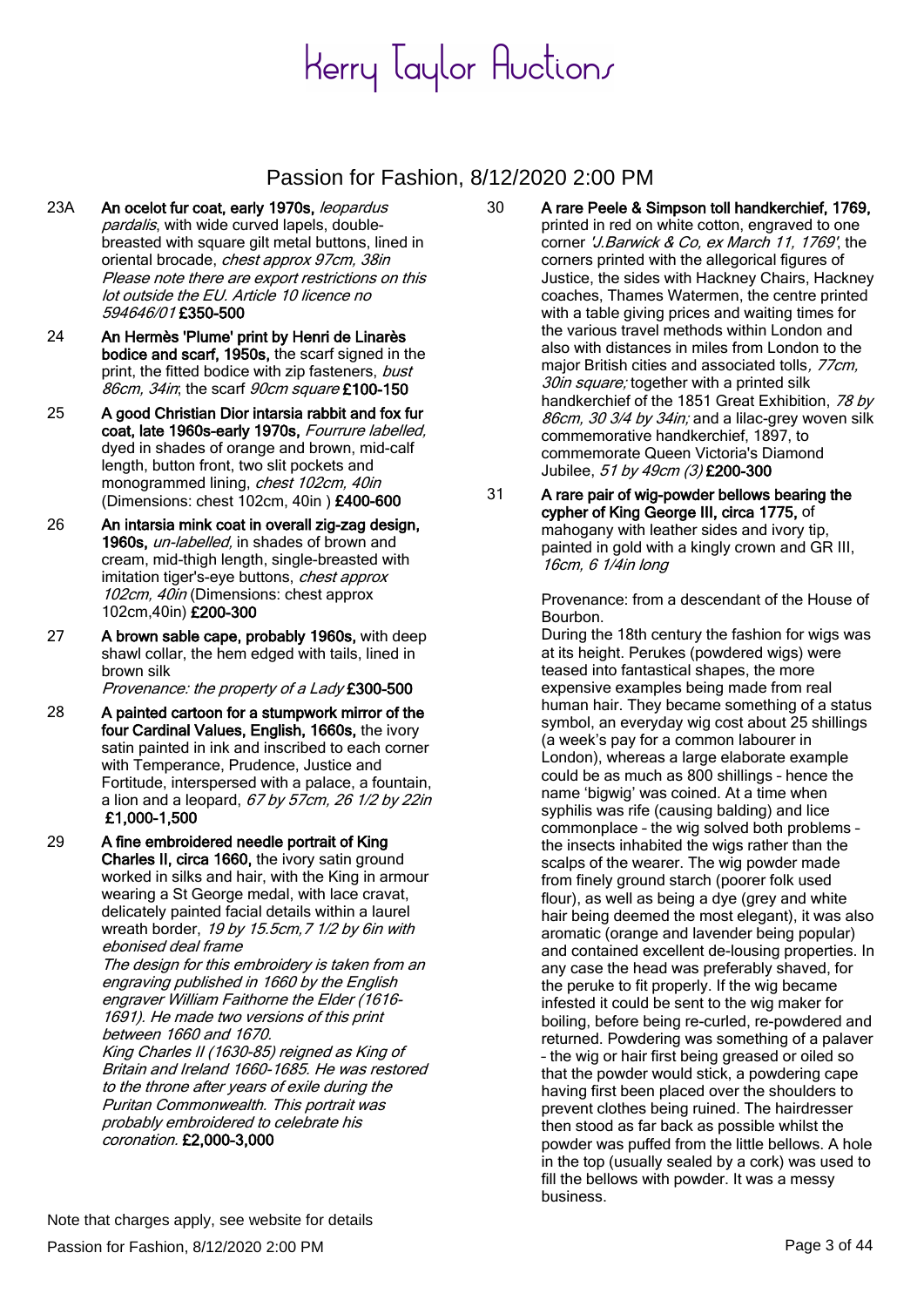### Passion for Fashion, 8/12/2020 2:00 PM

The first tax on hair powder was a stamp duty applied in 1786 and applied to packets of hair powder for wigs and on perfumes and cosmetics. The tax was set at 1d on packets costing up to 8d, rising to 1s on items over 5s. In 1795 William Pitt the Younger (ironically a Whig) made wig owning even more onerous. Desperate to raise funds for the war with France, the government doubled the tax on wig powder as well as introduced a regulation making the wig powder user apply for a licence which cost a guinea. For those willing to pay the tax, such as barristers or physicians, the Whigs began calling them "guinea pigs" This namecalling in turn resulted in the London Times satirizing the closely-cropped Whigs.

"With respect to the manipulation of the hair, it is singular to observe that in 1795 a club was described by 'The Times' as having been formed in Lambeth called 'The Crop Club,' every member of which, on his entrance, is obliged to have his head docked as close as the Duke of Bridgewater's old bay coachhorses. This assemblage is instituted for the purpose of opposing, or rather evading, the tax on powdered heads.''

However, not everyone was required to purchase a license. Notable exemptions included: the Royal Family and their servants, clergymen with an income of under £100 a year, various ranks in the military, yeomanry, mariners, engineers. A nobleman could also buy a single license to cover the use of his household servants.

Wigs and powdering began to fall from favour in the late 18th century. French citizens ousted the peruke during the revolution and in England there was a bread shortage so to use starch or flour for mere adornment was deemed frivolous. By the early 19th century the fashion changed n favour of shorter, natural hair and wigs tended to be worn by certain professions and just by the elderly, reluctant to relinquish the fashion of their youth. £1,000-1,500

- 32 Rare French Revolutionary cockades, late 18th century comprising: two pink, blue and white rosette-style ribbon cockades loosely mounted onto a piece of paper, annotated, 'Cockades worn by us in France Oct. 1790' and on the same page, a small pink silk cockade with note to the centre inscribed 'Worn through the Netherlands & Holland, G.F.M Sept. 1814; this page backed with a printed advertisement for 'Le Melange Amusant, June 24th, 1789; the facing page applied with four silk and wool cockades, the page annotated, 'La Cocarde Citoyen - received from Mr Christie at Paris, 20 Jany 1790'; contained within a leather scrap-book folder, embossed to the spine 'C.F. Norton. Book II' (Qty: qty) £600-1,000
- 33 A good gentleman's court dress, French, circa 1800, the brown figured silk tailcoat with 11cmhigh stand collar, sharply curving front panels, embroidered in floss silks with sprays of forgetme-nots, non-functioning rear pocket flaps, fastened by two hooks to upper chest, with matching brown silk breeches with small-fall, pockets to front, and ivory silk waistcoat, chest approx 86cm, 34in (3) £2,000-3,000
- 34 A gentleman's finely-embroidered tailcoat, 1780s, of textured black velvet voided with blue and yellow threads, worked with elaborate blooms in shades of pale blue, pink and yellow, chest approx 92cm, 36in; together with a Castelo Branco bodice, 1780s, bust approx 72cm, 28in (2) (Qty: 2) £400-600
- 35 An Indian embroidered muslin gown, circa 1805, sprigged overall in green floss silk and couched gold thread, empire-line with draw-string fastenings to rear, short puffed sleeves caught in broad pleats at the back, slightly trained skirt, bust approx 76cm, 30in £600-1,000
- 36 A Spitalfields peacock-blue silk stole, 1810-20, the deep borders filled with rose sprays, hop vines and other blossoms in mainly red, yellow, ivory and olive green, 245 by 70cm

Provenance: the late Dr Joan Coleman Collection. Purchased for £16 in Edinburgh in 1977 £400-600

37 A fine Spitalfields ivory silk stole, 1810-20, the deep end borders woven with roses, lace swags and harebells in shades of pink, yellow and blue, 274 by 68cm

> Provenance: the late Dr Joan Coleman Collection. Purchased Phillips, 18.5.1980, £38 £500-800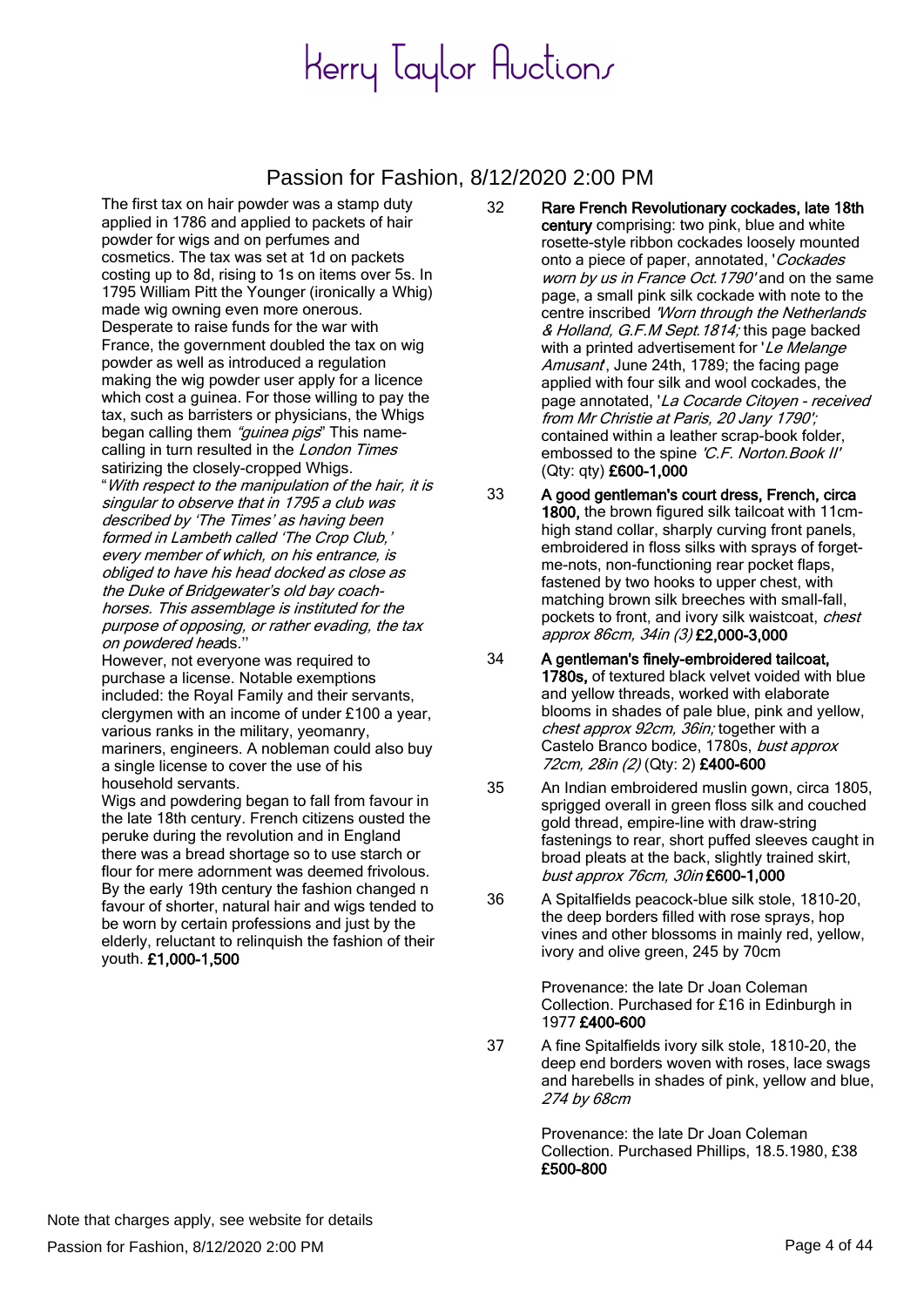### Passion for Fashion, 8/12/2020 2:00 PM

- 38 A magenta-striped cotton day dress, late 1830searly 1840s, comprising separate bodice and skirt, the lightly-boned bodice with pleats across the shoulders, pleats and ruffles to upper arms above narrow tight lower sleeve, the separate skirt with piping and triple flounces to hem, bust approx 81cm, 32in £400-600
- 39 An ivory silk bonnet and bridal headdress, circa 1845 the ruched and gathered satin bonnet with short, pointed neck cover, adorned with figured silk ribbon rosettes and ivory tulle trim, broad ribbon ties, 23cm, 9in long; the wired headdress with ruched satin ribbons and silk blossoms over the ears; together with an associated pink ribbon headband and some silk roses (4) £350-500
- 40 A rare pair of printed and painted satin garters, 1820s, with scenes of boys and girls at play with dogs, a girl feeding chickens, padded and edged in blue chenille, elasticated section and embossed metal clasps, together with the remains of a handwritten note reading 'White satin garters, 1826', (Dimensions: 28cm, 11in long) (Qty: 3) £600-1,000
- 41 A fine gentleman's linen shirt, circa 1810, the tall collar cut high at the front to frame the face but with low curve to rear neck, fastened with Dorset buttons to neck and curved cuffs £600-900
- 42 A fine gentleman's woven wool banyan or nightgown, late 1830s -early 1840s, doublebreasted with six buttons, slanting vented chest pocket, curved back seams, small buttons to the narrow cuffs, narrow waisted and full-skirted, woven with a lattice of floral medallions with green centres, linked by undulating snake-like bands, lined in brown cotton, chest 92cm, 36in

Provenance: Samuel Courtauld 1793 - 1881. He was born in Albany, NY, but returned to England and lived in Essex at Bocking and then at Gosford Hall. £800-1,000

43 A gentleman's shirt, 1840-50, the chest of broad pleated linen with button closure, the rest of the shirt in cheaper cotton £250-350

44 A rare gentleman's part wedding ensemble, circa 1850, comprising: pair of dove-grey brushed wool trousers, with higher curved back, silk centre-waist gusset with lacing holes, brass buttons by Williams & Crook, Liverpool, for braces and front flies, also button-fastened stirrup to the hems; a rare ivory satin stock/cravat with figured mauve floral paisley patterns; and an ivory silk damask waistcoat with cotton back and rear waist ties, stamped in red 'Williams & Crook tailor' (3) Williams & Crook Tailors were registered to 5 Lord Street, Liverpool, the company having been established in 1830. Mr John Williams died aged 76 in 1888. He was described in the Liverpool Mercury, January 1888 as 'one of the oldest and most deservedly respected tradesmen of the city, senior partner of the film Williams & Stevens, formerly known as Williams & Crook, 5 Lord St., tailors and drapers, who have carried on their trade for almost half a century, their existence dating back to 1830.'(Qty: 3) £800-1,200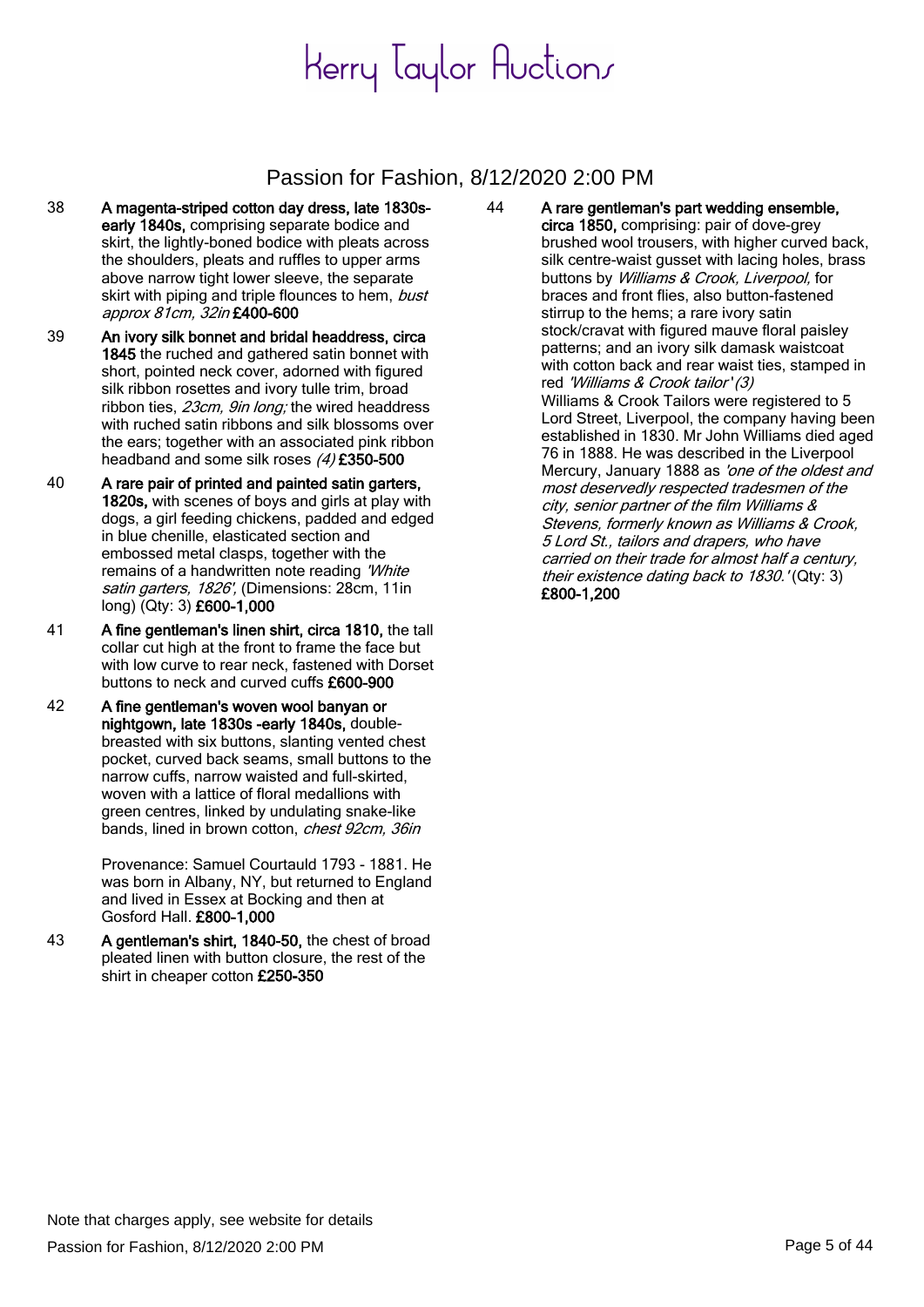#### Passion for Fashion, 8/12/2020 2:00 PM

45 A fine and rare Henry Poole & Co. gentleman's smoking suit, English, 1885, bearing Saville Row label with Major Sandbach's name, woven in narrow chevron stripes of red, yellow, blue and white silk and edged and lined with crimson silk and frogging, the trousers with button flies and ribbon ties, completely lined in burgundy silk with rope-twist side-stripes; together with four gentlemen's waistcoats, one 1840s, the others c.1900, which belonged to various members of the Sandbach family (6)

> The suit belonged to the late Major-General Arthur Edmund Sandbach, CB, DSO. He was born on July 30th 1859 at Hafodunos in Denbighshire. He was the third son of Henry Robertson Sandbach of Hafodunos. His mother was the daughter of Captain Martin Williams of Bryn Gwyn Montgomeryshire. He was educated at Eton before joining the army in 1877 and went on to serve in Egypt. He went to India at the same time as Lord Curzon and became his Private Secretary. On the outbreak of the South African war, Sandbach was appointed AAG Intelligence to the Natal Army in 1899. He was instrumental in the Relief of Ladysmith and was mentioned three times in despatches. He inherited the estates of Bryngwyn, Hafodunos and Old Hope,Jamaica.

Complete smoking suits are very rare - usually, only the jackets survive. In addition to pipes, cigars became fashionable from the mid 19th century, with exponents including Prince Albert and the Prince of Wales (later King Edward VII), who were both enthusiastic cigar smokers. After the Crimean war (1885-86), many soldiers took up cigarette smoking having picked up the habit from their Turkish counterparts who smoked tobacco rolled up in tubes of paper. Smoking became something of a male preserve until the 1920s. After a formal dinner the ladies were required to retire to the sitting room whilst the gentlemen lit their cigars. Smoking became a form of relaxation and refuge for men. In addition to these comfortable, luxurious suits (which were something of a cross between a pair of pyjamas and a dressing gown), quilted and embroidered hats and slippers often completed the look. £600-1,000

#### 46 A rare pair of spats autographed by Al (Scarface) Capone, 1920s, of tan wool with side buttons and leather straps, one signed in ink 'Alphonse Capone', each 22cm, 8 1/2in wide; together with a handwritten note by a relation of John McCann explaining their provenance (3)

Provenance: These were given by Al Capone to John McCann. McCann had fled Ireland for America in the 1920s, to avoid arrest by the Black & Tans (constables recruited into the Royal Irish Constabulary during the Irish War of Independence) for rebellious acts. A trained engineer and car mechanic, he worked on the armoured Cadillac Sedan commissioned by Al Capone in 1928. Family tradition has it that the spats were left inside the car and when McCann retrieved them from the interior and returned them to the gangster - he duly autographed them and gave them to the mechanic as a souvenir In September 1936 the spats were sent to Ireland to James McCue, his brother, for safekeeping and have passed through the family by descent to the present day. The handwritten note is by John McCann's great-niece; it states that 'when Capone went to prison in 1931 the car was seized and was later used to transport President Roosevelt'.

Spats were commonly worn by gentlemen in the late 19th century until the 1920s to protect their shoes from mud spatters on the sidewalk. £2,000-3,000

- 47 A fine pair of Queen Victoria's silk stockings, late 19th century, of black silk with buff feet and upper leg sections, knitted with large imperial crowns, VR and 6, simple pine-shaped embroidered black silk clocks, cotton finger loops (2) £500-800
- 48 Queen Victoria's fine lawn nightdress, late 19th century, with whiteworked embroidered cypher 'VR 24' below an imperial crown, the collar and neck opening edged in frills of Valenciennes lace, decorative small buttons to each cuff, bust approx 168cm, 66in £600-1,000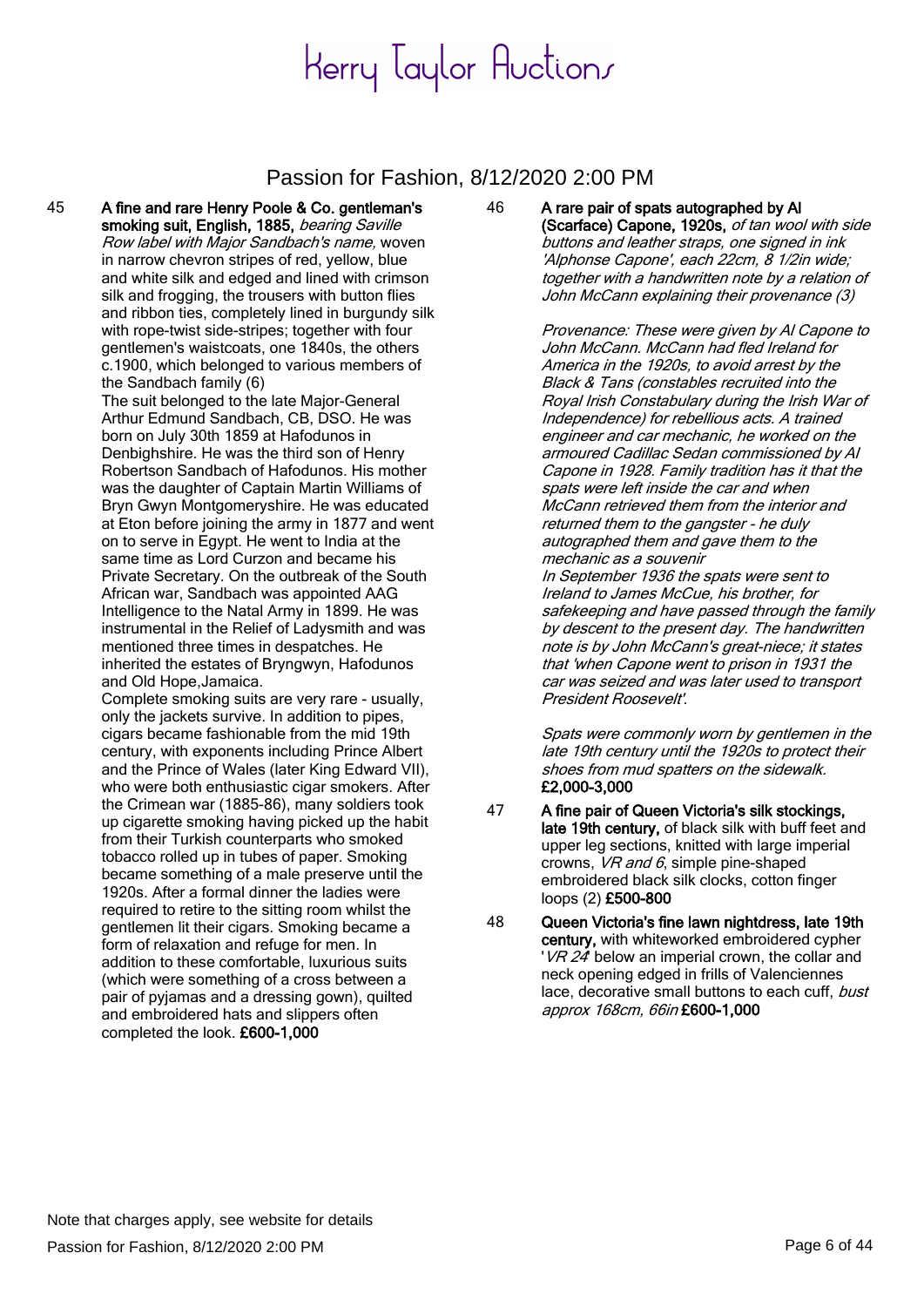#### Passion for Fashion, 8/12/2020 2:00 PM

- 49 A fine and rare pair of Luigi Zanotti embroidered Japonisme shoes, Italian, circa 1875 bearing trade labels, 'Luigi Zanotti, fabricante di Calzature, Bologna, via Rizzoli 28, of painted canvas and embroidered pale blue satin, with slightly upturned curved toes, low heels, lined in black satin and edged with satin ruffles, embroidered in twisted silks with a Japanese tea ceremony, prunus blossom, oriental cranes and Japanese fans, 25cm, 9 3/4in long (2) £800-1,200
- 50 A fine Emile Pingat visite, circa 1885, labelled '30 Rue Louis le Grand, Paris', of black, gold and red jacquard silk woven with repeat quatrefoils, with dark brown velvet sleeves and side panels, the edges trimmed in clipped brown ostrich, with elaborate braid in shades of gold to the cuffs and centre-back, the front closure intermittently trimmed with gilt tassels, lined in quilted shot silk, bust approx 81cm, 32in £800-1,200

51 Fashion, photos and ephemera relating to the Queen of Madagascar - Ranavalona III and Princess Ramisindrazana, 1897-1924, collected by their paid companion Miss Clara Herbert, comprising: a vibrant cyclamen pink satin and dark burgundy cotton velvet court gown, 1897, worn by the Queen's aunt and political advisor Princess Ramisindrazana, the heavily-boned bodice with triple-layered puffed upper sleeves, with dark velvet insertions, matching ruched velvet chemisette, heavily adorned with pearl beads and edged in pearl fringes; the separate skirt with elaborate pearl-beaded bouquet to front hem, with pink satin side panels and trained rear hem similarly embellished, bust approx 86cm, 34in, waist later enlarged to 76cm, 30in; together with a photograph of Ramisindrazana wearing the gown; a pair of pale blue knitted silk stockings, adorned with Honiton bobbin lace; a red morocco needlecase, belonging to Queen Ranavalona; approximately 50 photographs of Queen Ranavalona (1895- 1917) seated on her throne in advance of the abolishment of the monarchy by the French military colonial force in 1895, during her forced exile in Réunion in 1897, and during the 1900s in Algeria, on various permitted trips to France, 1900-1914; approx 40 postcards featuring Ranavalona; approx 37 further photographs of Princess Ramisindrazana, 1897- c.1920; miscellaneous photographs of the Queen's mother, Prime Minister Rainilaiarivony, household servants, palaces; ephemera including concerts dedicated to the Queen in Algiers, c.1900; a biscuit wrapper featuring her portrait; transportation receipts, household receipts, invitations to Queen Ranavalona's funeral and receipts for the exhumation of her elder sister in Algeria in 1907; Miss Herbert's almanacs for 1915-16 detailing her careful expenditure; and approx 70 postcards sent to Miss Herbert and Princess Ramisindrazana in French, English and Malagasy including some sent from Queen Ranavalona III to her aunt; various press clippings (qty) Click here to read our illustrated footnote. £1,000-1,500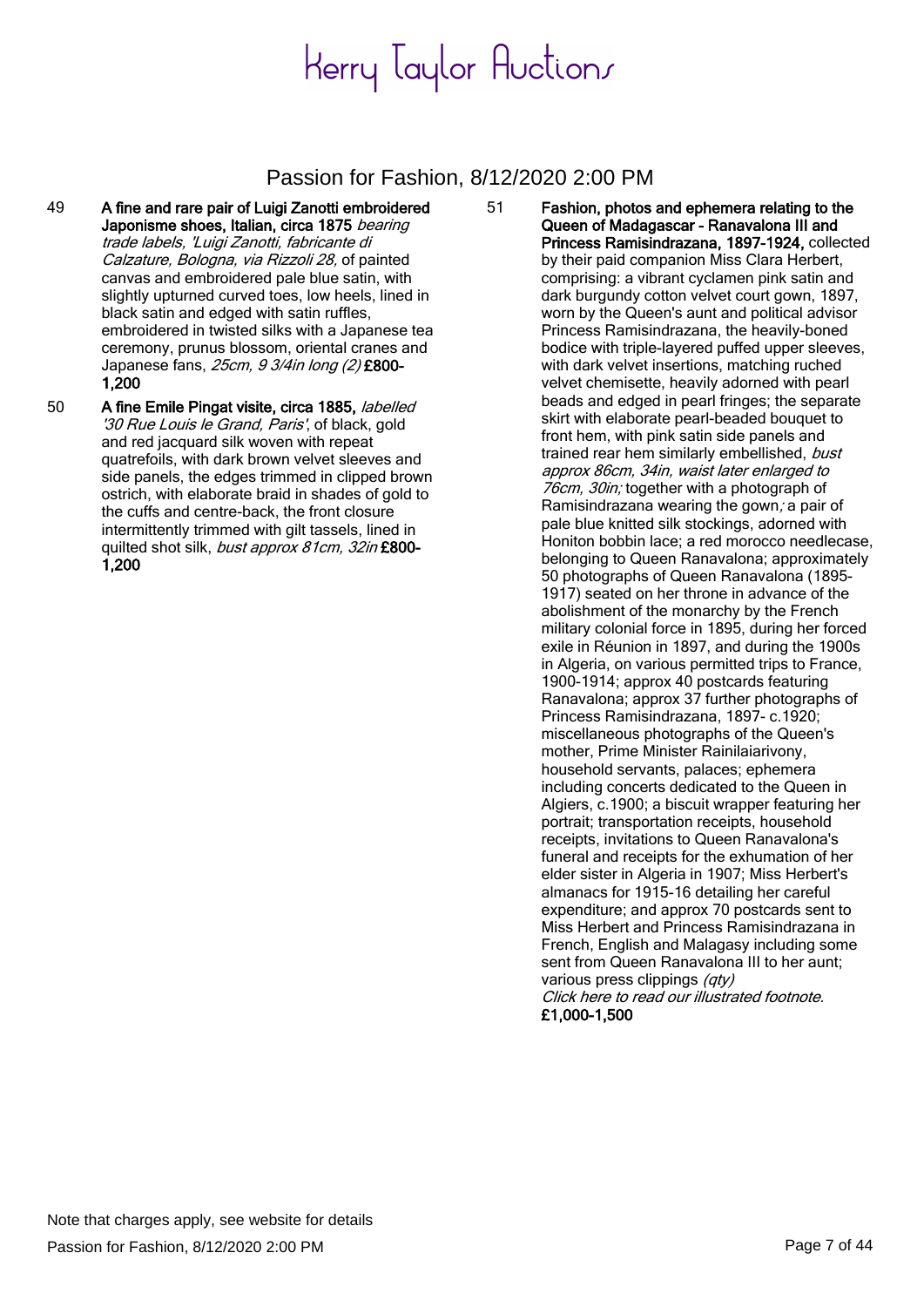#### Passion for Fashion, 8/12/2020 2:00 PM

#### 52 Diaghilev's Ballets Russes 'Le Coq d'Or' costume for a female subject of King Dodon, Act I, designed by Natalia Goncharova 1914, Colonel de Basil production, 1937, bearing woven 'Karminska' costumier label, Reynolds

House, 5 Great Newport St' comprising: orange cotton smock with front green plastron, appliquéd with large-scale blooms and foliage edged in burgundy embroidery with pencil and ink dancers' names 'L. Oleana, Herklot; an offwhite linen blouse with peach stripes and roundels to the sleeves; a red cotton kokoshnik headdress stencilled with yellow daisies and undulating stripes; and a plain cotton petticoat (4)

This costume was made to Goncharova's 1914 sketch no 11.

Diaghilev's opera-ballet in three tableaux with music by Rimsky-Korsakov and choreography by Fokine was first produced at the Paris Opera on 24th May, 1914 and was revived by Fokine for de Basil as a ballet without singing in 1937.

Provenance: Sotheby & Co auction 17th July, 1968 £5,000-8,000

53 Diaghilev's Ballets Russes 'Le Coq d'Or' costume for a female subject of King Dodon, Act I, designed by Natalia Goncharova 1914,

Colonel de Basil production, 1937, bearing woven 'Karminska' costumier label, Reynolds House, 5 Great Newport St', comprising: pinafore with bodice of pale green wool over full cotton skirt, screen-printed with yellow daisies and red and white geometric and abstract patterns, green wool flounce to waist, integral cotton petticoat, bearing dancers' names to interior 'Lendrum, Roberts, Barsova'; the matching linen blouse with green wool sleeves appliquéd with peach flower-heads, scarlet braid embroidery, 'Lendrum' to interior; and a peach cotton kokoshnik headdress stencilled with large yellow daisies and broad red stripes, inked dancer's names 'Acrova and Franka' (3)

Provenance: Sotheby & Co auction 17th July, 1968 £4,000-6,000

54 Diaghilev's Ballets Russes 'Le Coq d'Or' costume for a female subject of King Dodon Act I, designed by Natalia Goncharova, 1914, Colonel de Basil production, 1937, comprising: cotton blouse with stripes and white cotton daisies to the full sleeves; the skirt of green cotton with yellow appliqué oak leaf quatrefoils within an orange cotton trellis, the underskirt of yellow cotton with orange lozenges to the waistband, signed in ink 'Stemmler'; with a red cotton kokoshnik headdress stencilled with yellow daisies and undulating edging stripes (3)

> Provenance: Sotheby & Co auction 17th July, 1968 £3,500-5,000

55 Diaghilev's Ballets Russes 'Le Coq d'Or' costume elements for a female subject of King Dodon Act I, designed by Natalia Goncharova, 1914, Colonel de Basil production, 1937, comprising: linen blouse with green wool sleeves appliquéd with peach flowers and adorned with scarlet braid, signed in ink to interior 'Stemmler'; a plum cotton velvet bodice with peach square to front, inked 'T.Rosson'; a peach cotton kokoshnik headdress stencilled with yellow daisies and broad red stripes, signed 'Zarova', Jannini, Sobinova', and two plain cotton petticoats (5)

> Provenance: Sotheby & Co auction 17th July, 1968 £1,000-1,500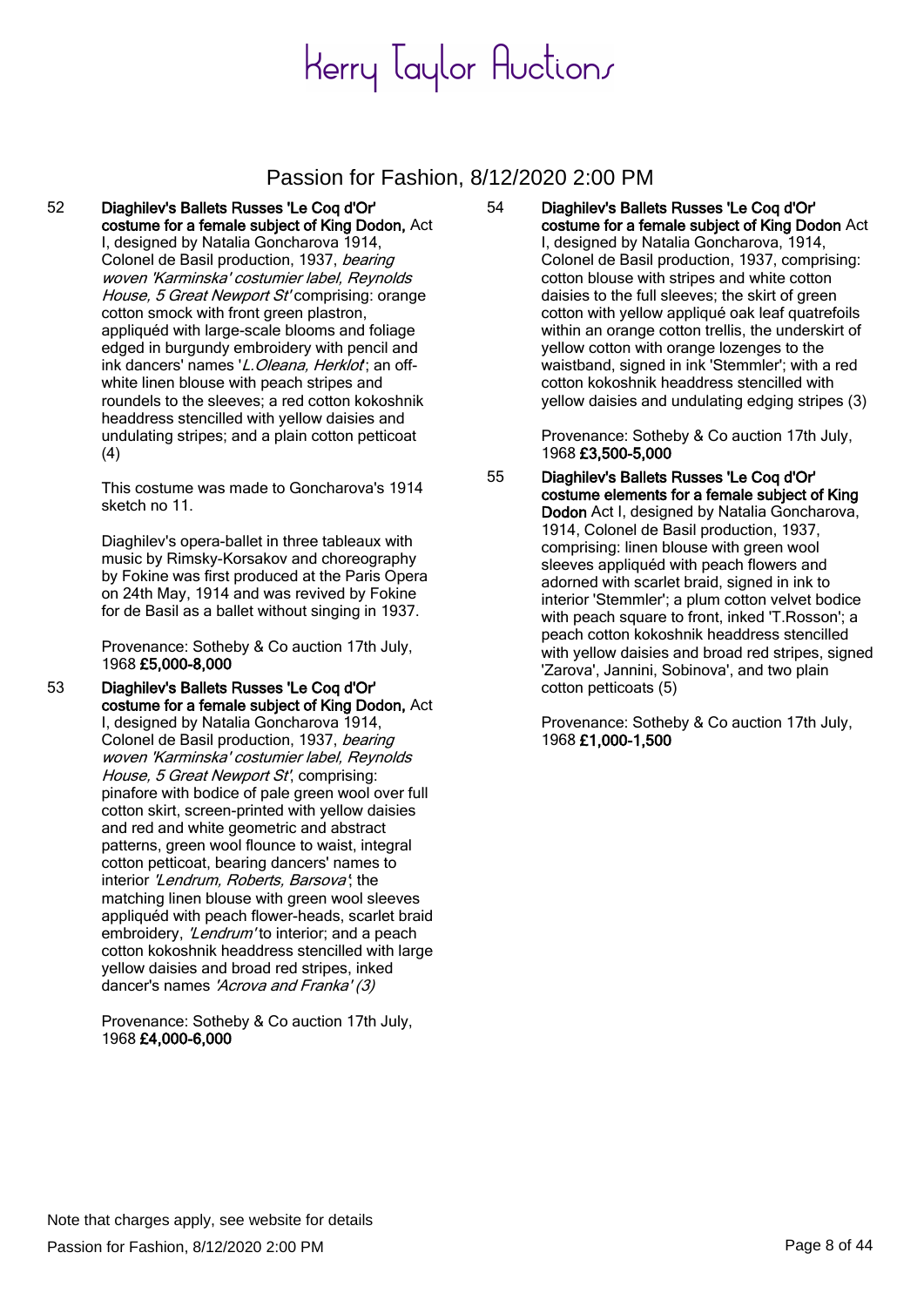#### Passion for Fashion, 8/12/2020 2:00 PM

56 Diaghilev's Ballets Russes, 'Scheherazade', costume for the role of Shah Zeman, designed by Leon Bakst in 1910, Colonel de Basile production, 1940s, comprising: blue satin tunic edged and adorned in narrow gold braid, appliquéd with hand-painted ivory satin lobes to the skirt, painted, striped satin inner sleeves, faced in peach satin, green satin cuffs; matching blue satin breeches with gold braid trim; an alternative detachable burgundy rayon detachable breast panel with pressed metal brooch; together with a silver fringed waist sash; an additional pressed metal medallion brooch and a letter from the Diaghilev Ballet expert Pip Dyer detailing the costume, chest 86cm, 34in, waist 81cm, 32in (6)

Michel Fokine's choreographed ballet 'Scheherazade' was popular from its Leon Bakst designed inception in 1910. In 1933 Colonel de Basil in Monte Carlo was able to acquire the remaining artefacts/costumes of the Diaghilev Ballet, enabling him to stage revivals of some of its most popular productions. In 1939, cut off from the European seasons by WWII, de Basil turned his attention and touring to the Americas, where by 1941 the company was in severe financial difficulty. They were saved by contracts with the Teatro Colon in Buenos Aires, where in 1942, they refurbished their existing costumes, often reusing trims and decorations from the original Diaghilev productions. The braids, appliqués and fringing are all probably taken and salvaged from these earlier costumes. £2,000-3,000

- 57 Two Lucile fashion sketches, 1916 both signed 'Lucile' in gouache and ink; one 'Algarza' dated in red ink 23rd March 1916, for a chartreuse silk walking suit; the other for a dress with yellow taffeta barrel-shaped skirt and organdie blouse, inscribed possibly 'L & G, Jan 1916', 36 by 19.5cm, 14 1/2 by 7 1/2in (2) £500-700
- 58 Two Lucile fashion sketches for coats, 1916 both signed 'Lucile', in gouache and ink on card, one for a blue coat with barrel-shaped skirt, yellow facings and feather-trimmed hat; the other a beige coat, with deep cuffs and button features, 37 by 19.5cm; 14 1/2 by 7 1/2in (2) £400-600

59 Two Lucile fashion sketches for party dresses, 1916 one signed, worked in ink and gouache on white card, one for a blue party dress with pink roses inscribed in pencil 'Miss Frieda Hempel', the other dress of pink and silver lamé with large roses to the skirt, 37 by 19.5cm, 14 1/2 by 7 1/2in (2)

Frieda Hempel (26 June 1885 – 7 October 1955) was a German soprano singer in operatic and concert work who had an international career in Europe and the United States £400-600

- 60 Two Lucile fashion sketches, 1916 both signed, worked in ink and gouache on card, one for tiered blue tulle party gown with transparent 'coolie' hat trimmed with blossoms; the other for a pink silk nightgown and blue jacket trimmed in marabou, 37 by 19.5cm; 14 1/2 by 7 1/2in (2) £400-600
- 61 A Lucile fashion sketch ''Miss Ragtime'' for the 1917 Sears Roebuck catalogue signed Lucile. for a pale blue summer dress and hat, in gouache, ink and pencil on card, 37 by 20cm, 14 1/2 by 8in

See Sears Roebuck catalogue: ''Miss Ragtime" Morning frock of linen. Made in white, blue or pink. Lady Duff Gordon Model No.43A135 1/2... Little ''Miss Ragtime'' is a jolly little blue-eyed blonde, and my blue linen morning frock makes her look like a Christmas doll in play-time dress. That's how I see the picture. With a sheer, white organdie collar, and little bow tie, with a white belt and spotless white shoes (pumps or high boots), she will be cool and fresh as a flower even on sweltering days. Narrow bands of white braiding and white pearl buttons give a bit of a decorative touch and the two real pockets will be the greatest kind of comfort. ''Binks'' is the round, little felt hat, and makes a most chummy companion for ''Miss Ragtime''. It may be all white or with facing and band of a dainty color. Of course, this frock will be quite as pretty and girlish in pink or white if you are not the type to wear blue. Lady Duff Gordon' £400-600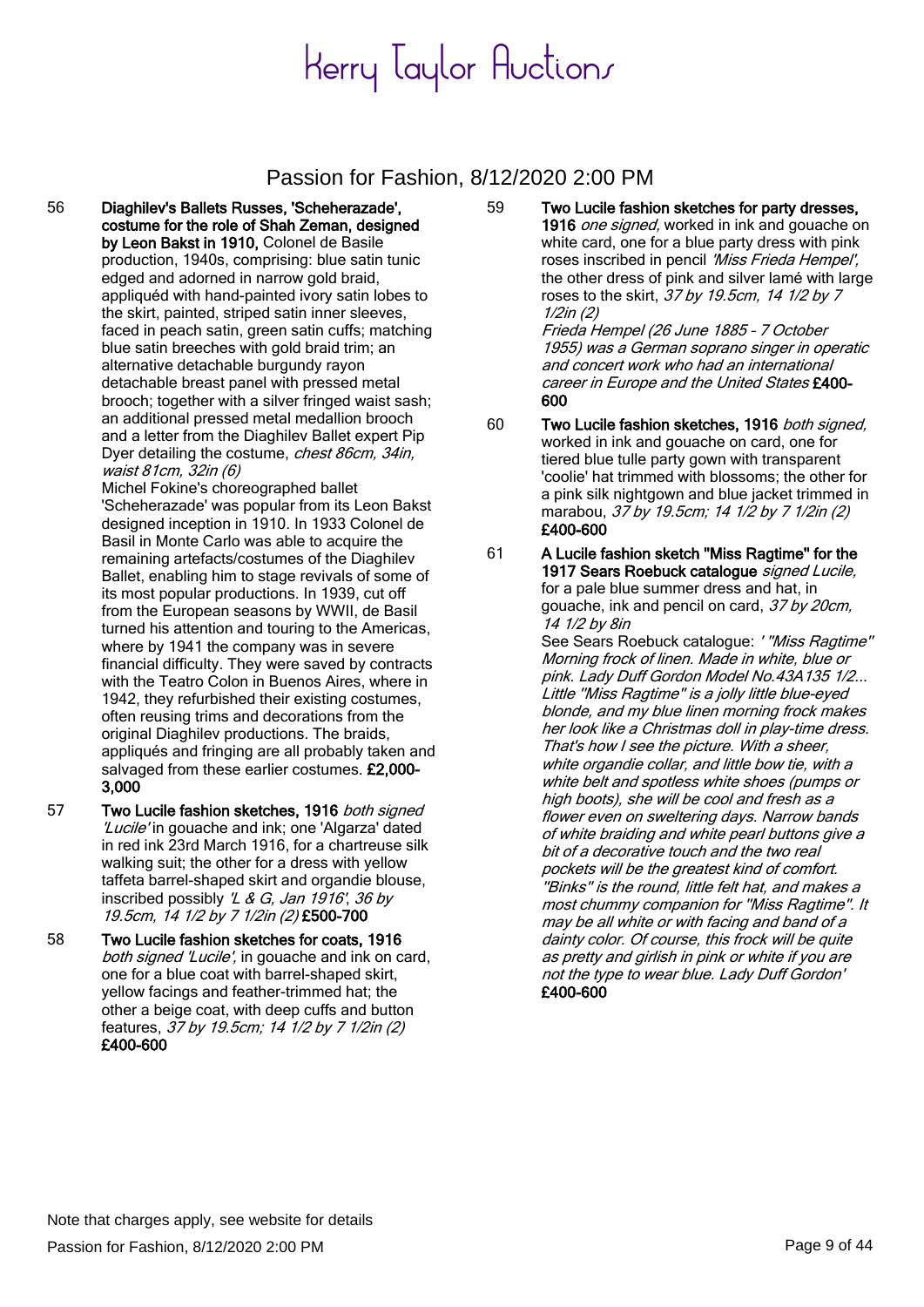#### Passion for Fashion, 8/12/2020 2:00 PM

- 62 A Lucile fashion sketch 'Honeymoon Express' for the 1917 Sears Roebuck catalogue stamped 'Lucy Duff Gordon', worked in gouache and ink on card of a blue tailored suit, 37.5 by 19.5cm, 14 3/4 by 7 3/4in See Sears Roebuck catalogue: 'Tailored suit of gros de londre silk, or silk and wool poplin. Made in navy-blue, black, taupe, gray, Russian green or Belgian blue. Lady Duff-Gordon Model No 43A225 1/2, Price \$37.50...The going-away dress is always a problem, and particularly so in summer time. So I have designed this lovely suit of silk to take that happy place in the trousseau of my brides this summer. Made of gros de londre silk (or it is quite as good in silk poplin) it will shed the dust and keep you neat and trim when traveling. It gives you an opportunity for any number of dainty blouses, such as my 'Junetime' shown here, of white satin. The style of this suit gives to the bride all the dignity of her new estate, and has none of the too noticeable ''trousseau'' look. The broad white revers and cuffs, the black satin collar and facings down the front and on the cuffs together with the large, black buttons make a very effective combination. The satin blouse is tucked front and back and finished with rows of hemstitching. The sleeves, tucked at the wrist where they are joined to a deep cuff, are specially graceful and I believe you will find the ''choker'' collar most becoming. You may be sure your ''Honeymoon Express'' stamps you a well-dressed, distinctive-looking young matron. The hat ''All Aboard'' is a simple round sailor of black or white straw with a tiny green or white band about the crown. I hope my ''Honeymoon Express'' may start you on a wonderful journey of happiness - with my blessing, Lady Duff Gordon' £400-600
- 63 Seven Lucile fashion sketches, early 1920s, unsianed, worked in pencil and gouache on paper, one on calque paper, the designs numbered, 65, 288, 296, 511, 530, mainly for cocktail and dinner dresses, a coat and a cape, average size 35 by 25cm, 13 3/4 by 10in (7) £500-700
- 64 A silk kimono finely embroidered with wisteria, Japanese for the European market, 1910-20, the flower-heads in ombré shades of purple to white, pale pink blossom amongst the trailing vines, with original matching, fringed sash, 145cm, 57in long from rear neck to hem (2) (Qty: 2) £400-600
- 65 A good Mario Fortuny sky-blue pleated silk Delphos gown, 1920-30, signed to centre-back seam, edged with white striped Murano glass beads, original matching gold stencilled satin belt, *signed*, still with spare beads attached (2) Provenance: originally purchased by the vendor for £1,300 hammer at Sotheby's, London, 13th October 1982. (Qty: 2) £4,000-6,000
- 66 A Mariano Fortuny stencilled velvet tabard dress, circa 1920, *circular label*, of blue-green silk velvet stencilled in silver with Islamicinspired geometric patterns to front and back, the sides inset with goffered silk panels crossed by silk thongs and Murano glass beads, bust approx 102cm, 40in £1,500-2,000
- 67 A Jeanne Lanvin couture black taffeta robe de style, Summer 1925, large woven label, date stamped and numbered 89993, with curved tulle band to shoulder-line embroidered in gold and silver chain-stitch swirls, similar scalloped insertions to hem, the loose dress with gently gathered skirt and horse-hair stiffeners added to hips, bust approx 97cm, 38in £700-1,000
- 68 A Lanvin couture 'Marguerite de la Nuit' black tulle dress, 1928, unlabelled, with appliquéd curving bands which graduate towards the asymmetric hemline, two padded beaded rings adorning the left hip, bust 86cm, 34in, waist 76cm, 30in £200-400
- 69 A rare Madeleine Vionnet couture striped gold lamé cocktail dress, circa 1923, green embroidered label, numbered 24621, of simple tunic form, composed of horizontal stripes of lamé and ivory silk faille, each panel outlined with narrow bands of gold sequins, with three sequin bands to the hem, the armholes and shoulder straps formed from two bodice panels overlapping and joining at the shoulder, side pleats to skirt, later-added internal waist tape that causes the bodice to slightly blouse front and back, the skirt formed from continuous joined panels with a single side seam, bust approx 107cm, 42in Provenance: the Sandy Schreier Collection. £500-800
- 70 A pair of Perugia gold leather shoes, circa 1925, the insoles stamped with name and Paris address, with paste studded button fasteners to the T-bar straps, 26cm long  $(2)$  £400-600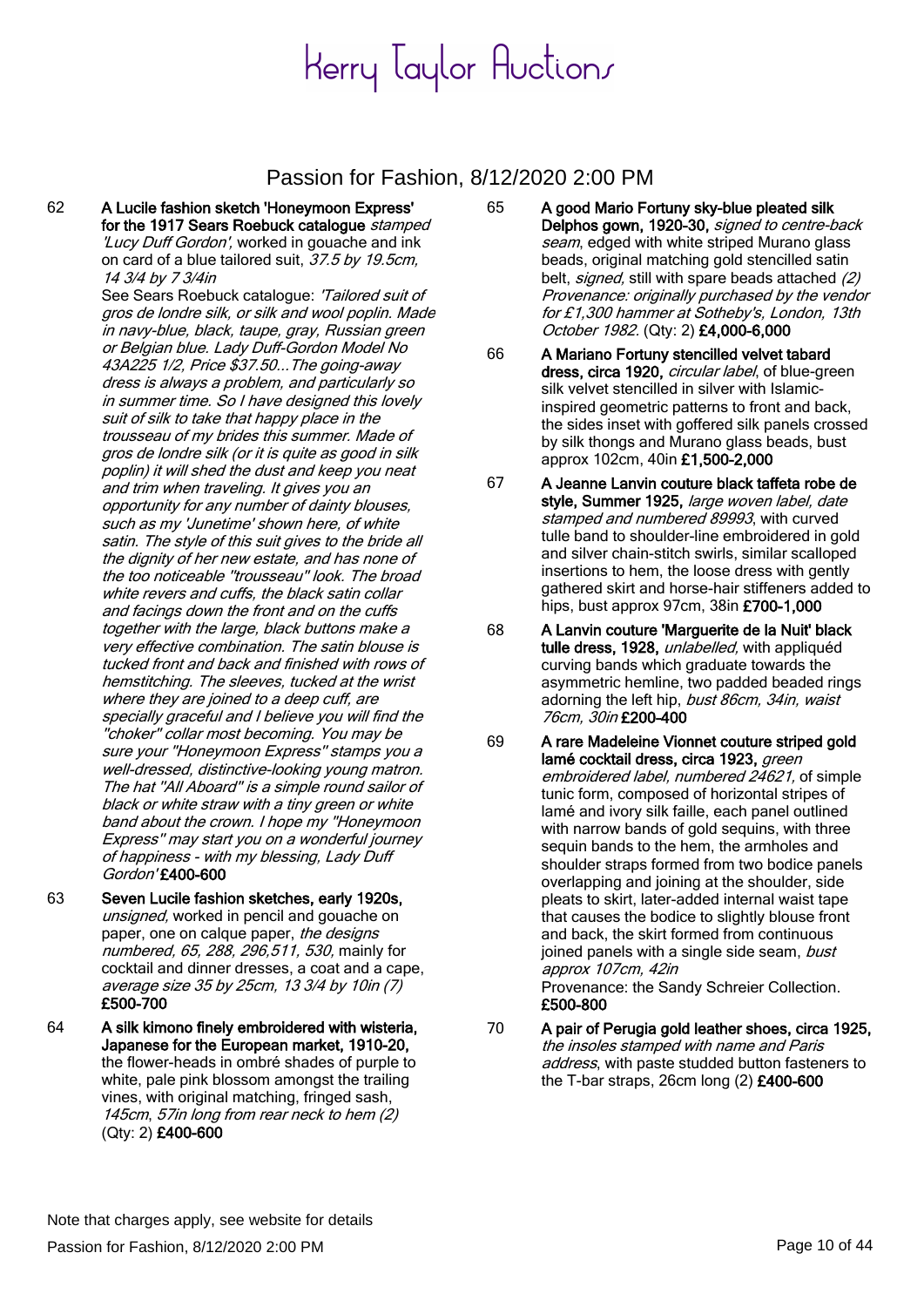### Passion for Fashion, 8/12/2020 2:00 PM

71 A sequinned cocktail dress, possibly Paul Poiret, 1929, formed from a chequerboard of glossy gun-metal and matt silver-grey sequins on a silk tulle ground, the straight neckline adorned with looped sequinned streamers which also encircle the left armhole, the dress with van-dyked hem cut fitted and straight to the front but with flared gores to left and rear hem, bust approx 81cm, 32in

Provenance: the Sandy Schreier Collection. This dress was acquired in the 1960s along with another labelled Poiret dress from the same owner. Unfortunately, the slip for this dress which would have carried the label was missing. 1929 was Poiret's last year as a couturier as the economic crash and high production costs forced him into bankruptcy. £800-1,200

72 A Boué Sœurs embroidered slip, late 1920s, 9 Rue de la Paix label, the front with elaborate whitework and filet lace panels with ribbonwork rose and forget-me-nots to the breast, broad pink satin ribbons, the back of goffered pink silk, bust approx 86cm, 34in. American Vogue advertised similar lingerie,

'Gifts for Her', December 1927 Provenance: the Sandy Schreier Collection £400-600

73 A beaded dress in the style of Jean Patou's 'Nuit de Chine', Italian, circa 1922 but later altered, unlabelled, the black satin dress altered c.1930 to form a full-length evening gown, embroidered with brilliant scarlet and gilt beads, with cloud scrolls, convoluted mountainous central motif with coiling strapwork below, the upper bodice embroidered in dull metal threads, bust approx 102cm, 40in. £250-350

74 A fine and early Gabrielle Chanel couture 'Little Black Dress', circa 1921, narrow yellow on black woven 'Gabrielle Chanel' label, no 16995, of black silk crêpe with plain chemise-like front bodice with dropped waistline, open upper sleeves, side sashes that tie at the back with beaded square ends, the skirt below and central rear bodice panel covered in a shimmer of black bugle beads arranged in an overall diapered lozenge pattern, the dropped waistline with draped rouleau effect swags over the hips and massive tasselled ties with deep fringes to the front, with integral lace-edged petticoat, bust approx 86cm, 34in

Provenance: the Sandy Schreier Collection The matt texture finish and simplicity of the silk crêpe de chine bodice contrasts with the dazzling sparkle of the patterned bugle beads on the skirt. The bodice front gives the impression of being an over-tunic, when in reality it is a seamed bodice integral to the body of the dress. The rouleaux beadwork panel to the hips and the large tassels further emphasizes Chanel's dropped waistline.

Harpers Bazar, 19 May 1921, reports: 'PREMET AND CHANEL EMPHASIZE THE LONG SLENDER SILHOUETTE', Chanel shows a pretty collection of models in her well-known style. There are any number of simple, wearable little frocks of crêpe de Chine, charmeuse, wool and silk jersey and thin wool crepon. Several of the crepon models are in black, which is featured again this season in the Chanel salons. The line at the neck is square, rather than round... The silhouette is straight and girdle is oftenest at the waist-line instead of at the hips'. Chanel is renowned for her 'Little Black Dresses' and this is the earliest example ever to come onto the market. £12,000-18,000

75 A cutwork ivory chiffon dress, attributed to Chanel, early 1920s the chiffon skirt with cutwork rose medallions with picot edging, studded with pearl beads, triple tiered hem, the deep V-neck similarly edged with beads, the skirt gathered and attached to white chiffon camisole top, the over-bodice gently draped to right waist, bust approx 81cm, 32in Chanel used these deep V-neck bodices on dresses c.1918.The dress probably had a matching slip with decorative infill to the bodice which also added another tier to the hem. The picot edging is typical of Maison Chanel. A Chanel labelled black chiffon dress, c.1922, in a private US collection uses similar floral cutwork with picot edging. £400-600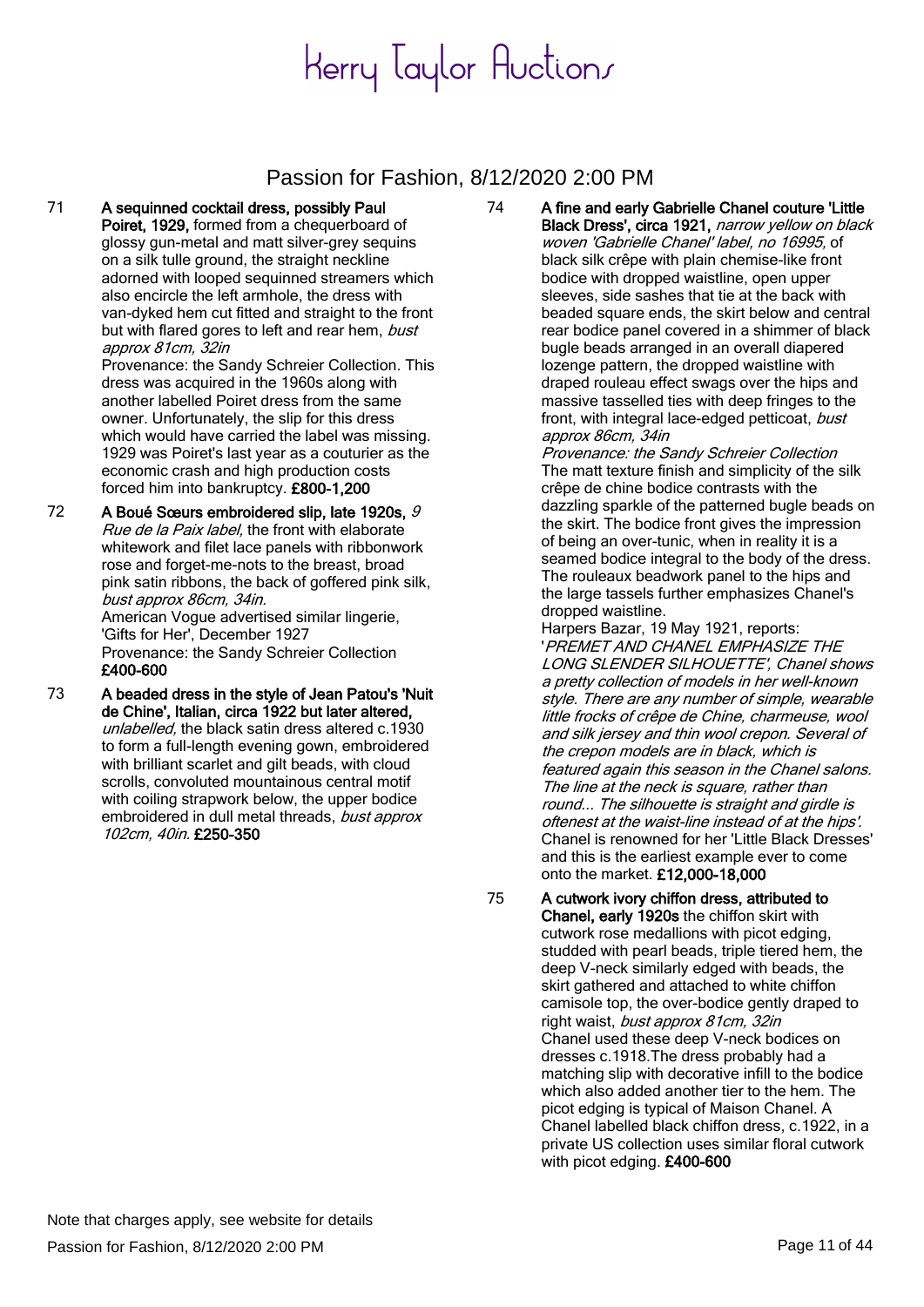#### Passion for Fashion, 8/12/2020 2:00 PM

76 A Gabrielle Chanel couture black silk crêpe blouse, probably circa 1925, yellow on black narrow label, no 11714, with fine pink tucks to the shoulders and waist band, ties to neck and hip, button-fronted, bust approx 92cm, 36in £400-600

77 A Molyneux couture burgundy velvet 'gothic' evening gown, circa 1930, with large printed 5 Rue Royale, Paris label, the slinky, bias-cut gown with floor-length trained sleeves, trained hem, bust approx 86cm, 34in Andy Warhol used a full-page image of this gown in his 'Interview' magazine, April 1987, photographed by Alex Chatelain Provenance: the Sandy Schreier Collection £800-1,200

78 A Maison Worth couture navy wool coat, early 1930s, London labelled, with complex geometric trapunto quilting to chest, shoulder panels, collar and hem, with cast composition fungus-like brooches to the neck closure, slim-fitting slightlyflared skirts, fullness to the upper sleeves, narrow and tapering below, hook and eye closure, chest 81cm, 32in Provenance: the Sandy Schreier Collection £400-600

79 A fine Chanel couture embroidered organdie evening dress, Model '235', Spring-Summer 1933, yellow on ivory woven label to slip, 'Cannes - 31 Rue Cambon - Paris, Biarritz', ink stamped bolduc '24979', model 235 number tag stitched behind the front bodice bow, with triplelayered fichu-like collar with small bow centrefront, the upper layer of the collar and main body of the dress embroidered overall with stylised grasses and leaves, the gored, flared skirt embroidered to shape with undulating embroidered edge to hem, the back closure with hook and eye fastenings and with criss-cross organdie lacing over, culminating in a large butterfly bow, with matching cream silk satin slip with scalloped hem edge, bust 81cm, 32in Provenance: the Sandy Schreier Collection This was one of the most popular and important models from the Spring 1933 collection. Chanel placed a lot of focus on layered, capelet-like collars and sleeves. However, with this particular gown, it is not just the collar but the rear closure that makes the big impact. Using crisp white organdie, with a delicate overall tracery of embroidery, it is the essence of virginal white purity. The fabric was a special commission for the House. Images of this gown appeared in numerous magazines in Europe and the US including 'L'Officiel de la Mode', March 1933, no 139, p22;

'Sport im Bild', 27 June 1933. The Chicago Daily News commented: 'CHANEL LACES WHITE EVENING FROCK UP BACK: not a single splotch of color mars the snowy scenery of this model. It is all-white. It is cut so that it fits from the shoulders to the hips. Where the gored skirt begins to billow gently, a billowing that increases until it reaches the floor. There is a wide hem of plain white organdie at the bottom, set on in a serpentine of bias folds, that means lots of handwork of unstinted fineness. You get into the dress through its lacing up the back. This is done through jewelled eyelets and organdy bands that flare into a crisp sash bow at the bottom where they end...The neckline of this dress is round in front and U shaped in back and flanked by two circular organdy ruffles topped by an embroidered ruffle. They make sleeves and meet in front under a white organdie bow.', 13th May 1933. The Lowell Sun wrote: 'GORGEOUSLY GOWNED HERE COMES THE BRIDE...The bridesmaid to the left in the group wears pale pink embroidered organdie, a Chanel model. Two capelets alternate plain and embroidered organdie. Plain organdie laces down the back to the hips where the skirt is cut in butterfly effect to the floor. A huge bow of plain organza finishes the lacing.' 3rd May 1933. L'Officiel reports:

'Cronica de Paris - ABC Sevilla', 2nd April; and

'The first impression of Mlle. Chanel's collection is the striking note of femininity and youth…There is a great variety of fabrics; one hundred and eighty dresses, one hundred and eighty different types of fabric, most of which are by Chanel. She has kept her plunging backline, which always brings fullness forward, accentuated by a low waistband, with groups of pleats at the back…shoulders emphasized by means of undulating flounces on the upper arm'. March, 1933

Sketched illustrations courtesy Chanel Archive Facebook. (Qty: 2) £6,000-10,000

80 A Chanel Adaptions bias-cut mauve satin evening gown, circa 1935, Adaptions Paris labelled, the plunging V-neckline cut lower to the rear, attached waist ties, the left in contrasting pink velvet, bust approx 81-76cm, 32-38in, waist approx 71-76cm, 28-30in This is a home-made gown using an official Chanel pattern, which could be purchased and came with a 'Chanel Adaptions, Paris' label to sew into the completed garment. (Dimensions: bust approx 81-76cm, 32-38in, waist approx 28- 30in) £350-500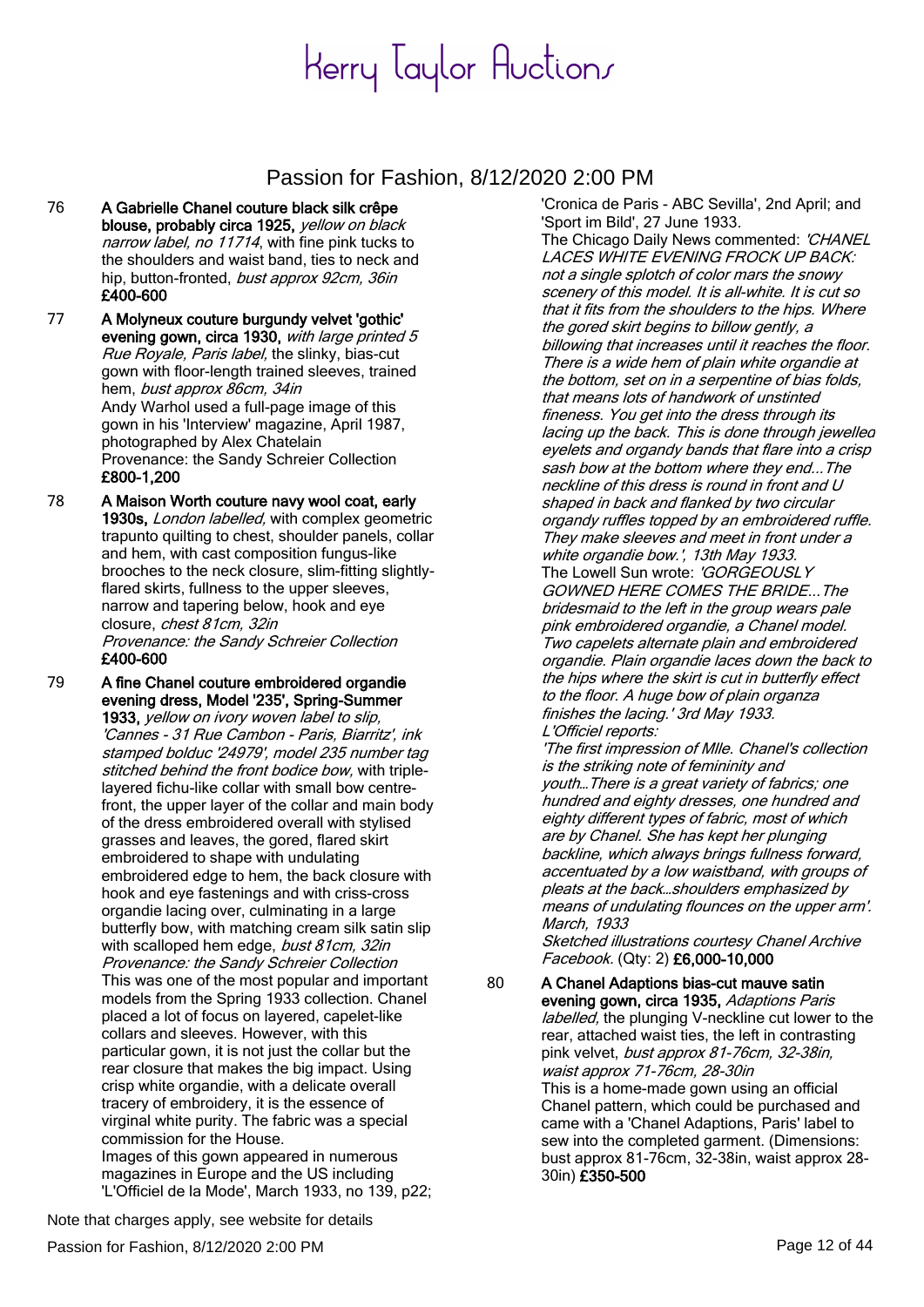#### Passion for Fashion, 8/12/2020 2:00 PM

- 81 A Callot Sœurs labelled cinnamon tulle evening cape, early 1930s, with restored gold on black Paris label, bolduc no 28832, of goffered tulle with flounced yoke £200-300
- 82 A Jeanne Lanvin couture tie-dyed silk evening ensemble, Autumn-Winter 1937-38, dated woven label and handwritten label '3911' to skirt, printed in magenta and yellow on a burgundy diapered damask silk ground, with complex interlaced rear straps that thread through the curved shoulder/sleeve bands, culminating in a low cowl back; with matching bolero jacket with zig-zag print trim which matches the hem of the dress, bust approx 86cm, 34in

Provenance: the Sandy Schreier Collection (Qty: 2) £800-1,200

83 Two Caroline Reboux hats, circa 1936, labelled, formed from red, black and grey cockerel feathers with curled plumes to the forehead, lined in tulle; the other velvet halo-hat of greygreen and black velvet with corresponding curling aigrettes that criss-cross over the forehead, average length 26cm, 10in (2) An identical Reboux curled cockerel feather hat was photographed by Boris Lipnitsky in 1936. Reboux made a feathered halo hat for Wallis Simpson when she married the Duke of Windsor in 1937.

Formerly the property of Princess Fawkia of Egypt (b. 1897 in Cairo), the daughter of King Fuad I of Egypt from his first marriage to a Turkish Princess. She died in 1974 at the Grand Hotel Dolder in Zürich and her personal possessions were auctioned off - these hats being acquired at the time by the collector and male model Victor Latscha. Please note there are export restrictions on this

lot outside the EU. £400-600

84 Two Caroline Reboux hats, circa 1936, labelled, the first a velvet turban in burgundy and black with corresponding curling plumes which cross at the forehead; the other a skull-cap of soft black suede with cockade of bright green plumes within black and red suede ring, average length, 26cm, 10in.

Formerly the property of Princess Fawkia of Egypt (b. 1897 in Cairo), the daughter of King Fuad I of Egypt from his first marriage to a Turkish Princess. She died in 1974 at the Grand Hotel Dolder in Zürich and her personal possessions were auctioned off - these hats being acquired at the time by the collector and male model Victor Latscha.

Please note there are export restrictions on this lot outside the EU. £350-500

85 A Caroline Reboux feather hat and matching muff, 1936-40 the hat labelled 'Caroline Reboux, 9 Avenue Matignon', formed from a multicoloured feathered disc worn low over the forehead, mounted onto a soft black suede skull cap, the matching muff lined in black wool, 28cm, 11in long; together with a Legroux Sœurs feather toque c.1950, labelled Rue de l'Echelle, Paris (3) Formerly the property of Princess Fawkia of Egypt (b. 1897 in Cairo), the daughter of King Fuad I of Egypt from his first marriage to a Turkish Princess. She died in 1974 at the Grand Hotel Dolder in Zurich and her personal possessions were auctioned off - these hats

being acquired at the time by the collector and male model Victor Latscha.

Caroline Reboux (1837-1927) was known as the 'Queen of the Milliners', establishing her business in Paris in 1865. The company stayed at the same address - 9, Avenue Matignon, Mme. Lucienne continuing the company after Reboux's death in 1927 until it finally closed its doors in 1956. Reboux worked with Charles Frederick Worth in the late 19th century and established strong links with other major couturiers in the early 20th century, notably Madeleine Vionnet, with whom she was close friends

Please note there are export restrictions on this lot outside the EU. £250-350

Note that charges apply, see website for details

Passion for Fashion, 8/12/2020 2:00 PM Page 13 of 44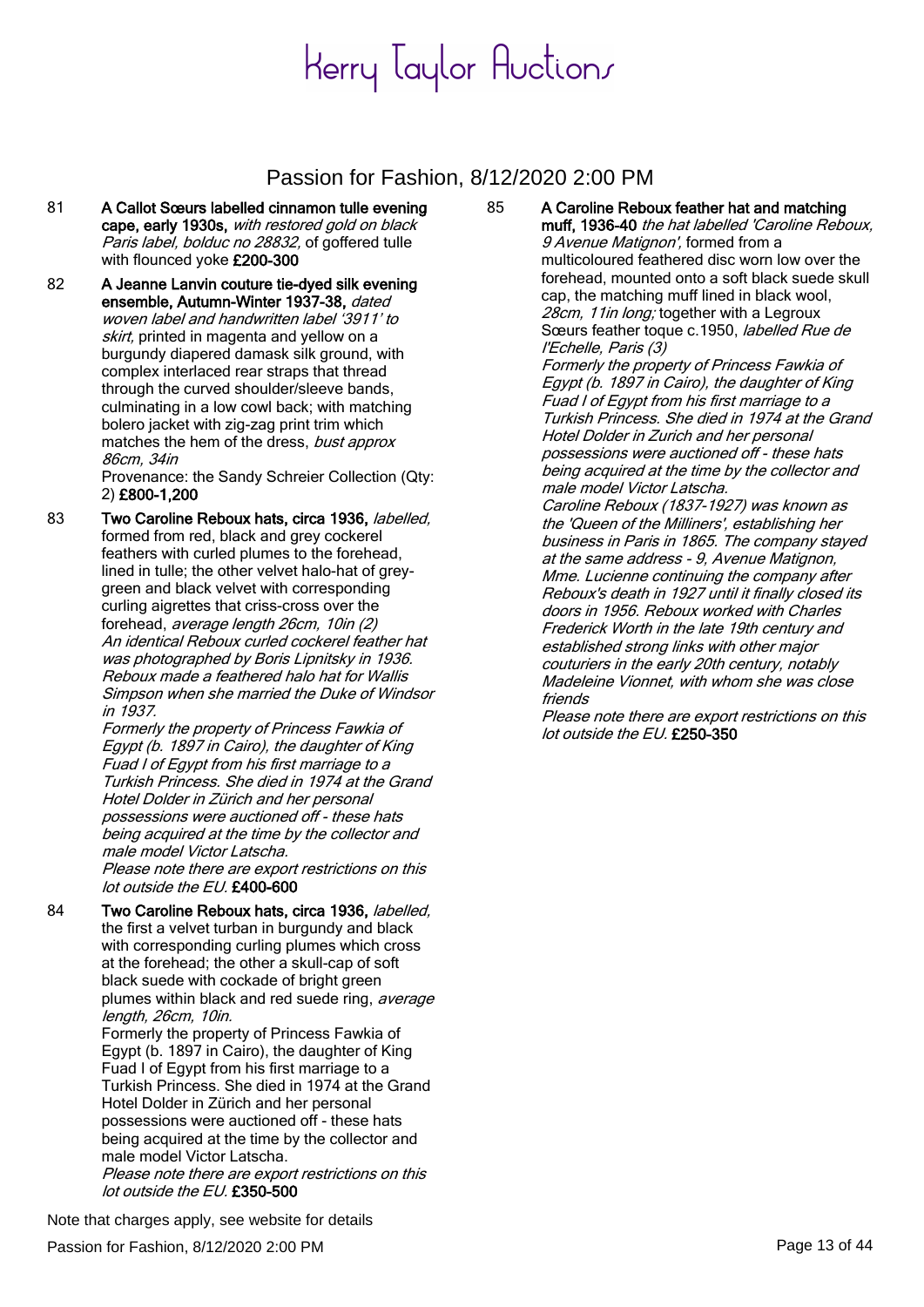#### Passion for Fashion, 8/12/2020 2:00 PM

86 A rare Salvador Dali for Schiaparelli 'Telephone Dial' compact, 1935, unsigned, 'Made in France' to the interior, the off-white enamelled lid with blank brass nameplate, printed numerals and letters in red and black, with engine-turned back, the interior with bevelled mirror and powder sifter, 8.5cm, 3 1/4in diam

> The design of this compact in 1935 marks the first collaboration between Elsa Schiaparelli and Salvador Dali. That same year saw the opening of Maison Schiaparelli at 21, Place Vendôme, Paris. An identical example (with red numbers, and black letters) held in the Schiaparelli archive remarks,: 'Dali stated in his memoirs that the Paris of the 1930s was marked ''not by the debates of the surrealists in the café in Place Blanche, or by the suicide of my great friend René Crevel, but by the fashion house that Elsa Schiaparelli was to open in Place Vendôme. There, morphological phenomena took place; there, the fiery tongue of the Holy Spirit of Dali touched down" (The Secret Life of Salvador Dali, 1942).

> An example in black can be seen via their website here: (Dimensions: 8.5cm, 3 1/4in diam) £1,200-1,800

87 A rare Gilbert Adrian moss crêpe 'Shades of Picasso' gown, 'Modern Museum' collection, 1945, Adrian Original label, the cross-over front bodice inset with undulating orange flounce, peach 'sling' falling from the left breast, with curved U-shaped front waistline, with mauve and eau de nil 'sling' streamers to the front skirt, knotted ties threaded through the right sleeve, two orange dots appliquéd to the back, the skirt with organic curving panels in contrasting colours, bust approx 92cm, 36in, waist 66cm, 26in

Provenance: the Sandy Schreier Collection Gilbert Adrian was famed for his Hollywood dresses, worn both on and off the screen, and was also very successful as a designer of stylish ready-to-wear. However, in 1945 he departed from his usual glamorous styles and instead turned to masterpieces of Modern Art as his inspiration.

This cubist inspired dress is made from curved and angular panels of satin-backed moss crêpe. The streamers of fabric which gave the impression of strips of fabric being peeled off the main body of the dress he referred to as 'slings'. Although made as ready-to-wear, they were highly labour-intensive since the pattern pieces (which differed widely from dress to dress) had to be inset and pieced together a bit like a jigsaw. According to Adrian's assistant, the wrong side of the fabric was marked very lightly to show where the seams should match. The two pieces of fabric had to be held in place by hand during stitching. With curved seams, the machine's foot would be raised while the needle was in the fabric, the fabric turned around the needle, then the presser foot lowered. The palette was also inspired by Picasso's cubist paintings. At the time that these gowns were created, Gilbert Adrian was awarded his third annual American Fashion Critics Award in February 1945; marvelling at the construction of this gown, it is easy to see why. £600-800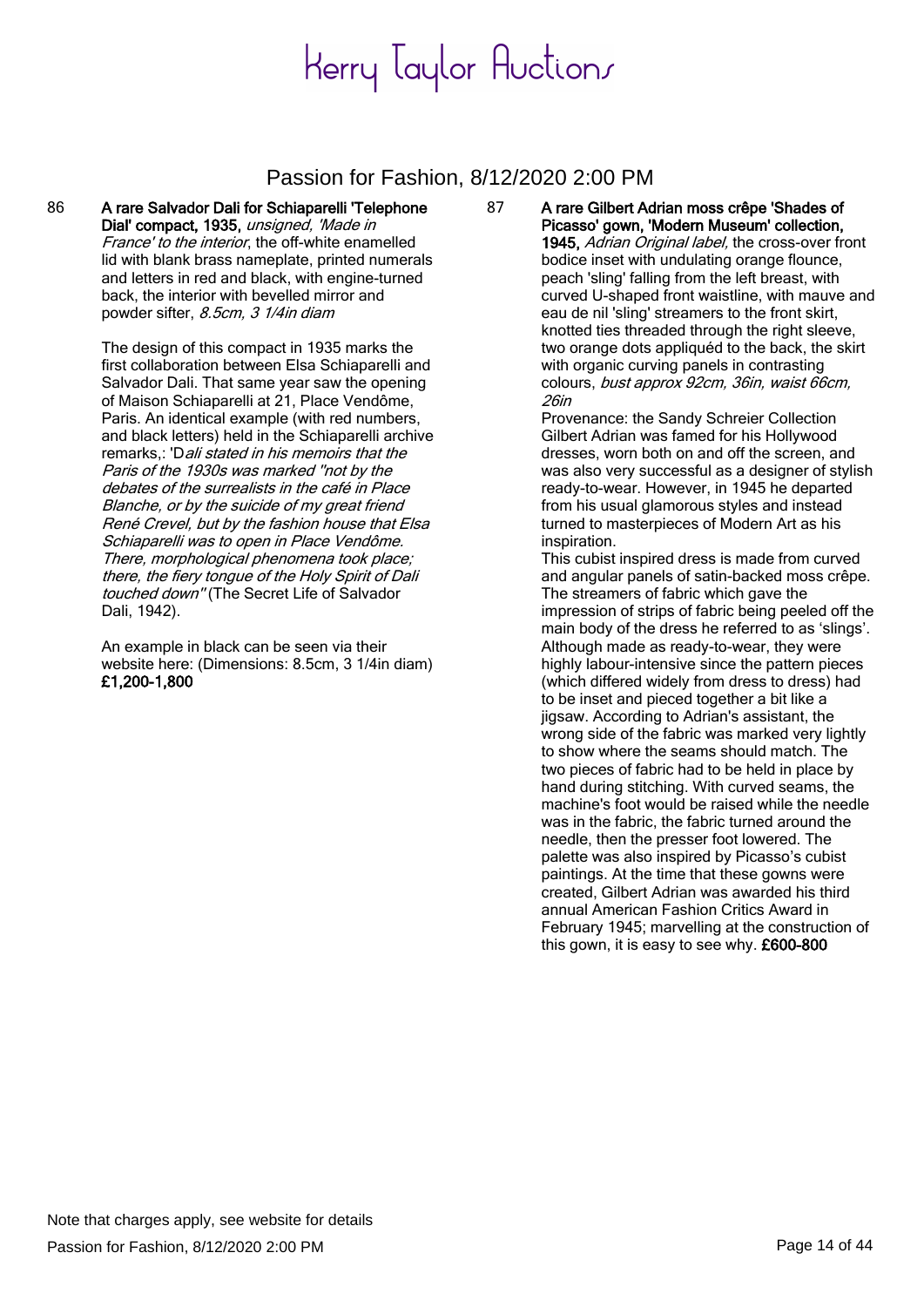#### Passion for Fashion, 8/12/2020 2:00 PM

88 Joan Crawford's Gilbert Adrian dinner gown, circa 1943, *labelled*, of navy rayon crêpe, the wide-shouldered bodice printed with pair of cherubs and centrally draped swag in shades of pink and blue, another cherub clasping a daisy to front of skirt, and another to the rear graduated peplum panel, the front waistline curves upwards and descends to the rear, bust approx 86cm, 34in

Provenance: the Sandy Schreier Collection, the gown acquired directly from Miss Crawford. Joan Crawford, so well known for wearing Adrian's film costumes, also liked to wear his creations off-screen, as evidenced by this particular dress.

Gilbert Adrian (1903-1959) built his career as a costume designer at Metro-Goldwyn-Mayer, where he worked on more than 250 films and created glamorous outfits for actresses such as Joan Crawford and Katharine Hepburn. Macy's and other retailers recognised the potential of ready-to-wear Adrian gowns to feed the demand of cinema-goers eager to take home with them a piece of Hollywood glamour. In response, Adrian opened a fashion house in 1942 and began to create looks that appealed to his new leading lady: the ordinary American woman. This dress uses the painterly print to emphasize the wide sweep of the neckline, with adorable little daisy-clasping cupids to the skirt and rear hip to break up the solid block of navy crêpe. The textile was probably printed by Wesley Simpson, a New York textile converter who transformed the illustrations of artists such as Marcel Vertes and Ludwig Bemelmans into pattern repeats. £800-1,200

89 A Madame Grès couture brown faille evening gown, late 1940s-early 1950s, labelled, the fitted bodice with halter-neck collar, bare shoulders with short sleeves joined just at the underarms, low, open back, bias-cut graduated skirt, bust approx 81-86cm, 32-34in, waist 56cm, 22in In this deceptively simple (at first glance) dress, Madame Grès demonstrates her mastery of construction.

Provenance: the Sandy Schreier Collection £800-1,200

90 A Madame Grès couture wool jersey day dress, circa 1946, *labelled*, of cinnamon-brown wool, with complex pleats falling from the shoulders. curving over the breasts and forming a curved point to the midriff, the full sleeves held in tight pleats at the cuffs, short skirt, concealed front hook fastening, integral rayon crêpe petticoat, bust approx 86cm, 34in, waist 61cm, 24in £1,000-1,500

- 91 An early Christian Dior couture Spanish-inspired black wool dinner ensemble, probably Autumn-Winter, 1948-49, woven black on white undated label, with inked bolduc '7 585,' and indistinctly inscribed possibly 'Walter Choron, Marseille 904', the brushed black wool bodice with wide neckline, short sleeves, covered in looped jetlike fringes, centre-front hook and eye fastenings, with tulle mesh linings to the sleeves and front panels, silk hem; the long slim skirt with matching beadwork over the waist and hips, rear kick-split to one side, bust approx 86cm, 34in waist 66cm, 26in (2) Although Dior included Spanish inspired garments in his Autumn 1950-51 collection, the label in this garment suggests a date pre-AW 1949. £8,000-12,000
- 92 An early Pierre Balmain couture dinner gown, circa 1949, narrow white on black label, bolduc handwritten Attn Anna, 17730, with frogging to front bodice closure, shoulder pads, fitted skirt with side drape and fringed black velvet sash, bust approx 86cm, 34in, waist 61cm, 24in £400- 600
- 93 A Carven couture draped chiffon evening gown, early 1950s, unlabelled but with Carven hanging loops, eau de nil and ivory degradé chiffon, with complex pleats fanning out from the bodice centre-front and with pleated side panels which curve over the waist and hips falling vertically to either side of the ivory Duchesse satin underskirt, the upper bodice of ivory satin adorned with white sequins, silver seed bead scrolls and rhinestones, bust approx 92cm, 36in, waist 71cm, 28in £200-300
- 94 A Maggy Rouff beaded ballgown, mid 1950s, labelled, of white organdie, the strapless boned bodice adorned with radiating scalloped sequinned bands in shades of pink with scatterings of silver seed beads, bust approx, 86cm, 34in, waist 62cm, 24 1/2 in £250-350
- 95 A Balenciaga black cashmere evening coat, Autumn-Winter 1951, Paris labelled and numbered 40.073, the curved collar with notch to centre-back also serving as a yoke for the full gathers over the shoulder, small self-covered buttons, tapering sleeves, lined in yellow silk

This coat (which is designed to be worn set far back over the shoulders and neck) probably accompanied the black velvet sheath with yellow sash in that collection £600-1,000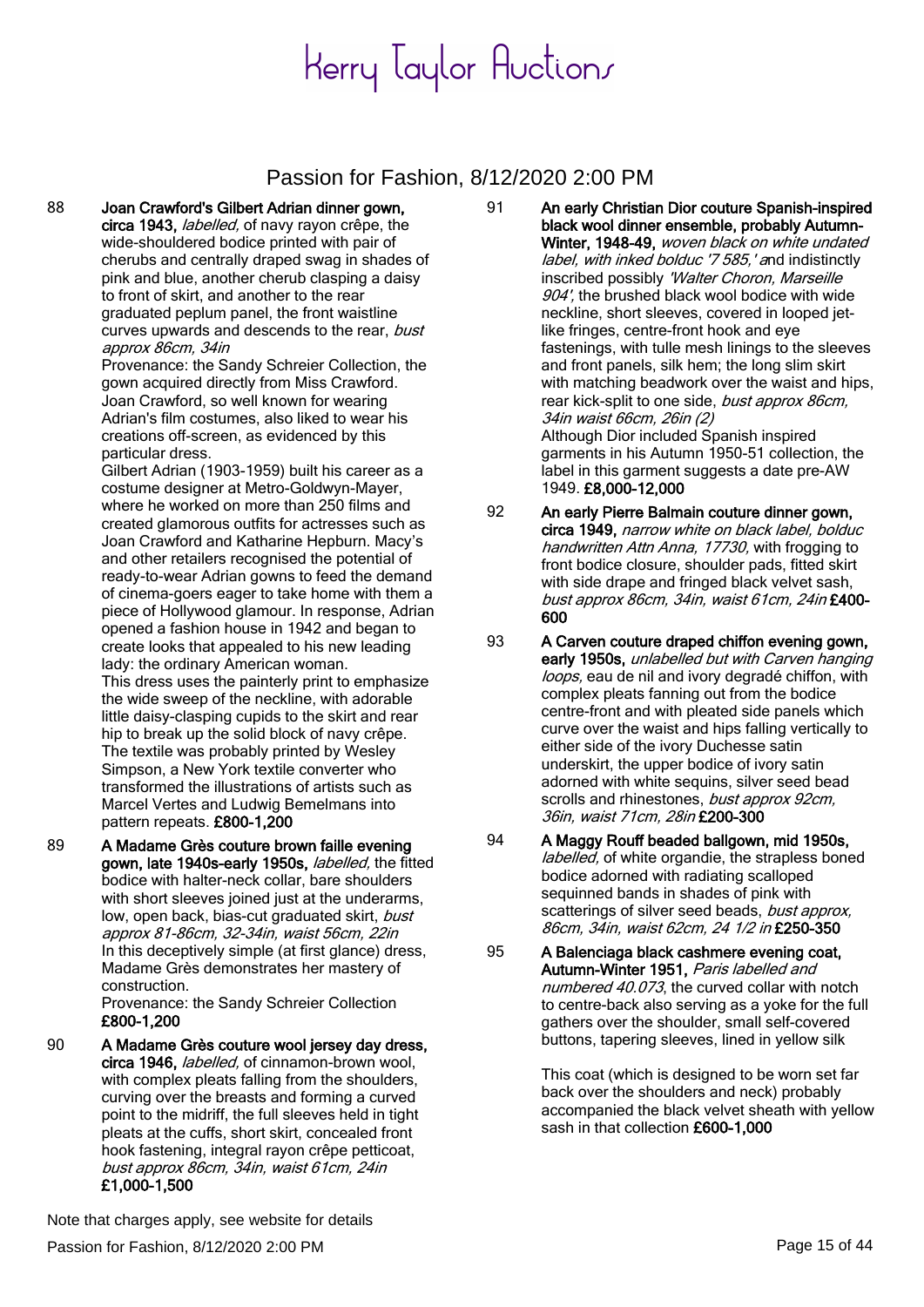#### Passion for Fashion, 8/12/2020 2:00 PM

- 96 Two Balenciaga black velvet toques, circa 1958, Eisa labelled, the first with coiling corkscrew, the second with off-centre bow, each approx 18cm, 7in diameter (2) (Dimensions: each approx 18cm, 7in diameter) £400-600
- 97 A good Norman Hartnell couture satin bridal gown, circa 1953, *labelled*, appliquéd with intricately-embellished lace, covered in blister 'pearls', brilliants, sequins, cut beads and 'pearl' droplets, the bodice lightly boned, the front skirt with pleated swags curving across the hips, sweeping train (Dimensions: bust 81cm, 32in, waist 56cm, 22in) £400-600
- 98 A fine Jacques Fath couture 'Malachite' gown, 1953, large white on black woven label, the Bianchini Ferier silk faille boldly woven overall in shades of green and black with naturalistic malachite patterns, the boned strapless bodice with a twist of silk to the upper edge, gathered fullness to the skirt rear waist, slightly trained, graduated skirt, with crin and stiffened tulle underpinnings, with matching printed chiffon scarf, bust approx 81cm, 32in, waist 66cm, 26in

Philippe Pottier photographed a Jacques Fath cocktail dress, hat, fur coat with matching lining in a brown colourway of this fabric in 1953. The fabric is reproduced in 'Jacques Fath' by Valérie Guillaume, p.168 detail 170 - a printed chiffon example, similar to the scarf. The woven fabric is technically superb incorporating warp printed threads.

Provenance: the Sandy Schreier Collection (Qty: 2) £1,500-2,000

99 A Chantilly lace cocktail dress, probably Lanvin-Castillo ready to wear, circa 1955, labelled, 'Caroline, 3 Av. Victor-Hugo, Paris' of cafe au lait Chantilly lace over two tulle underskirts and crin stiffened silk petticoat

See the Metropolitan Museum collection for a similar cocktail dress labelled Lanvin-Castillo made by Nanty:

https://www.metmuseum.org/art/collection/searc h/94693 £400-600

100 A Jean Dessès couture brown chiffon dress, 1955 unlabelled, with broad basket-weave panels to the bodice that graduate to form diagonal drapes to the skirt front and a trained mermaid cascade to the rear hem, bust 81-86cm, 32-34in, waist 61cm, 24in An identical Dessès dress adorned with star brooches appeared in Vogue Paris, October 1955, photographed by Sabine Weiss £800- 1,200

101 An Edith Head pencil and watercolour costume design for Anita Ekberg, 1955, signed and dated, with additional annotations, for the film 'Artist and Models' and entitled 'The Beachcombers', Anita is illustrated wearing a pink bikini embellished with flowers,  $31x40cm$ excluding backing card 'Artist and Models' is an American musical comedy released in 1955 by Paramount Pictures, starring Dean Martin and Jerry Lewis. It features many cameos, including those from Anita Ekberg and Eva Gabor. (Dimensions: paper sketch measures 31x40cm) £200-300

102 A Christian Dior aubergine-purple faille dress, mid 1950s, New York labelled and with Helmer Inc. Syracuse retailer label, with integral silk underbodice, the exterior bodice wrapping over and hooking at rear right shoulder, tulle petticoats to skirt and attached belt with rosette to right hip For the matching swing coat, see ex lot 139, 09.12.19 sale, Kerry Taylor Auctions.

(Dimensions: bust approx 92cm, 36in, waist 76cm, 30in) £400-600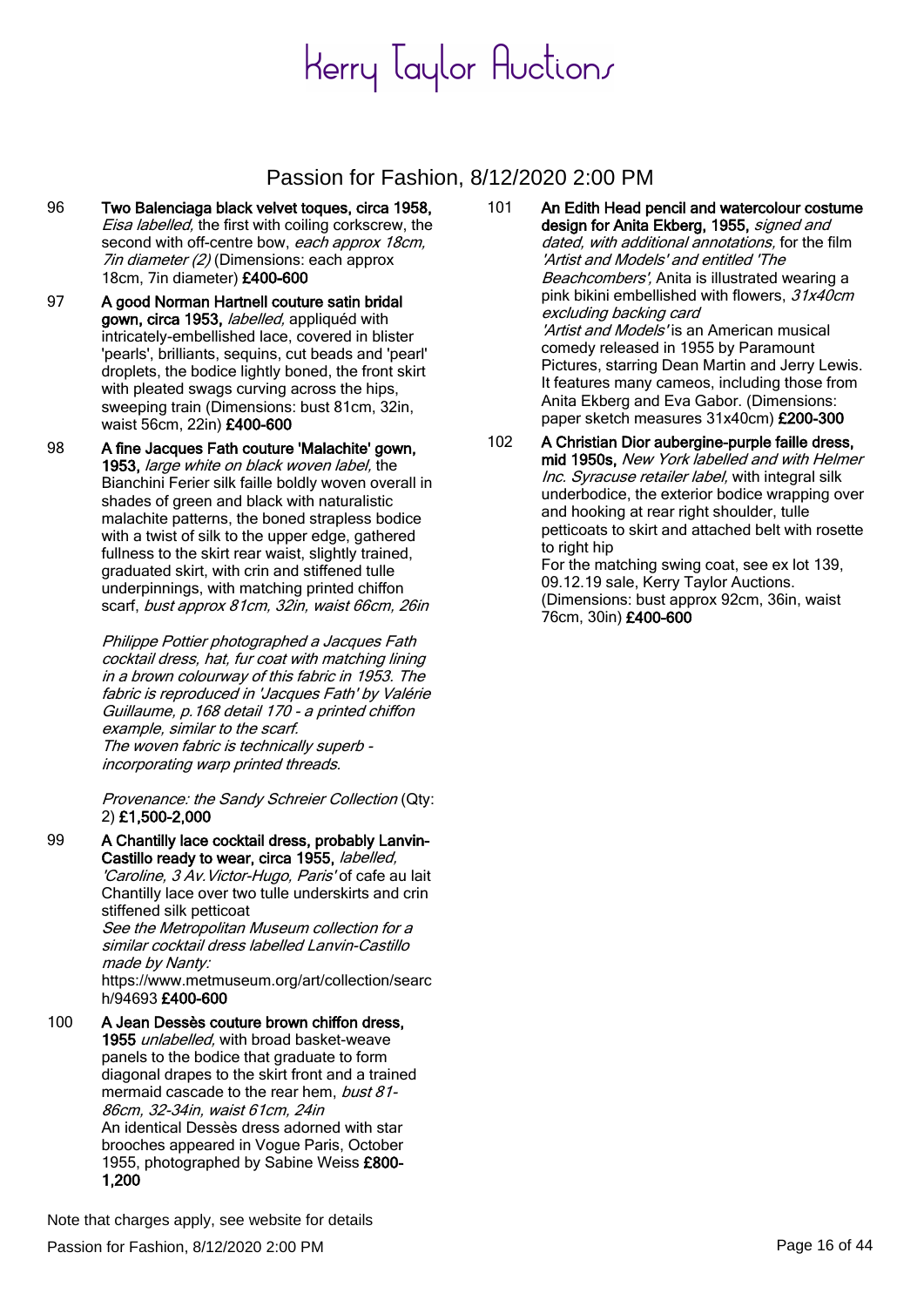### Passion for Fashion, 8/12/2020 2:00 PM

103 A rare Christian Dior by Yves Saint Laurent Trapeze-line day dress, Spring-Summer 1958, unlabelled, with large patch pockets, outsized button closure, cap sleeves, the attached petticoat of ivory silk with tulle over-skirts edged in pink taffeta, stiffened with crin bands and attached rear tulle and crin sack-back panel to hold the rear of the dress away from the body, the dress lined in white organza with silkcovered pendant lead weights to hold the front neck in place, bust approx 97cm, 38in

> This was Saint-Laurent's first collection at the helm of the Dior fashion house, his mentor having died the previous Autumn. All the world watched and waited to see what this young designer would produce. It turned out to be young, fun and with a new 'Trapeze' shape which British Vogue, March, 1958 reported - 'Skirts are up and shoes are in. First step, Dior's new wedge-shape. A dress sloping out from the shoulders to a widened hem, conserving its essential line through careful cutting; its length, just below the knee; a minimum of detail: no collar, no cuffs....'

American Vogue for March 1958 enthused about the 'emergence of a whole lovely flight of new forms - winged, floating, or held slightly away from the body in some mysterious way.'

After the corsetry and restrictions of post-war years, with a new decade approaching, it seemed that Saint Laurent anticipated in this collection the yearning for youthful, more easyto-wear clothes that were to typify the following decade. £6,000-9,000

104 A Christian Dior taupe faille cocktail dress, late 1950s, London labelled and numbered 27538. with integral corset and tulle petticoat, the attached belt with faceted heart-shaped jet-black beads, six black silk bows and beaded looped tassels, (Dimensions: bust 92cm, 36in, waist 66cm, 26in) £400-600

105 A Christian Dior by Yves Saint Laurent couture cocktail dress, 'Cabaret', Autumn-Winter, 1959- 60, white on grey Christian Dior Patron Originale label, no 5138, of black wool crêpe, the fitted bodice with integral black mesh corset, the tulipshaped skirt ballooning in graduated draped folds over a narrow pencil skirt, black ribbon sash to the waist, bust 86cm, 34in, waist 61cm, 24in.

For an identical design but lacking its waist sash see 'Dior, Yves Saint Laurent, 1958-60, published by Assouline, p193, Fondation Pierre Bergé-Yves Saint Laurent collection, Paris. British Vogue, September 1959 reviewed this collection, showing a wool ensemble with similar 'bubble' skirt to this cocktail dress:

'From amongst the many and varied voices that during the Paris Collections debated the future of fashion, the strongest and clearest statement came from Dior: and because it was the most authoritative and audacious it provoked the loudest outcry. When a new line is greeted with cries of indignation, it's a healthy sign. It means change and new ideas. It means that the fashion world is alive and kicking, ready to shock us into new awareness, instead of letting us coast along on a comforting proliferation of old, already accepted ideas. Yves Saint Laurent launched a new line. It was intended to be revolutionary, and to put it over he presented it full-strength'.

Saint Laurent determined to produce a new, fresh, young line for a new decade. The 1960 line caused shock and dismay to some of the more traditional buyers. This cocktail dress eschews decoration, relying instead on the powerful silhouette, the fullness of the skirt further emphasizing the narrowness of the waist, highlighted by a simple satin bow, and the streamlined curves of the bodice above. With no extraneous decoration this dress was at once youthful, dynamic and elegant. £2,000-3,000

106 A Christian Dior raspberry-pink satin cocktail dress with matching bolero, late 1950s, London labelled, numbered 9916, additional Cruikshank Salon, Edinburgh retailer's label, the dress with integral corset and tulle petticoat; together with another example of white lace, attached grosgrain ribbon belt, early 1960s, London labelled, numbered 28645, also with Cruikshank label (3) (Dimensions: busts approx 86cm, 34in, waists 66cm, 26in) £500-800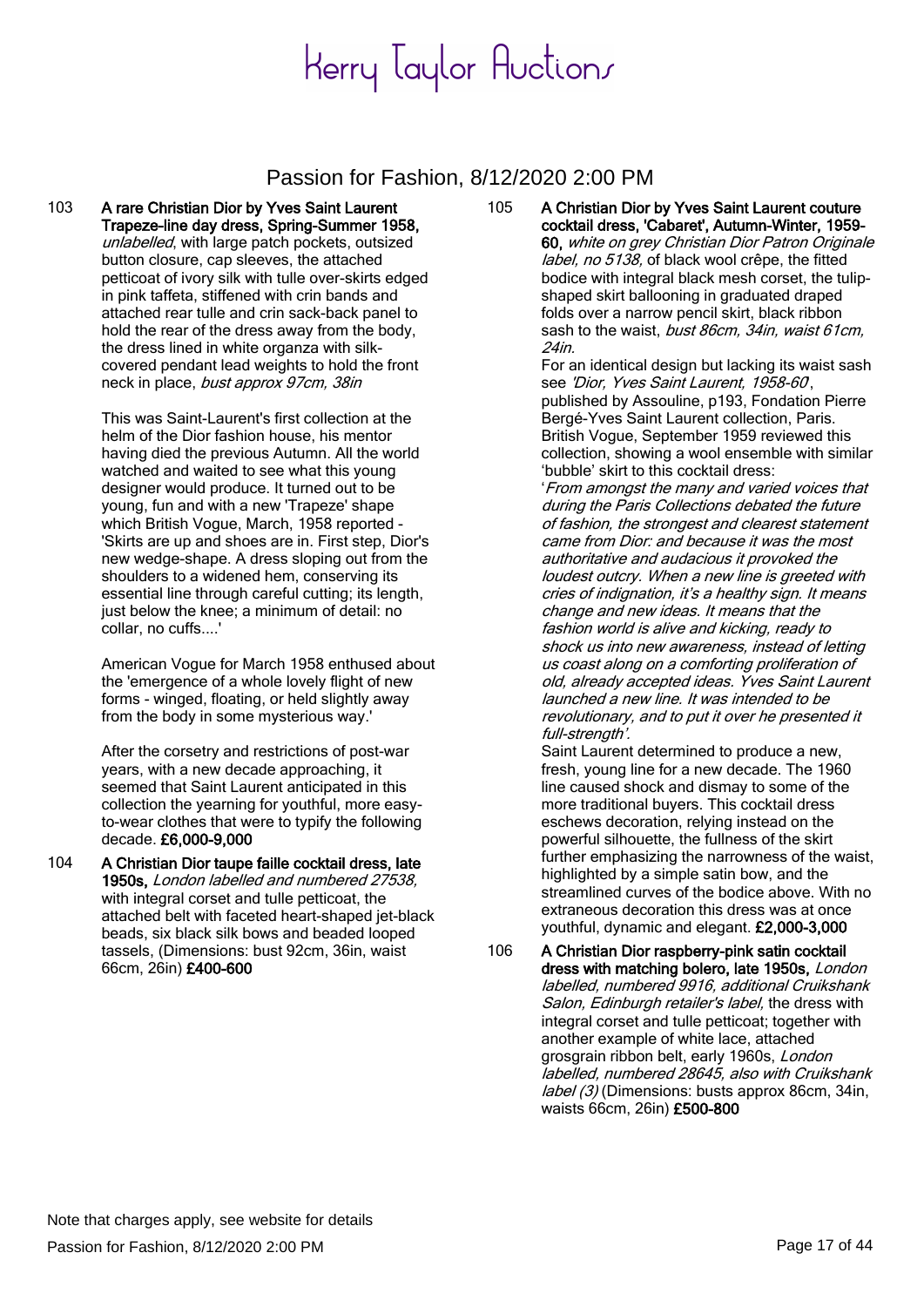### Passion for Fashion, 8/12/2020 2:00 PM

- 107 A Christian Dior shop display of a mounted and encased gloved hand holding a rose, 1950s, the wrist wrapped with a large bow of pale pink satin ribbon, reading 'les gants Christian Dior', the plinth covered in house-grey grosgrain silk, perspex case, 40x26x23cm, 15.5x10x9in; together with a Dior scarf display stand, 1950s, 66cm, 26in tall (2) £400-600
- 108 A Norman Hartnell couture pale green sequinned tulle cocktail dress, circa 1960, labelled, the skirt appliquéd with starbursts of iridescent sequins, rhinestones, seed 'pearls' and bugle beads, attached bow-belt and lightlyboned interior bodice (Dimensions: bust 86cm, 34in, waist 61cm, 24in) £250-350
- 109 A fine Balenciaga couture embroidered cocktail dress, Autumn-Winter 1957, Paris labelled and no 60580, of pink silk taffeta overlaid with Lesage embroidery in floss and twisted silk, silver and chenille threads, opalescent crystal beads; together with a stole of matching tulle mounted onto pink crêpe de chine, *bust approx* 92cm, 36in, waist 81cm, 32in (2) £800-1,000
- 110 A Balenciaga bauble-trimmed mink toque, 1960, Paris labelled and numbered 7496, with pendant silk cord embroidered pom-pom tassels studded with seed beads, lined in tulle, 23cm, 9in diam £300-500
- 111 A Balenciaga couture dark blue silk dress and cape, early 1960s, the cape with Eisa label, of iridescent shot blue-black Gros de Naples silk, a graduated ruffle forms a face-framing collar which gradually deepens to form a broad hem flounce, lined in blue-grey shot organza with silk arm loops; the dress, of ink-blue silk gazar; the dress with fitted bodice, the wrap-around overskirt panel with deep flamenco flounced-hem which fastens on one hip, narrow silk underskirt with back slit faced in gazar, bust approx 81cm. 32in (2)

Provenance: the Sandy Schreier Collection £1,500-2,500

112 A Balenciaga houndstooth-checked tweed suit, circa 1960, *Eisa labelled to jacket*, the doublebreasted short jacket with bracelet-length sleeves cut in one, matching straight skirt falling just below the knee, *bust 96cm, 38in, waist*  $61$ cm,  $24$ in (2) (Dimensions: bust 96cm, 38in, waist 61cm, 24in) £500-800

- 113 A Balenciaga couture duck egg-blue gazar evening gown, circa 1961, unlabelled, sash to bust falling into rear ties, threading through the watteau back, the skirt formed from two petalshaped overlapping panels, lightly-boned corset to interior, bust approx 86cm, 34in, waist approx 66cm, 26in (Dimensions: bust approx 86cm, 34in, waist approx 66cm, 26in) £800-1,200
- 114 A Balenciaga couture cannelé velvet bolero jacket with ostrich plumes, circa 1965, unlabelled, the chestnut brown twill ground applied with black and brown ostrich fronds, with black satin neck ties, lined in black taffeta, chest approx 112cm, 44in £450-600
- 115 An early Balenciaga couture tartan jacket, 1948- 49, *Eisa labelled*, with high-set patch pockets, lined in brown silk, with leather belt, chest 97cm, 38in Provenance: Francine Chouraki, Señora Francine García-Trevijano, wife of the anti-Franco republican lawyer, philosopher and multi-millionaire Antonio García-Trevijano. She worked as the House model for Balenciaga in Madrid before making her advantageous marriage in the early 1960s. £800-1,200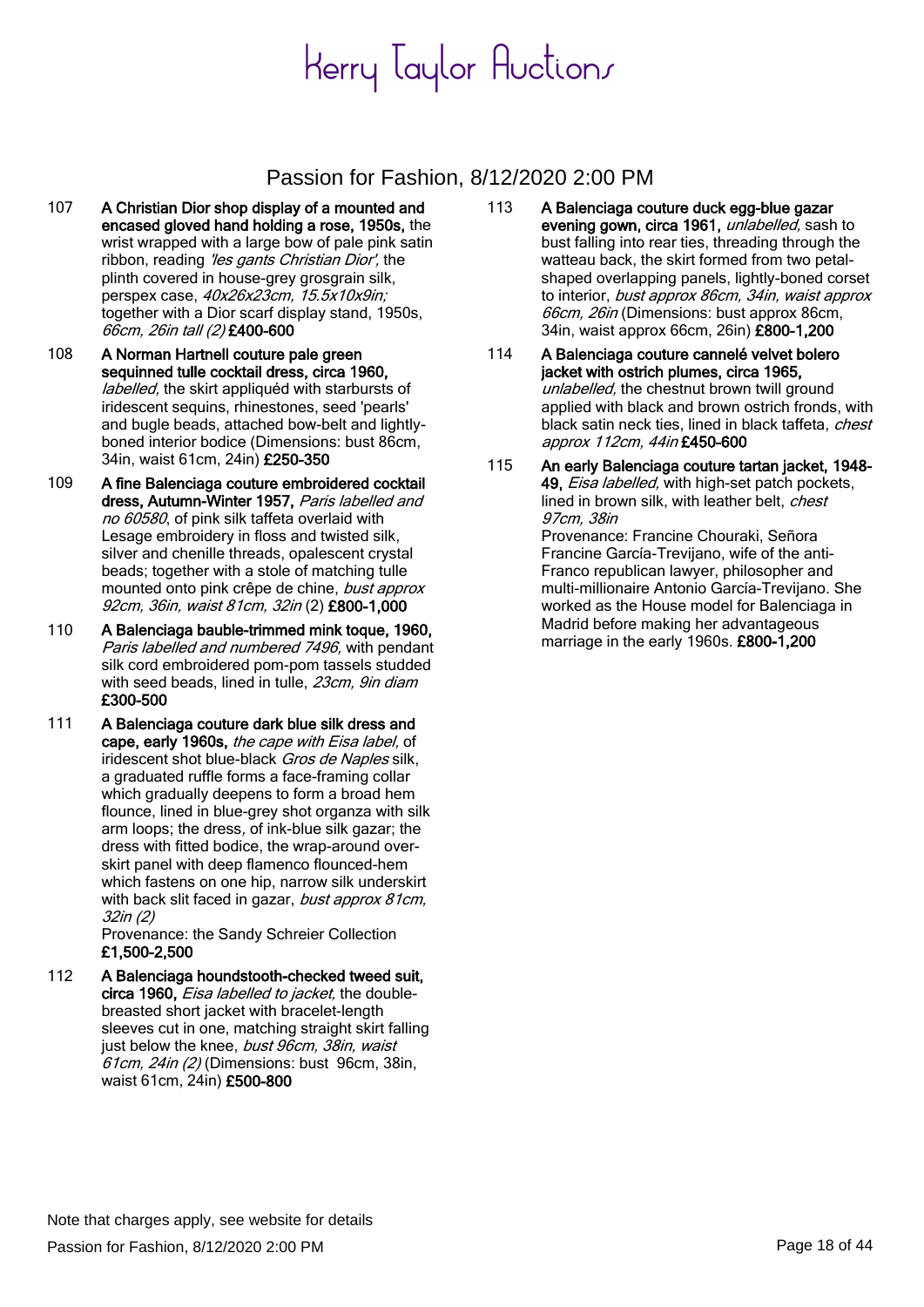#### Passion for Fashion, 8/12/2020 2:00 PM

116 A fine Balenciaga couture yellow satin sheath, Autumn-Winter 1962-63, Paris labelled and numbered 82706, of brilliant Chinese-yellow Duchesse satin, the sculpted, boned bodice with upwardly-curved front panel cut in one with the bodice front and looped, low shoulder straps which culminate centre-back in a cascading looped satin streamer which descends to the hem and conceals the rear zip and hook closure, low scooped U-shaped rear waist seam, in which the skirt is gently gathered, integral ivory grosgrain silk corset with wired, plush-trimmed breast cups, bust 81cm, 32in, waist 56cm, 22in Literature: A photograph of the House model wearing an identical dress (no 191) is illustrated in 'Balenciaga & Spain', p223.

A similar dress with rear bow to closure is illustrated in 'Balenciaga', Cristobal Balenciaga Museo, p272.

This dress combines spectacular colour with an ingenious sculpted shape and superb construction. For Spring 1962, Cristobal Balenciaga and his close friend Hubert de Givenchy, tired of the Paris Fashion Week circus and annoyed with detrimental comments in previous seasons made by the fashion press, controversially decided to show their collections a month later than everyone else. Admittance to the salons (both Houses faced each other on the George V) was strictly controlled. They admitted first their important private clients, overseas buyers, agents and last of all - the press. Balenciaga's collections were sometimes considered by the fashion press to be too avantgarde (however strange that may seem to us today) and the journalists occasionally made disparaging comments that could put off potential buyers. However, Balenciaga needn't have worried - press and clients alike adored the collection.

'The collection of this top couturier expresses both an exquisite femininity and an aristocratic elegance, and seems to have reached a pinnacle of excellence that is difficult to translate into words: everything is in the secret of the stunning cut, the mystery of lines apparently simple but artfully achieved.' L'OFFICIELL DE LA COUTURE ET DE LA MODE DE PARIS, April 1962 'His rejection of easiness and the ingenious architecture of his models have created a style apart (or rather ahead), spare, vigorous, spectacular, inimitable, prophetic'. ELLE, 23rd March, 1962. £4,000-6,000

117 A fine Balenciaga couture black and pink silk crêpe sheath and bolero, Spring-Summer 1964,

Paris labelled and numbered 90105, comprising columnar sheath of black silk with empire line pale pink bodice which loops through and twists in one with the rear skirt closure, with integral ivory silk grosgrain corset with pink satin edged lace breast cups, worn with matching black silk crêpe bolero, cut short at the front and with long rear back ties which reveal glimpses of the pink silk bodice below, narrow hobble hem with weighted short trained hem, bust 61cm, 24in Provenance: Francine Chouraki, Señora Francine García-Trevijano, wife of the anti-Franco republican lawyer, philosopher and multi-millionaire Antonio García-Trevijano. She worked as the House model for Balenciaga in Madrid before making her advantageous marriage in the early 1960s. Literature: 'Balenciaga, L'Oeuvre au Noir' exhibition catalogue, p182-3 Exhibited: 'International Homage to Balenciaga', San Sebastian, 1987, and illustrated in the exhibition catalogue, full page, p77. This very clever and seemingly simple ensemble is in fact a masterpiece of construction. The dress when worn with bolero top, appears to be just a column of black, but when the wearer turns, teasing glimpses of the pink bodice can be seen. The bolero itself is cut from a single piece of fabric which is rejoined at the shoulder seams. The black column of the skirt wraps around with single centre-back seam only and the pink and black twists of fabric at the back again gives the impression of a continuous line and fabric. (Qty: 2) £3,000-5,000

118 A Balenciaga couture checked tweed coat, circa 1965, *Eisa labelled*, of voluminous cut with integral scarf, concealed front buttons, perfectly pattern-matched patch pockets with side openings, lined in grey satin, *chest 127cm, 50in* 

> Provenance: Francine Chouraki, Señora Francine García-Trevijano, wife of the anti-Franco republican lawyer, philosopher and multi-millionaire Antonio García-Trevijano. She worked as the House model for Balenciaga in Madrid before making her advantageous marriage in the early 1960s. £600-1,000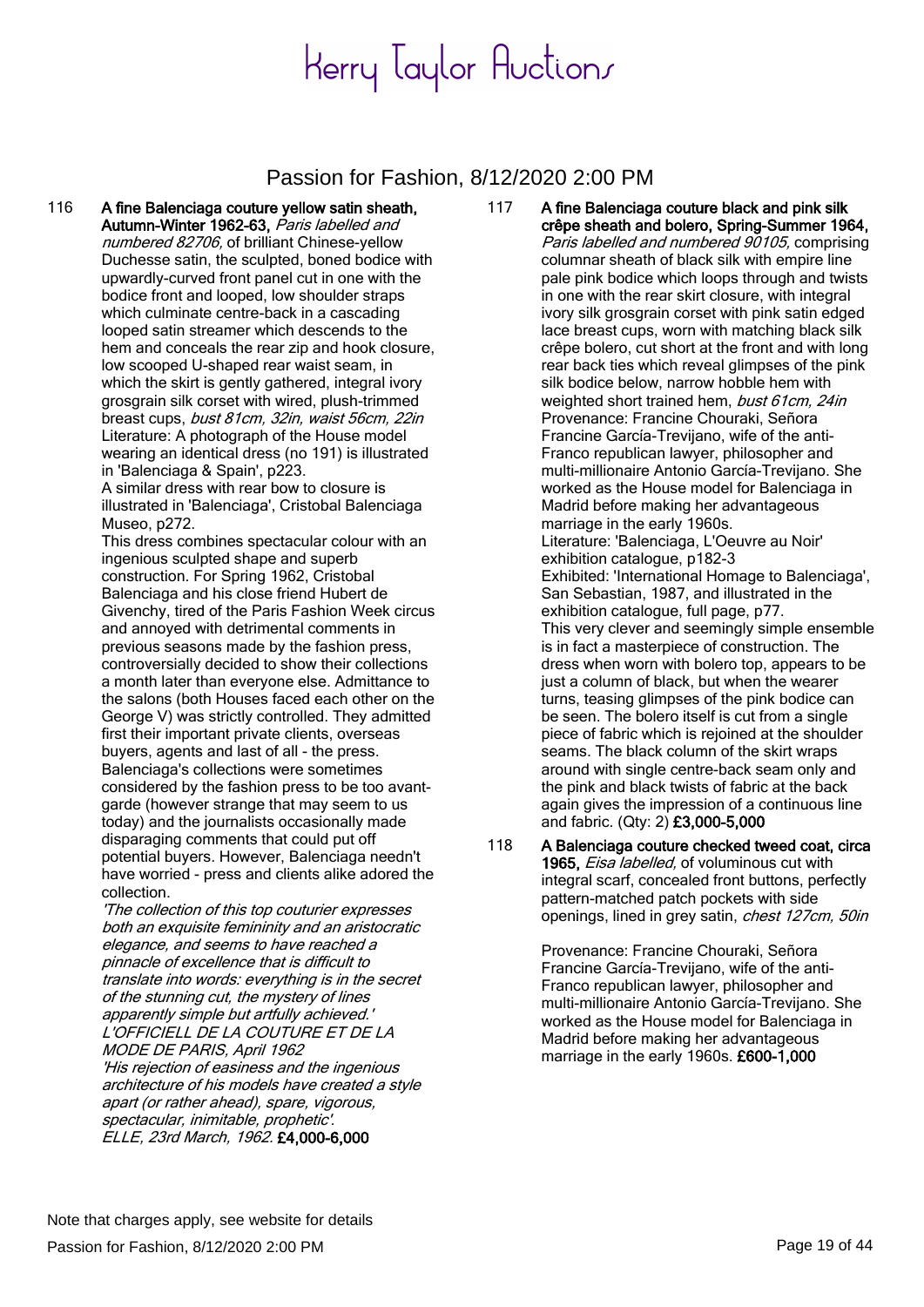### Passion for Fashion, 8/12/2020 2:00 PM

- 119 A Balenciaga black velvet evening hat with cockerel cockade, circa 1965, Eisa labelled, with broad bow band to front inset with curling plumes, 13cm, 5in high in a Lanvin box (2) Provenance: Francine Chouraki, Señora Francine García-Trevijano, wife of the anti-Franco republican lawyer, philosopher and multi-millionaire Antonio García-Trevijano. She worked as the House model for Balenciaga in Madrid before making her advantageous marriage in the early 1960s. For a similar example see 'Balenciaga & His Legacy', Myra Walker, plate 56. £300-500
- 120 A Balenciaga brown plush and leather cap, 1965 -66, *Eisa labelled*, with soft leather peak, lined in felt, 13cm, 5in tall; together with a black felt 'baker boy' cap, unlabelled Provenance: Francine Chouraki, Señora Francine García-Trevijano, wife of the anti-Franco republican lawyer, philosopher and multi-millionaire Antonio García-Trevijano. She worked as the House model for Balenciaga in Madrid before making her advantageous marriage in the early 1960s. (Qty: 1) £250-350
- 121 A fine Balenciaga couture gold cloqué sheath, 1965, Eisa labelled, the silk woven in high relief with large-scale roses, the fabric wrapping from front to back, culminating in elegant drape to rear closure, slightly upwardly curved front bodice, tightly fitted with integral ivory silk grosgrain corset, with under-wired lace breast cups, attached in beige silk slip, edged in silver and gold celluloid strips, further embellished with clear beads, crystals, gold braid florets with topaz brilliant centres, the tapering skirt crossing over at the back and applied with a Robert Goosens gilt metal, faux blister pearl and crystal brooch, bust approx 81cm, 32in, waist 61cm, 24in

Provenance: Francine Chouraki, Señora Francine García-Trevijano, wife of the anti-Franco republican lawyer, philosopher and multi-millionaire Antonio García-Trevijano. She worked as the House model for Balenciaga in Madrid before making her advantageous marriage in the early 1960s. Instead of merely modelling the clothes, she was able to have her pick of them. The finish to the slip suggests that this was the defile/runway model, which of course would have fitted her perfectly. Exhibited: 'International Homage to Balenciaga', San Sebastian, 1987, and illustrated in the exhibition catalogue, full picture, p59 A similar Goosens brooch forms part of the Balenciaga Foundation museum, C.B.M. 2004.23 £2,500-3,500

122 A Balenciaga navy linen peaked cap, 1965-66, unlabelled, with top-stitched peak, buttons to front band; together with an ivory straw cloche with navy grosgrain ribbon, 1967, Eisa label. in box  $(3)$ Provenance: Francine Chouraki, Señora Francine García-Trevijano, wife of the anti-Franco republican lawyer, philosopher and multi-millionaire Antonio García-Trevijano. She worked as the House model for Balenciaga in Madrid before making her advantageous marriage in the early 1960s. Exhibited: 'International Homage to Balenciaga', San Sebastian, 1987, the white straw hat is illustrated in the exhibition catalogue, p80 £250- 300

123 A Balenciaga brown fur pillbox hat, 1965-66, Eisa labelled; together with an ivory silk organza pillbox hat, similar, 1964, unlabelled, both in original Eisa Madrid boxes (4) Provenance: Francine Chouraki, Señora Francine García-Trevijano, wife of the anti-Franco republican lawyer, philosopher and multi-millionaire Antonio García-Trevijano. She worked as the House model for Balenciaga in Madrid before making her advantageous marriage in the early 1960s. Exhibited: 'International Homage to Balenciaga', San Sebastian, 1987, the white pillbox is illustrated in the exhibition catalogue, p68. £300- 500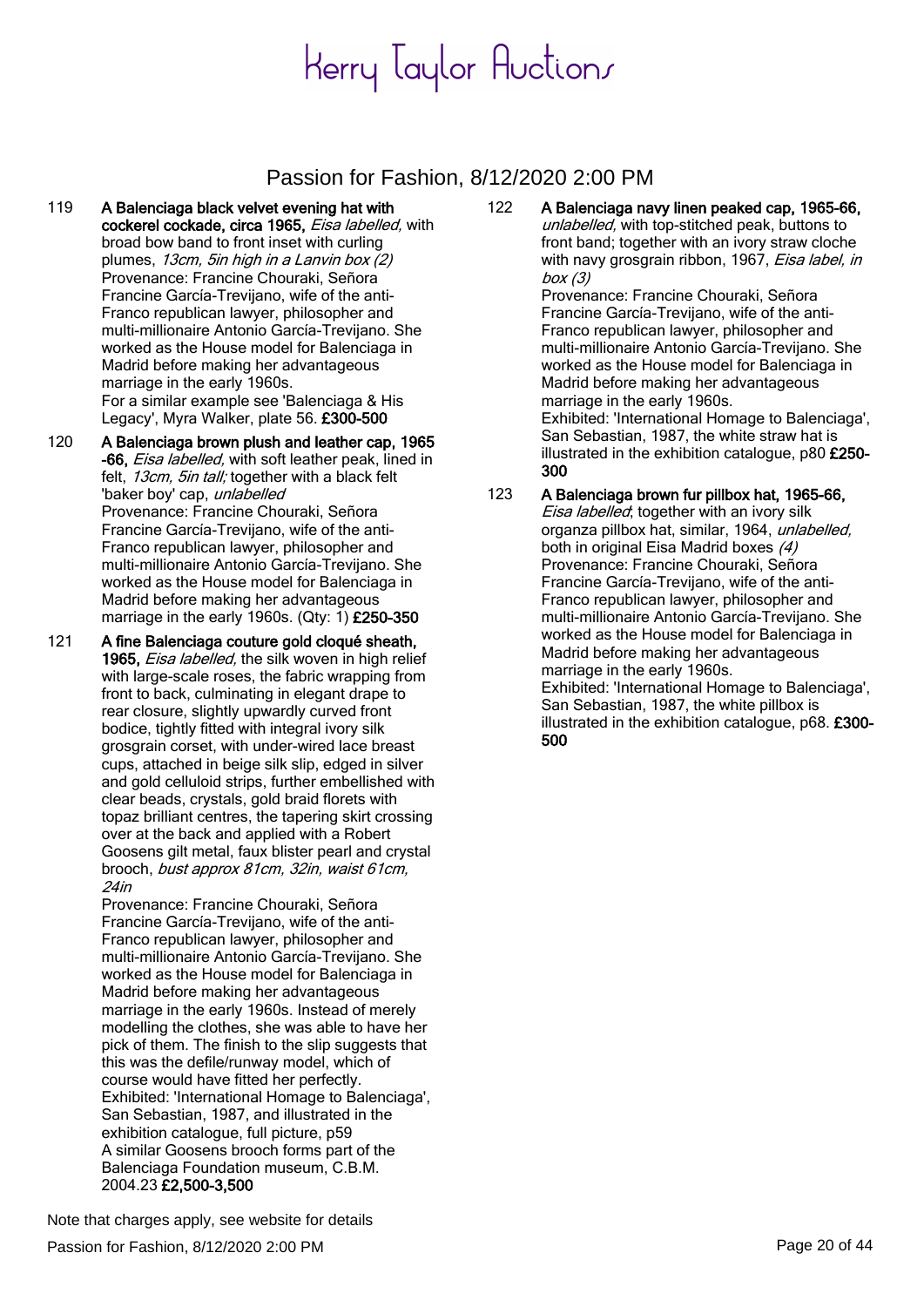### Passion for Fashion, 8/12/2020 2:00 PM

124 A fine Balenciaga couture checked wool coat, Spring-Summer 1966, Eisa labelled, of voluminous cut, the broad navy window-pane checks on a tan ground, the sleeves cut in one with the back panel, the slanted patch pocket vents exactly pattern-matching with the main body of the coat, and cleverly matched in shoulder-shapings, lined in ivory silk, chest 145cm, 57in

Provenance: Francine Chouraki, Señora Francine García-Trevijano, wife of the anti-Franco republican lawyer, philosopher and multi-millionaire Antonio García-Trevijano. She worked as the House model for Balenciaga in Madrid before making her advantageous marriage in the early 1960s.

Exhibited: 'International Homage to Balenciaga', San Sebastian, 1987, and illustrated in the exhibition catalogue, full page, p90 Literature: 'Balenciaga' by Jacqueline Demornex, Thames & Hudson, for a full-page photograph by Kublin of an identical coat, in the Balenciaga Archive.

This is one of Balenciaga's most celebrated designs and clearly illustrates his mastery of tailoring. See KTA 20.11.2017, lot 227 for a near-identical coat £2,500-3,500

- 125 A Balenciaga black fox fur hat, 1966-67, Eisa labelled, of tall, domed form, lined in black silk, 20cm, 8in tall in box (2) Provenance: Francine Chouraki, Señora Francine García-Trevijano, wife of the anti-Franco republican lawyer, philosopher and multi-millionaire Antonio García-Trevijano. She worked as the House model for Balenciaga in Madrid before making her advantageous marriage in the early 1960s. £300-500
- 126 A Balenciaga couture mustard tweed suit, circa 1967, Eisa labelled, the double-breasted jacket with pair of patch pockets mounted centrally down the front panels, lined in mustard silk, matching skirt lined in ivory silk, chest 97cm, 38in, waist 66cm, 26in (2) Provenance: Francine Chouraki, Señora Francine García-Trevijano, wife of the anti-Franco republican lawyer, philosopher and multi-millionaire Antonio García-Trevijano. She worked as the House model for Balenciaga in Madrid before making her advantageous marriage in the early 1960s. Exhibited: 'International Homage to Balenciaga',

San Sebastian, 1987, and illustrated in the exhibition catalogue, full page, p82 £400-600 127 A Balenciaga navy felt cloche, 1967, Eisa labelled, with white linen camelia to the centrefront, up-curve, 18cm, 7in high, in box; together with a black slubbed silk tall pillbox hat, Eisa label, with curve above the forehead, 14cm, 5 1/2in tall (3) Provenance: Francine Chouraki, Señora

Francine García-Trevijano, wife of the anti-Franco republican lawyer, philosopher and multi-millionaire Antonio García-Trevijano. FShe worked as the House model for Balenciaga in Madrid before making her advantageous marriage in the early 1960s. £250-350

- 128 A Balenciaga navy straw picture hat, 1967, Eisa labelled, with shallow crown and broad brim, grosgrain ribbon band and bow, 57cm, 22 1/2in diam in box Provenance: Francine Chouraki, Señora Francine García-Trevijano, wife of the anti-Franco republican lawyer, philosopher and multi-millionaire Antonio García-Trevijano. She worked as the House model for Balenciaga in Madrid before making her advantageous marriage in the early 1960s. £200-300
- 129 A Balenciaga couture checked orange wool suit, circa 1967, Eisa labelled, the double-breasted jacket of loose cut, with buttoned martingale belt back, matching skirt, lined in orange silk, chest 97cm, 38in, waist 66cm, 26in (2) Provenance: Francine Chouraki, Señora Francine García-Trevijano, wife of the anti-Franco republican lawyer, philosopher and multi-millionaire Antonio García-Trevijano. She worked as the House model for Balenciaga in Madrid before making her advantageous marriage in the early 1960s. Exhibited: 'International Homage to Balenciaga',

San Sebastian, 1987, and illustrated in the exhibition catalogue, full page, p78. £400-600

Passion for Fashion, 8/12/2020 2:00 PM Page 21 of 44 Note that charges apply, see website for details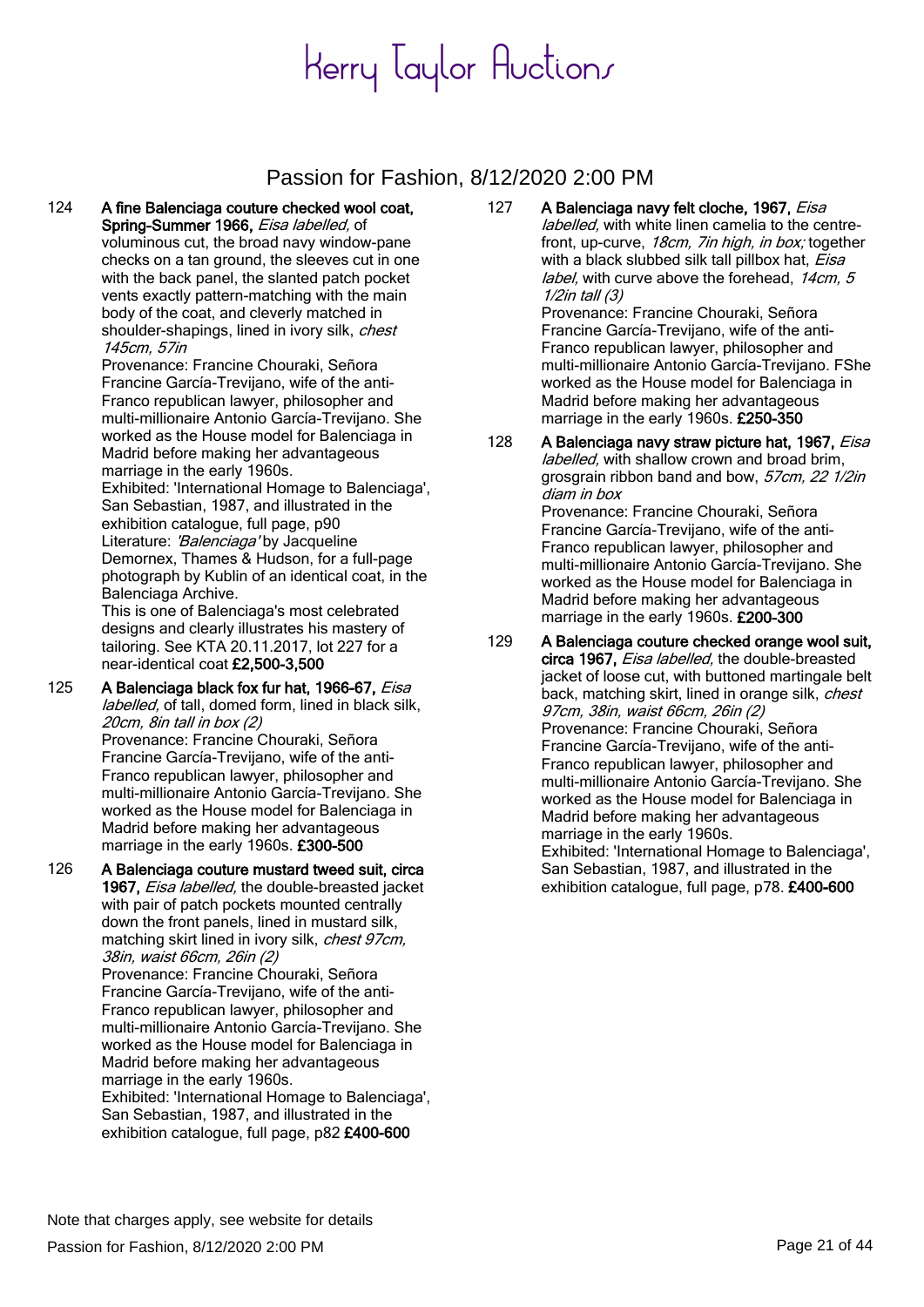#### Passion for Fashion, 8/12/2020 2:00 PM

130 A fine Balenciaga couture mink-trimmed cocktail ensemble, Autumn-Winter 1967, Eisa labelled and handwritten tape to hem, 'Señora de Trevijano', the cocktail dress of black twill wool, with sharp inverted V neckline to bodice front with shoulder straps that radiate from the centre, the upper bodice entirely edged in pure white mink, narrow, fitted pencil skirt; the matching jacket with deep, low curved hem, the sleeves cut in one with the back panel, similarly defined and edged in white mink, bust 86cm, 34in, waist 66cm, 26in (2)

Provenance: Francine Chouraki, Señora Francine García-Trevijano, wife of the anti-Franco republican lawyer, philosopher and multi-millionaire Antonio García-Trevijano. She worked as the House model for Balenciaga in Madrid before making her advantageous marriage in the early 1960s.

Exhibited: 'International Homage to Balenciaga', San Sebastian, 1987, and illustrated in the exhibition catalogue, full page, pp70-71. Literature: 'Balenciaga L'Oeuvre au Noir', exhibition catalogue, pp169-170.

This ensemble was photographed by Pierre Evan in 1967, the model wearing a towering black turban-like hat and large pearl stud earrings. In this ensemble Balenciaga contrasts the slight matt texture of the black wool with the gloss of the white mink to emphasise the luxury of the fur. Many of Balenciaga's most iconic models were made in black - a colour he loved and that further emphasised the devastating architecture of the line. Balenciaga once said, 'A couturier must be an architect for design, a sculptor for shape, a painter for colour, a musician for harmony and a philosopher for temperance' £3,000-5,000

131 A Balenciaga brown bouclé wool elongated cloche, 1967-68, Eisa labelled, with curve to forehead, lined in brown silk, 19cm, 7 1/2in tall, in box; together with an irregular black felt hat with segmented crown, unlabelled, 17cm, 6 1/2in high (3)

Provenance: Francine Chouraki, Señora Francine García-Trevijano, wife of the anti-Franco republican lawyer, philosopher and multi-millionaire Antonio García-Trevijano. She worked as the House model for Balenciaga in Madrid before making her advantageous marriage in the early 1960s.

Exhibited: 'International Homage to Balenciaga', San Sebastian, 1987, the brown cloche is illustrated in the exhibition catalogue, p90 with the window-pane checked coat, lot 124 £250-400

- 132 A Balenciaga couture slubbed pink satin evening gown, circa 1968, Eisa labelled, biascut, the columnar gown formed from a spiral of silk, with bateau neck and V-shaped back, trimmed interwoven ropes of seed pearl beads, clear bugle beads, silver sequins and sparkling rhinestones, graduated hem, bust 86cm, 34in Provenance: Francine Chouraki, Señora Francine García-Trevijano, wife of the anti-Franco republican lawyer, philosopher and multi-millionaire Antonio García-Trevijano. She worked as the House model for Balenciaga in Madrid before making her advantageous marriage in the early 1960s. Exhibited: 'International Homage to Balenciaga', San Sebastian, 1987, and illustrated in the exhibition catalogue, p65 £600-1,000
- 133 A Balenciaga couture black silk crêpe cocktail dress, Spring 1967, Eisa labelled, the wraparound dress formed from a single length of fabric with cut-out armhole and shoulder strap to which the asymmetric front panel attaches by press-stud, long rear drape falling to rear, back, button and press-stud fasteners down left front, gentle ruched gathers to bodice right side, bust approx 81cm, 32in, waist 60cm, 23 1/2in Provenance: Francine Chouraki, Señora Francine García-Trevijano, wife of the anti-Franco republican lawyer, philosopher and multi-millionaire Antonio García-Trevijano. FShe worked as the House model for Balenciaga in Madrid before making her advantageous marriage in the early 1960s. Exhibited: 'International Homage to Balenciaga', San Sebastian, 1987, and illustrated in the exhibition catalogue, full page, p118 This dress illustrates Balenciaga's mastery of construction. An identical dress forms part of the Cristobal Balenciaga Museum collection, Getaria CBM63.2012. £800-1,200
- 134 A Roberto Capucci couture black silk-crêpe cocktail dress, early 1960s, labelled, with draped fringes falling from the rear shoulders and hips, bust approx 92cm, 36in, waist 72cm, 28in £200-300
- 135 A Valentino Garavani couture ivory Abrahams silk evening ensemble, 1968, labelled, the loose top adorned with rows of elliptical crystals, bugle beads on a gold mesh ground, over a matching plain silk skirt, bust 86cm, 34in, waist 66cm, 26in (2)

Provenance: the late Luisa Frigerio, who modelled for Valentino in his private atelier/show room in the early years of his career. £600-1,000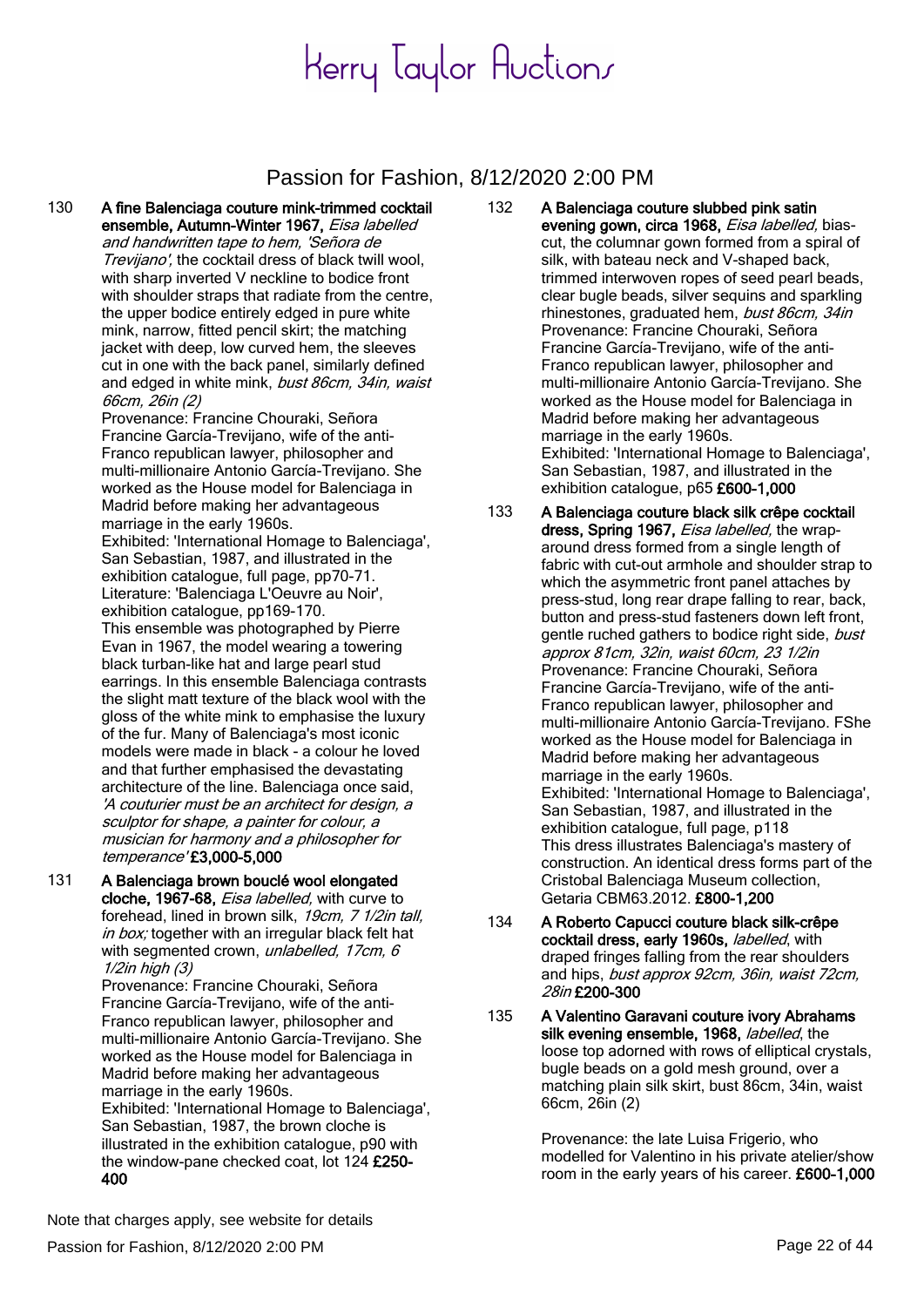#### Passion for Fashion, 8/12/2020 2:00 PM

136 A Valentino Garavani couture black chiffon evening gown, circa 1969, *labelled*, two ostrichtrimmed scarves descending to asymmetric hemline, bust 81cm, 32in

> Provenance: the late Luisa Frigerio, who modelled for Valentino in his private atelier/show room in the early years of his career £600-800

137 A Valentino Garavani couture beaded lamé cocktail dress, 1968-69, unlabelled, of pink silk with gold and silver brocaded bands, the bibshaped front bodice beaded to match the pattern, the matching belt with gilt V buckle, bust 81cm, 32in, waist 71cm, 28in

> Provenance: the late Luisa Frigerio, who modelled for Valentino in his private atelier/show room in the early years of his career. £600-1,000

138 An Irene Galitzine couture gold sequinned cocktail ensemble, circa 1965, *labelled Irene* Galitzine, Roma, comprising: jacket edged with gilt plastic flower-heads, textured gold beads and elliptical silver sequins, lined in yellow silk, with matching plain matt-gold sequinned miniskirt and trousers, chest 97cm, 38in, waists 66cm, 26in (3)

Princess Irene Galitzine was photographed by British Vogue in her Rome Palazzo wearing a cocktail trouser ensemble, 15th February 1961. They described her thus,

'Princess Galitzine, a lean but un-brittle beauty has been Italian since she left Russia at the age of one. She is a brunette equipped with the sort of sunny sparkle usually reserved for blondes. Her couture house in Rome owes its undeniable success in part to the princess's maxim ''I hate a dress you have to suffer for''.' Provenance: the Sandy Schreier Collection £600-800

139 A Guy Laroche couture ice-blue silk evening ensemble, late 1960s, *labelled*, comprising sleeveless silk bodice with overlay lattice of pearl beads and rhinestones, with pleated silk skirt, bust approx 81cm, 32in, waist 61cm, 24in (2)

Provenance: the Sandy Schreier collection £400 -600

140 A pair of Roger Vivier for Christian Dior brocaded silk shoes, Autumn-Winter 1962, woven with pink flowers, with flattened lobes to rear stilettos (2)

> An ensemble in an identical brocade is pictured in L'Officiel, 1962. £500-800

- 141 Christian Dior by Marc Bohan beaded and embroidered cigaline evening gown, late 1960s, London labelled and numbered 59452, covered with faceted jet-black beads, the interior with partly couture finishings (Dimensions: bust 96cm, 38in, waist 82cm, 32in) £400-600
- 142 A Christian Dior red and black checked wool dress, circa 1960, London labelled and numbered 36342, with Harrods label, fastening to the front with lacquered sphere buttons, the edge with looped blanket-like fringes, integral under-dress and organza lining (Dimensions: bust approx 86cm, 34in, waist 71cm, 28in) £200- 300
- 143 A futuristic Dior hat of woven silver cellophaneribbon over a tulle ground, circa 1965, Licence Chapeaux labelled, with asymmetric bow to rear, approx 53cm, 21in circumference (Dimensions: approx 53cm, 21in circumference ) £500-800
- 144 Three pairs of Roger Vivier and Dior shoes, 1960s, comprising: a pair of Vivier for Dior oyster satin shoes, c.1967, with square toes and side bows, the uppers embroidered with silver thread, crystals and seed pearls; a pair of psychedelic printed silk 'Pilgrim' pumps with enamelled gilt buckles; and a black satin pair for Dior with tall stiletto heels, c.1957, rhinestone bows to the fronts, various sizes (6) £400-600
- 145 A Christian Dior by Marc Bohan couture orange wool coat, circa 1967, Patron Original Paris labelled and numbered 57740, with four buttontabbed pockets, chest approx 102cm, 40in (Dimensions: chest approx 102cm, 40in) £300- 500
- 146 A Christian Dior by Marc Bohan couture ivory silk crêpe evening gown, circa 1968, Paris labelled and numbered 82.002, with pale pink ostrich feather trim to hem, the cuffs and button to rear neck embellished with citrine and clearcut brilliants, 'pearls' and bugle beads (Dimensions: bust approx 102cm, 40in ) £500- 800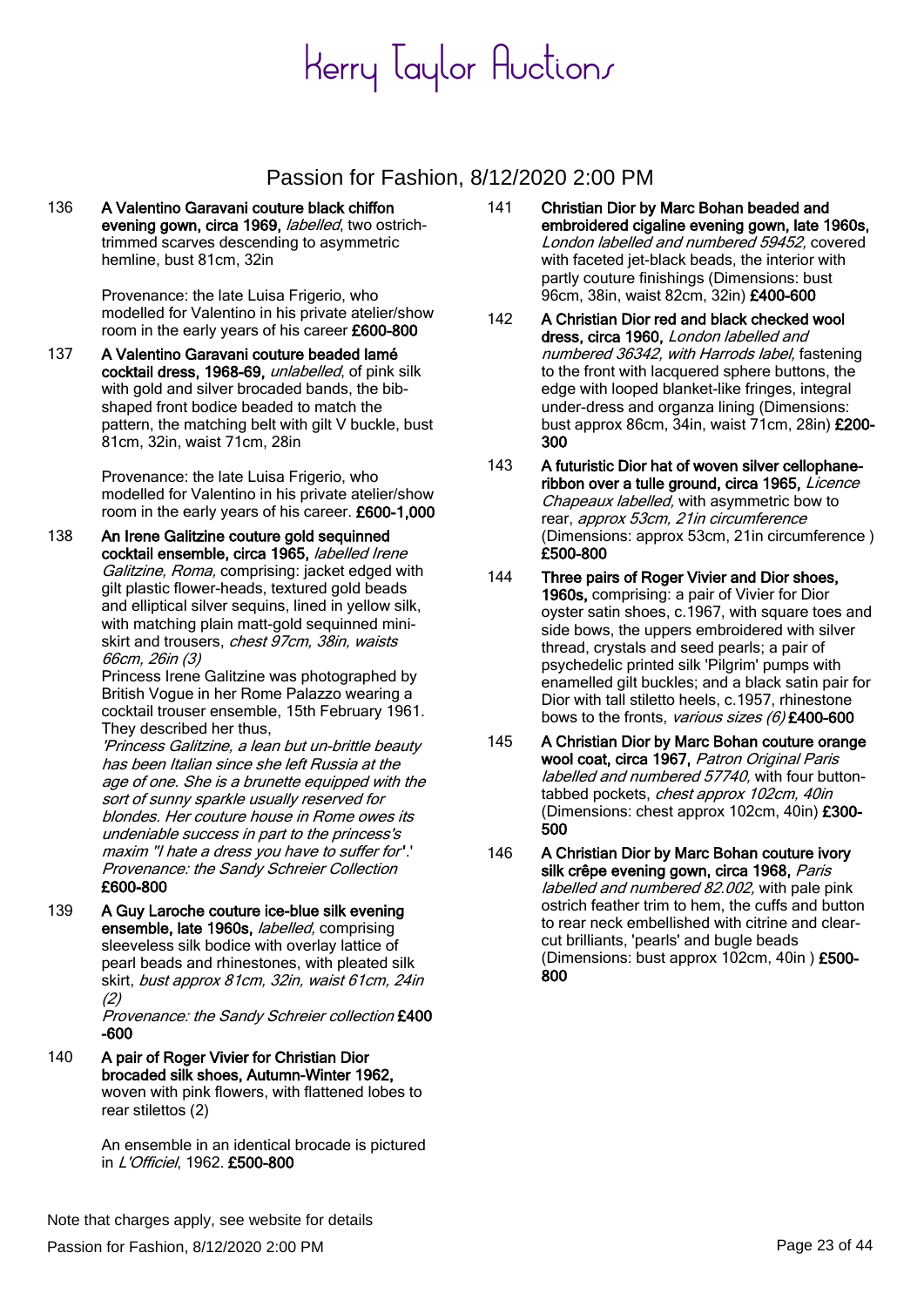#### Passion for Fashion, 8/12/2020 2:00 PM

147 A Karl Lagerfeld for Chloé psychedelic printed chiffon mini dress, late 1960s, unlabelled, with bustling city-scape silhouetted against a purple night sky; together with another example of pale grey chiffon,"Grand Escalier", with 1920sinspired silver beading and embroidery, c.1969, labelled, busts 92cm, 36in (2) A prolific designer with a career which spanned six decades, the young Karl Lagerfeld began working for Chloé in 1963-64. He continued to design for the house (amongst others) until

1983 when he was appointed as the head designer to breathe new life into another brand: Chanel. In 1992 he returned for his second successful tenure at Chloé, which lasted until 1997. (Dimensions: busts 92cm, 36in) £300- 500

- 148 A rare Paco Rabanne 'Armour' dress, 1967, unlabelled, the simple tunic formed from squares and rectangles of chain-linked aluminium, the longer panels forming the skirt, the bodice with five rows of cabochon stud adornments, fastened to the rear with spring-ring fasteners, bust approx 86cm, 34in This is arguably the most iconic and recognizable of designs by Paco Rabanne, with its futuristic looks, metal construction, it was redolent of the cool 'modern' 1960s minimal approach to design at a time when the world was fascinated by space exploration having put a man on the moon. The beautiful black model Donyale Luna was memorably photographed by Richard Avedon for American Vogue, December 1966 wearing a similar dress. Although the label is missing (it was paper and easily rubbed off), the construction and materials are consistent with all the other Paco Rabanne dresses sold by KTA in previous auctions. It was purchased directly from the Paco Rabanne boutique by the former owner - a French pop singer. £20,000- 30,000
- 149 A rare Yves Saint Laurent 'Mondrian' helmet, 1965, bearing YSL Paris, Chicago label, size 22, the domed crown formed from multicoloured felted wool patches, with white vinyl edging, large bow and chin strap, press-stud fastening, 60cm, 23.5in circumference The Philadelphia Museum collection has a similar example with black trim: https://www.philamuseum.org/collections/perma nent/308008.html?mulR=1934386279|4# £1,000 -1,500
- 150 A good Yves Saint Laurent 'Safari' or 'Saharienne' tan cotton gabardine ensemble, 1968, Rive Gauche labelled, the tunic with front lacing, four top-stitched patch pockets with buttoned flaps, inverted pleat to rear of jacket; matching straight-legged trousers (2) One of his most important creations, Yves Saint Laurent's 'saharienne' jacket/tunic drew inspiration from traditional khaki hunting garb, the design blurring the lines between men's and women's fashion, with both sexes wearing Yves' iteration. First seen in the 'Bambara' collection of S/S 1967, variations of the 'safari jacket' were frequently produced in the preceding years. This well-documented and most iconic variation was notably worn by model Verushka, who was famously photographed by Franco Rubartelli for the July-August 1968 issue of Vogue. The version is part of the 'hors collection' ('off collection') in the Saint Laurent archives for that year. Yves was famously photographed with Betty Catroux and Loulou de la Falaise - all wearing versions of the 'saharienne'- for the opening of the Rive Gauche store in London, 1969. Although jackets frequently come onto the open market it is very rare to find a complete ensemble such as this one. (Dimensions: bust 92cm, 36in, waist 71cm, 28in) £5,000-8,000
- 151 An Yves Saint Laurent complete Safari or 'Saharienne' ensemble 1968, large Rive Gauche label, of old-rose gabardine cotton, with applied pockets and front lacing, matching trousers, bust 81-86cm, 32-34in, waist 61cm, 24in

The model Verushka was famously photographed modelling the safari top for Vogue in 1968. £1,000-1,500

152 A good Pucci printed velvet evening gown, 1960s, labelled, in shades of pink, green and black, silk lining (Dimensions: bust 86cm, 34in, waist 76cm, 30in) £350-500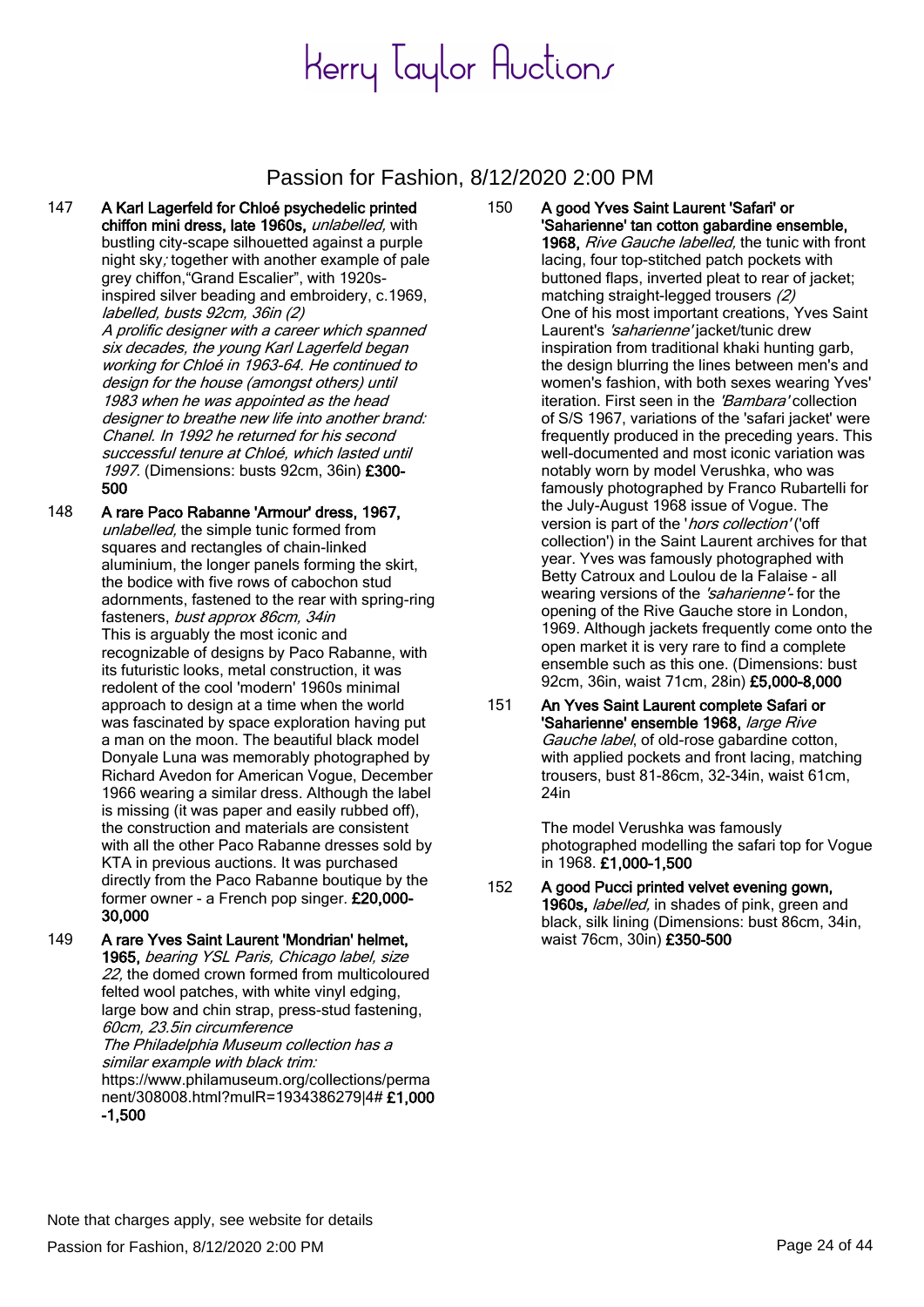### Passion for Fashion, 8/12/2020 2:00 PM

153 A rare Apple Boutique printed cotton gabardine dressing gown, 1967-68, *labelled*, with swirling floral motif in shades of turquoise, green and pink, large bow to front and singular hook-eye fastening, *chest approx 96cm, 38in;* together with an unused Apple Boutique sticker, 21x23cm (2)

> The Apple boutique opened on 94 Baker Street in December 1967 and closed just 7 months later in July 1968, having lost more than £100,000 in trading during that time. The night before the shop closed, The Beatles selected pieces for themselves to wear and the next morning opened the doors to crowds massing outside and in true hippie spirit, told the waiting public to just help themselves to the rest. Paul McCartney said of it: 'The nice thing was that we weren't too fussed when it didn't work out (...) It was great: giving the clothes to people who showed up on the day' (The Beatles Anthology, Cassell & Co, 2000, p296). (Dimensions: chest approx 96cm, 38in) £300-500

154 A Sylvia Ayton/Zandra Rhodes 'All Over Neon' pop-art style printed nylon jersey dress, 1966- 68, unlabelled, with motifs including futuristic cars, neon lights, and 'Mr Man'

> Provenance: Jackie Remfry who worked as an assistant to Zandra Rhodes between 1965 (after Zandra's graduation from the Royal College in 1964) to 1970 at the St Stephens Gardens and Porchester Road studios. She was partly paid in clothing at the time as Zandra struggled to establish her business. (Dimensions: bust 92cm, 36in) £300-500

155 'The Ritva Man' - Mike Ross, an Elizabeth Frink designed 'Eagle' sweater, 1971, with printed satin Ritva Man label and woven name tape 'Liz Frink', no 80, of black and yellow acrylic knit with blue and brown lozenge panels to sleeve and chest, applied with embroidered golden eagle motif, *chest 92cm, 36in;* together with the original retail card with corroborating limitededition number (2)

> This sweater is no 80 of a limited edition of 150. The Mike and Ritva Ross knitwear and crochet company was started in 1966 and in 1969 they launched the 'Ritva Man' label. Their knitwear was a fusion of fashion with pop culture, their aim being to turn fashion into wearable art. They collaborated with contemporary artists such as David Hockney, Liz Frink, Patrick Hughes and Allen Jones. £250-350

- 156 A Carven iridescent lamé evening coat, 1960s, large woven label, of voluminous cut, with sackback, the metallic ground dyed in shades of turquoise, pink, green and red and over embroidered with sinuous black branches, selflined and edged in black fox £400-600
- 157 A Gucci monogrammed cullotte-dress, early 1970s Gucci armorial label, woven in brown wool and sparkling silver lurex with a Gucci logo lattice, lined in ivory silk, concealed zip fastening to front, bust 86cm, 34in, waist 71cm, 28in £400 -600
- 158 A Christian Dior monogrammed knitted wool jersey ensemble, circa 1971, London Knitwear labelled, in shades of burgundy and beige, the V-neck jumper with two patch pockets, matching skirt falling below the knee, bust approx 92cm, 36in, waist max. 66cm, 26in (Dimensions: bust approx 92cm, 36in, waist max. 66cm, 26in) (Qty: 2) £200-300
- 159 A Karl Lagerfeld for Chloé silk dress printed with pixilated dancers, 1970s, handwritten défilé label; together with a Karl Lagerfeld for Chloé printed chiffon over-dress with lace insertions, c.1969, unlabelled, busts approx 86cm, 34in A prolific designer with a career which spanned six decades, the young Karl Lagerfeld began working for Chloé in 1963-64. He continued to design for the house (amongst others) until 1983 when he was appointed as the head designer to breathe new life into another brand: Chanel. In 1992 he returned for his second successful tenure at Chloé, which lasted until 1997. (Dimensions: busts approx 86cm, 34in) £400-600
- 160 A fine Thea Porter abaya/kaftan, 1970s labelled to hem, of peony-printed chiffon, the skirt inset with gold lamé panels appliquéd with Chinese Parsi embroidery, edged in gold braid with tassels to sleeve openings £800-1,200
- 161 A Zandra Rhodes 'Reverse Lily' printed chiffon dress, 1971 Marie Martine Paris retail label, the black ground printed with lilies and knitted circle band combinations in shades of blue and pink, with shirred, curved front waist, the wide kimono sleeves and skirt trimmed with black tulle ruffles, bust approx 92cm, 36in £400-600
- 162 An Ossie Clark 'traffic light' dress, 1970, satin label, with mauve moss crêpe bodice with cream, pink and blue tiered, graduated flamenco-style skirt and sleeve panels (Dimensions: bust approx 86cm, 34in) £400-600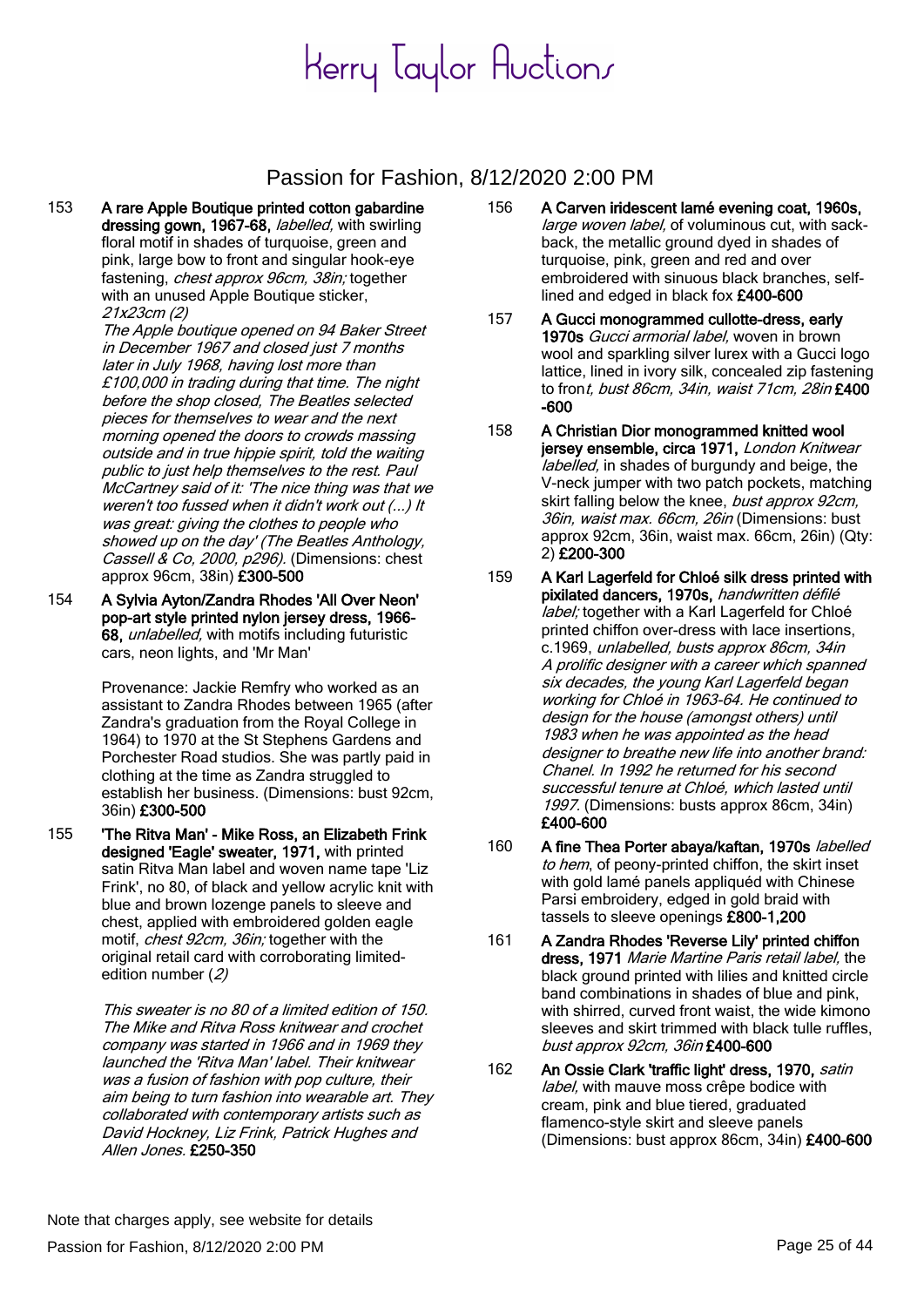### Passion for Fashion, 8/12/2020 2:00 PM

- 163 An Ossie Clark/Celia Birtwell quilted red satin cropped jacket, circa 1972, labelled and size 10, with pointed scalloped hem, the collar and lining of 'Tartan Heart' printed silk, bust 86cm, 34in (Dimensions: bust 86cm, 34in) £300-500
- 164 An Ossie Clark red moss crêpe 'Cuddly' wrapover dress, mid 1970s, *labelled and size 8*, with deep low V-neckline and open back, full sleeves, waist ties (Dimensions: bust approx 76-82cm, 30 -32in) £400-600
- 165 A Madame Grès couture draped jersey evening gown, Autumn-Winter 1975-76 défilé and Grès labelled, the boned empire-line bodice with scrolling pleated jersey bands in shades of brown, spaghetti halter-neck straps. separate pleated jersey belt panel, columnar skirt with asymmetric hem, integral moss crêpe petticoat, asymmetric hemline bust 76-79cm, 30-31in, waist approx 54cm, 21in £800-1,200
- 166 A Valentino Garavani couture lime chiffon polkadot dress, 1972, labelled, the tiered skirt and neckline trimmed with ruffles, with matching scarf/stole and narrow belt, bust 86cm, 34in, waist 66cm, 26in (3)

Provenance: the late Luisa Frigerio, who modelled for Valentino in his private atelier/show room in the early years of his career £400-600

167 A Valentino Garavani couture printed organza evening gown, circa 1975, *labelled*, with wheat and poppy meadow print overall, the skirt with three layers of chiffon petticoats in autumnal shades of yellow, red and brown; with matching stole, belt and two associated belts, bust 86cm, 34in, waist 61cm, 24in (5)

> Provenance: the late Luisa Frigerio, who modelled for Valentino in his private atelier/show room in the early years of his career. £400-600

- 168 An Yves Saint Laurent couture striped chiffon summer ensemble, Spring-Summer 1977, unlabelled, comprising: a green and white polkadot chiffon blouse, striped full-length skirt with deep flounce to hem and matching green satin ribbon belt, bust approx 86cm, 34in, waist 61cm, 24in (3) There is a matching YSL sketch in a different colourway of this dress. £600-1,000
- 169 An Yves Saint Laurent pale blue wool burnouse cape, 1977, Rive Gauche labelled, size 38, with blue cord frogging closure with tassel, edged in turquoise wool braid, tassel to rear pointed hood £250-350
- 170 Elizabeth Emanuel sketch for Princess Diana's 1981 bridal gown, signed and inscribed 'Princess Diana, Royal Wedding Gown', pen, ink and wash on paper bearing embossed Emanuel copyright stamp, 29 by 21cm, 11 1/2 by 8 1/4in. £600-800
- 171 Elizabeth Emanuel sketch for Lady Diana Spencer's 1981 sequinned black taffeta evening gown, signed and inscribed 'Princess Diana **Black Dress'**, with attached swatch of sequinned fabric from which the dress was made, pen, ink and wash on paper bearing embossed Emanuel copyright stamp, 29 by 21cm, 11 1/2 by 8 1/4in. This was the first gown the Emanuels made for Lady Diana Spencer, which she wore to her first public engagement with Prince Charles after the announcement of their engagement. This elegant but somewhat revealing evening gown caused a stir when they attended a charity gala at Goldsmith's hall, March 9th, 1981. She had no idea the effect the sight of her climbing out of a limousine in the dress would create with the world's press who were eagerly awaiting her. They were completely bowled over by the innocent yet voluptuous beauty of the young woman. Clutching a single red rose - she literally burst onto the world stage in a frenzy of press flashbulbs, and in so doing, managed to unintentionally upstage her fiancé- something she was to do on a regular basis in the years that followed.

In her memoirs, the Princess stated: '/ remember my first (royal) engagement so well. So excited. Black dress from the Emanuels and I thought it was OK because girls my age wore this dress. I hadn't appreciated that I was now seen as a royal lady, although I'd only got a ring on my finger as opposed to two rings. Black to me was the smartest colour you could possibly have at the age of 19. It was a real grown-up dress. I was quite big-chested then and they all got frightfully excited.''

`Diana - Her True Story - in Her Own Words', p.36-37, published by Michael O'Mara Books Ltd. £600-1,000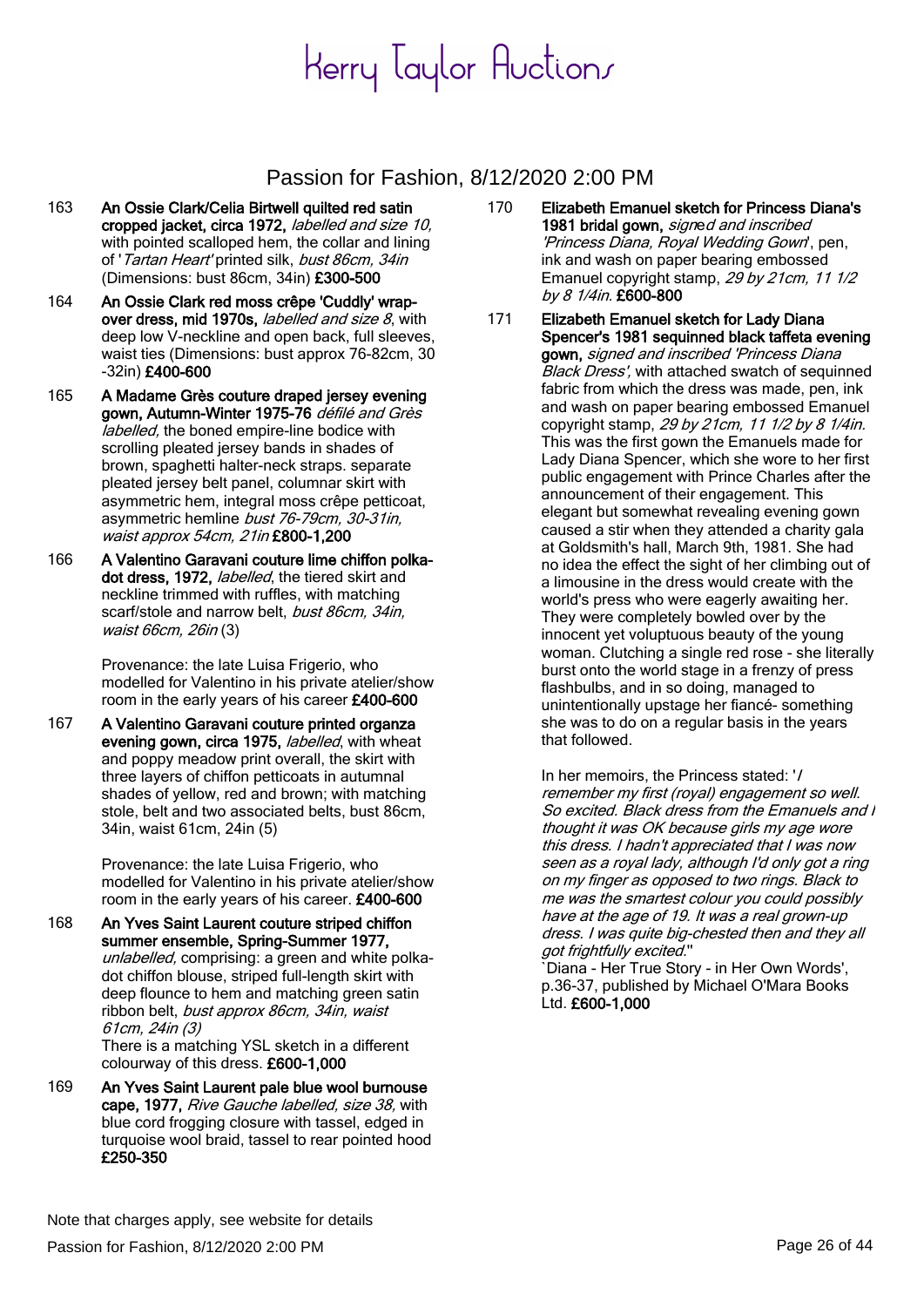### Passion for Fashion, 8/12/2020 2:00 PM

172 Elizabeth Emanuel sketch for Lady Diana Spencer's 1981 'Engagement' blouse signed and inscribed 'The Pink Blouse for Lady Diana', pen, ink and wash on paper bearing embossed Emanuel copyright stamp, 29 by 21cm, 11 1/2 by 8 1/4in.

Lady Diana Spencer chose a chiffon blouse with ruff collar and satin bow for her official engagement portrait taken by Lord Snowdon, which was reproduced in the February issue of British Vogue, 1981. £500-800

- 173 Elizabeth Emanuel sketch for Princess Diana's 1986 navy and white silk dress, signed and inscribed 'Navy and White stripes', pen, ink and wash on paper bearing embossed Emanuel copyright stamp, 29 by 21cm, 11 1/2 by 8 1/4in. Princess Diana wore this silk ensemble in Bahrain on the Royal tour of the Gulf States, November 1986. £600-800
- 174 Elizabeth Emanuel sketch for Princess Diana's 1985 green silk evening gown, *signed and* inscribed 'Princess Diana one shoulder green gown', pen, ink and wash on paper bearing embossed Emanuel copyright stamp, 29 by 21cm, 11 1/2 by 8 1/4in. £600-1,000
- 175 Elizabeth Emanuel sketch for Princess Diana's 1986 black crêpe evening gown with bows, signed and inscribed 'Gulf Tour 1986', pen, ink and wash on paper bearing embossed Emanuel copyright stamp, preliminary sketch to reverse, 29 by 21cm, 11 1/2 by 8 1/4in. £600-1,000
- 176 Elizabeth Emanuel fashion sketch for the 1981 Royal Wedding dress worn by Princess Diana, signed and inscribed 'Princess Diana, The Royal Wedding Gown 1981', pen, ink and wash on paper bearing embossed Emanuel copyright stamp, preliminary sketch to reverse, 42 by 29cm, 16 1/2 by 11 1/2in £600-1,000
- 177 A Valentino Garavani couture black velvet and ivory satin evening gown, Autumn-Winter 1986/87, labelled and also with handwritten '196' and handwritten défilé label with 'AI 86/87 mod 136, Daniela', with draped cowl neckerchief-like collar culminating in a beaded tassel pendant over the low square open back, deep black satin band to hem, matching belt, bust 86cm, 34in, waist 61cm, 24in (2)

Provenance: the late Luisa Frigerio, who modelled for Valentino in his private atelier/show room in the early years of his career. £600-800

178 A Valentino Garavani couture sequined pink chiffon cocktail dress, early 1980s, unlabelled, the bodice adorned with stripes of pink sequins below silver embroidered rosebuds with sequined petals, the skirt with tiers of handkerchief pleats, bust 81cm, 32in, waist 61cm, 24in

> Provenance: the late Luisa Frigerio, who modelled for Valentino in his private atelier/show room in the early years of his career. £700-1,000

179 A Valentino Garavani couture sequined ivory silk evening gown, circa 1983, unlabelled, with goffered pleated flounces forming short sleeves and skirt tiers, padded shoulders, the bodice sequined and embroidered with purple and white blooms and pink rosebuds, bust 86-92cm, 34- 36in, waist 66cm, 26in

> Provenance: the late Luisa Frigerio, who modelled for Valentino in his private atelier/show room in the early years of his career. £400-600

180 A Valentino Garavani couture floral printed damask satin cocktail dress, circa 1983, labelled, button-fronted with finely pleated graduated wrap-over skirt, the transparent chiffon back appliquéd with padded florets, matching cummerbund tie-belt, bust 86cm, 34in, waist 66cm, 26in (2)

> Provenance: the late Luisa Frigerio, who modelled for Valentino in his private atelier/show room in the early years of his career. £500-800

181 A Valentino Garavani couture gold lamé evening gown, circa 1983, labelled, the plain black velvet bodice with scooped back, padded shoulders, the lamé with lace-effect weave, with matching scarf/stole, bust 86cm, 34in (2)

> Provenance: the late Luisa Frigerio, who modelled for Valentino in his private atelier/show room in the early years of his career. £400-600

- 182 A Pierre Cardin lemon silk crêpe toga-style dress, 1980s, woven ivory label, the draped over-tunic edged in navy silk over columnar under-dress, bust 112cm, 44in £300-500
- 183 A Roberto Capucci 'Blades' sculpture dress, circa 1985, Alta Moda, Roma label, of black slubbed silk, the skirt sides inset with fanshaped panels faced in multicoloured silk faille which move to reveal the colours when the dress is in motion, bust 81cm, 32in Provenance: the Sandy Schreier collection Good condition £800-1,200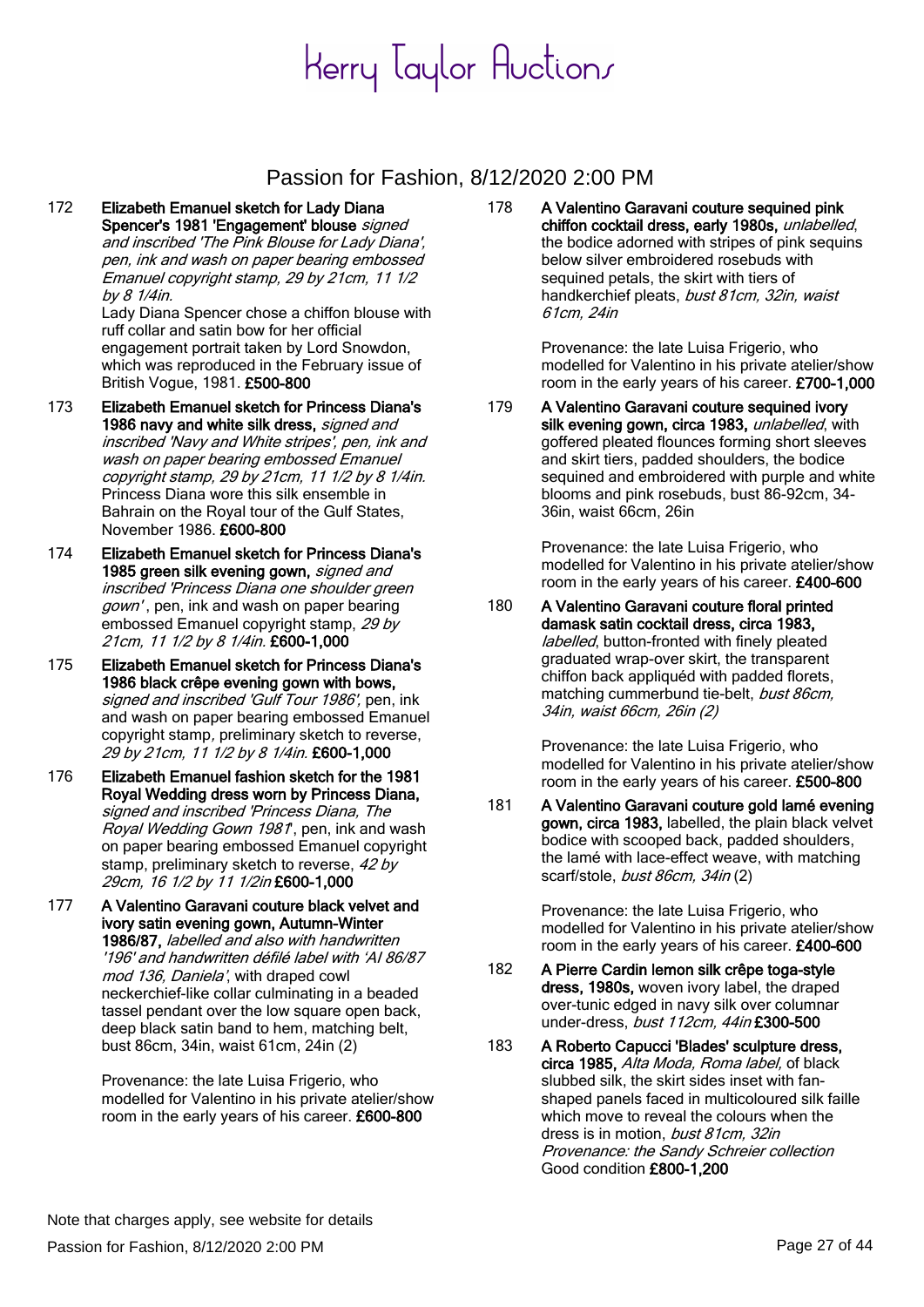### Passion for Fashion, 8/12/2020 2:00 PM

184 A Givenchy couture Christian Bérard-print chiffon gown, Autumn-Winter 1987-88, Look no 82, the défilé example, woven Givenchy label, the inner waistband also with muslin tag handwritten 'F.At.Mme Gilbert, no 82. Pat', the flowing gown printed overall in painterly fashion with Bérard female portraits in black and red on a peach and yellow chiffon ground, the bodice gathered to a black velvet neckband with deep chiffon ruff-like boned collar, deep flounce to hem, matching broad black velvet belt with circular metal buckle inset with faceted jet stones; with matching strapless apricot silk petticoat, with organza overlay, *slip bust approx* 77cm, 30in, waist 56cm, 22in (3) Givenchy's A/W 1987-88 collection was a tribute to the artist and fashion illustrator Christian Bérard. For an illustration of a jacket from this collection with similar print see 'Hubert de Givenchy,' exhibition catalogue Museo Thyssen-Bornemisza October 2014-January 2015, p 116-117 Provenance: the Sandy Schreier Collection £600-1,000

185 A rare Karl Lagerfeld for Chloé 'shower' dress, Autumn-Winter, 1983-84, with handwritten défilé label and satin label, the tri-colour silk crêpe ground embellished with padded 'showerhead' of silver sequins and faceted stones, the 'hose' wrapping over the right shoulder, 'water spray' of silver bugle beads and rhinestones cascading down the skirt front, lightly-boned calico interior corset, unlined, bust 86cm, 34in, waist 66cm, 26in

> This is probably the runway example for this collection. The 'shower' pieces from this collection are extremely rare and arguably the strongest and most desirable of Lagerfeld's designs. A different variation of the 'shower' dress is held in the Kyoto Costume Institute, Japan, accession number AC5309 86-60-13AB, and can be seen featured on p 623 of their book; 'Fashion: A History from the 18th to the 20th Century'. (Dimensions: bust 86cm, 34in, waist 66cm, 26in) £6,000-10,000

186 A Thierry Mugler pleated gold lamé cocktail dress, 1985-86, *blue label, size 38*, strapless with fan-shaped pleats across the bodice and forming a peplum over the pencil underskirt, bust 81cm, 32in, waist 61cm, 24in £800-1,200

- 187 A Thierry Mugler suede 'blister' ensemble, 'Sahara' collection, Spring-Summer 1986, blue label and size 42, the soft suede tailcoat with wide padded shoulders, raised gold appliqués to shoulders, chest and tail edges, metal nuggetshaped fasteners, with matching breeches, chest approx 117cm, 46in, waist 66cm, 26in (2) £450-600
- 188 A Thierry Mugler burgundy vinyl 'spike' jacket, late 1980s, *blue label*, the black stretch-jersey ground applied with feather-edged spiked bands of vinyl that graduate and curve to emphasise the waistline with spiked edges to stand collar, cuffs and triple layer to hem, chest approx 86cm, 34in £700-1,000
- 189 A rare John Galliano 'Pearly King' cap, 'The Ludic Game' collection, Autumn-Winter 1985-86, Galliano 1 label, the black wool ground entirely covered with vintage buttons, chains, toggles, buckles and necklace clasps, 32cm, 12in diameter

These caps were made for the show and some for friends. Both John Galliano and close friend John Flett wore them. In the show, Sybille St Phalle modelled a version with a buttontrimmed coat £600-1,000

190 A rare John Galliano linen 'Scissor-Pleat' dress, Fallen Angels collection, Spring-Summer 1986, bearing Galliano 1 label, with curved, gathered pouch-like breast pockets, the skirt front with cross-over 'scissor' panels, shirred, elasticated back, bust approx 86cm, 34in.

> This was one of the key looks of the collection, the skirt inspired by a Dior 1949 full-length evening gown. For an identical example of this linen dress, see 'Galliano, Spectacular Fashion' by Kerry Taylor, p30 £2,000-3,000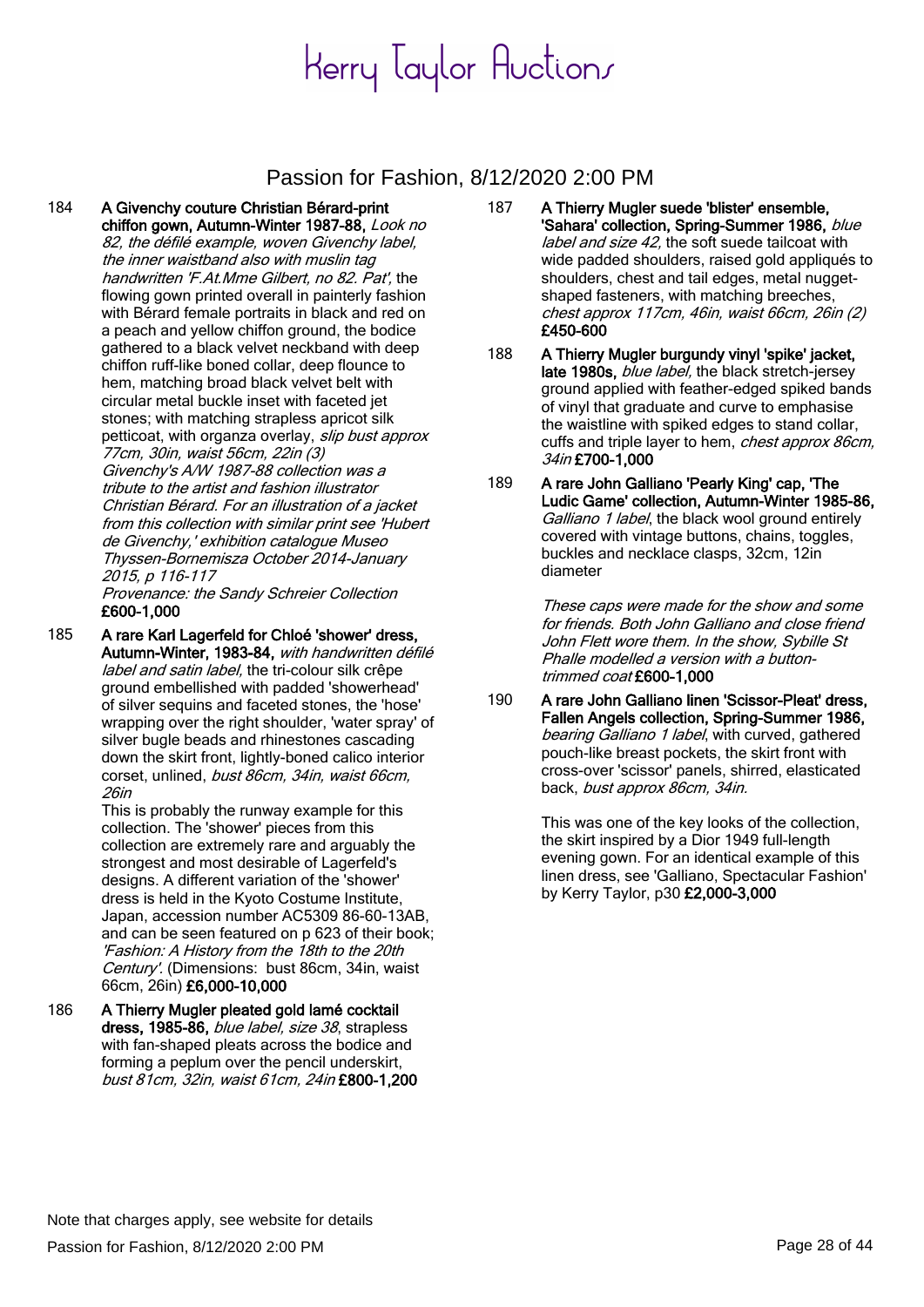#### Passion for Fashion, 8/12/2020 2:00 PM

#### 191 A rare John Galliano cotton dress, 'Fallen Angels' collection, Spring-Summer 1986,

unlabelled, of dark grey calico with square neckline, smock-like gathers to top of skirt with drawstring ties terminating in faux-fur pompoms, bust 86cm, 34in

The 'Fallen Angels' collection was shown on 12th October, 1985, at the Duke of York Barracks, London. Galliano took the collection name from William Blake's paintings of 'Fallen' Angels'- rebellious followers of Lucifer - who were cast out of Heaven.

Galliano seemed to desire a return to simplicity in contrast with 1980s London, which he described as filled with 'high heels, red nails and tight skirts... I wondered where the little girls had gone who used to dress up and play with clothes?' (The Face, December 1985). The palette was soft – mainly white, ivory, greys, beige with flashes of dark turquoise. The fabrics included draped cotton jersey, muslin, calico or crisp, crumpled linen. The collection was avantgarde and generally did not go down well with buyers or press. International buyers who in previous seasons had been amused by 'Brit Wit' were now moving away from the experimental and back to more wearable mainstream classics.

Highly respected fashion writer Sarah Mower likened the runway models to 'A ghostly tribe of mentally disturbed eighteenth century refugees' (the Guardian, 17th October, 1985). Whilst acknowledging Galliano's immense talent, she was concerned and frustrated by the unwearability of the clothes. This dress however, which appeared at the beginning of the show, combined both wearability with Galiano's nostalgic rustic aesthetic. However, because so few orders were taken for this collection, pieces are now rare. £1,200-1,800

192 A rare pair of Patrick Cox for John Galliano 'Hobo' boots, 'Fallen Angels' collection, Spring-Summer 1986, of burgundy pig-skin with striped cotton ticking, the open heel with cotton flap, the leather upper set back onto a thick layered leather sole with chisel-shaped toe, black thong lacings,  $UK size 9 (2)$ Great attention went into the accessories for this collection. Galliano had seen and liked Patrick Cox's work when he made shoes for Westwood's 'Clint Eastwood' collection (A/W 84- 85) and they had become good friends – both being devotees of Leigh Bowery's 'Taboo Club'. Cox-designed 'Hobo' shoes were in two styles: brown leather with cutaways exposing the big toe and heel, the other with chisel-shaped soles and cotton-ticking flounces that peeled away from the heel. He made around six pairs of each style (he couldn't afford to make more) which the models would need to keep swapping during the show. These were advertised for sale at £136.50, but very few pairs were made and sold.

> About halfway through the show Patrick Cox sensed something strange was going on, 'John' sent people to distract me but gradually I realized that a lot of the models had gone missing. He had told them to go outside the Barracks and drag my pristine shoes through the mud. These were MY shoes. I had paid for them and I had no money back then – it was really hand to mouth. I was furious – they weren'<sup>t</sup> new-looking anymore, which meant I couldn'<sup>t</sup> re-sell them. When I tackled John he replied - 'It's designer mud darling – they're worth more now!' £600-1,000

193 A John Galliano bias-cut grey viscose dress. Spring-Summer 1987, Galliano London label and UK 12, with diagonal panels and pleated harem-style hem, bust approx 96cm, 38in

> Galliano used the bias-cut, a technique which would become a signature, for the first time in this collection. (Dimensions: bust approx 96cm, 38in) £300-500

194 A John Galliano plaid cotton dress, 'The Rose' collection, Autumn-Winter 1987-88, London label, with tucked pleats to breasts, fastened by three buttons, the rear skirt falling in bustleeffect tails, bust approx 86cm, 34in.

> This collection was a huge commercial success for Galliano and Aguecheek. The Bath Fashion Museum selected a dress from this collection in this fabric as their Dress of the Year £1,500- 2,500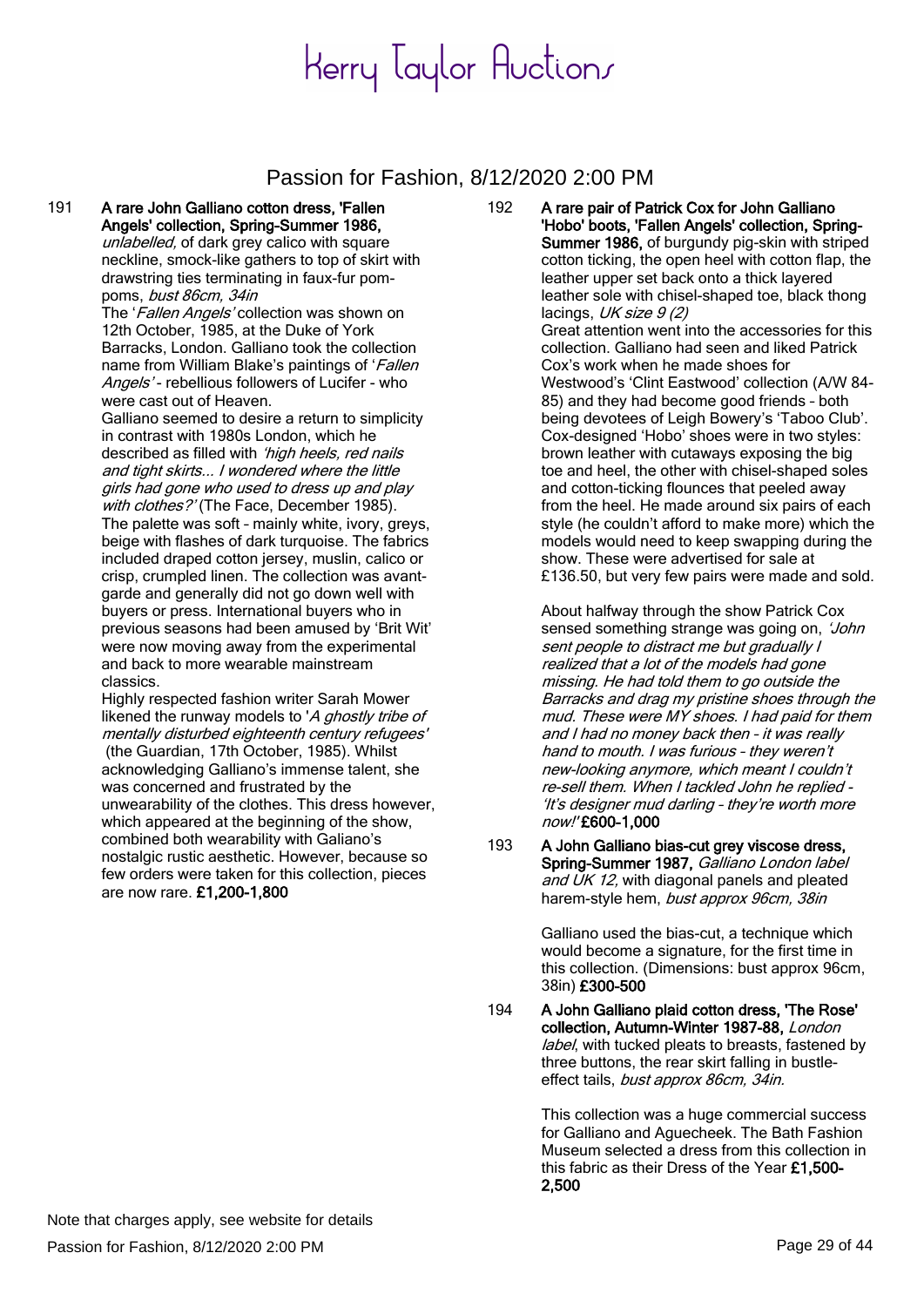### Passion for Fashion, 8/12/2020 2:00 PM

195 A John Galliano plaid cotton dress, 'The Rose' collection, Autumn-Winter 1987-88, London label, UK10, the skirt draped to the rear, gathering in a rose-like twist to the left side, buttons to front, bust approx 92cm, 36in.

> This collection was a huge commercial success for Galliano and Aguecheek. The Bath Fashion Museum selected a dress from this collection in this fabric as their Dress of the Year. (Dimensions: bust approx 92cm, 36in.) £800- 1,200

- 196 A John Galliano navy gabardine dress, 'Blanche DuBois' collection, Spring-Summer 1988, labelled and UK size 12, the lapels forming decorative loops on the bodice front, buttonfronted with wide belt, bust 92cm, 36in; together with a black silk crêpe de chine blouse with draped front, *labelled*; and a group of John Galliano promotional material - a folder of 11 Javier Vallhonrat images produced to promote the 'Hairclips' collection, A/W 1988-89, and three posters made to promote the S/S 1989 'Charles James' collection  $(6)$  £250-350
- 197 A John Galliano pastel plaid cotton dress, Blanche DuBois collection, Spring-Summer 1988, London label, UK size 8, the halter-neck with attached fichu/scarf which ties to one side, low open back, 'blown-away' hem - the skirt falling in longer pleats to the front and shorter pleats and ruffles to the back, bust approx 81cm, 32in £600-1,000
- 198 A John Galliano burgundy crêpe bias-cut dress, 'Hairclips' collection, Autumn-Winter 1988-89, London label, UK size  $8$ , the low cowl back with horizontal back-strap, the skirt with zig-zag points to the sides and full skirt with flared godets to hem, bust approx 81-86cm, 32-34in.

The A/W 88-89 collection was the first time Galliano had incorporated full-blown bias-cut 30s-inspired evening gowns - something that was to become a leitmotif for the rest of his career £600-1,000

199 A John Galliano black bias-cut evening gown, 'Hairclips' collection, Autumn-Winter 1988-89, labelled and UK size 12, of satin-backed viscose crêpe, with draped cowl neck, horizontal back strap, flared, gored skirt, bust approx 92cm, 36in This example is one of the first-ever Galliano

bias-cut dresses ever produced. The A/W 88-89 collection was the first time he had incorporated full-blown bias-cut 30s-inspired evening gowns something that was to be a leitmotif for the rest of his career. £600-1,000

- 200 A rare Katharine Hamnett 'Stay Alive in '85' printed silk T-shirt, 1985, labelled, of cream silk with black screen print slogan to the front, chest 127cm, 50in Katharine Hamnett hit the headlines when she wore one of her slogan t-shirts, an anti-nuclear example, when introduced to Mrs Thatcher in 1984. 'Feed the World' and 'Stay Alive in '85' were produced around the time of the Live Aid Concert in July 1985. Hamnett declared 'Logo tshirts are designed to put ideas in your brain. You can't not read them. They make you think, and hopefully do the right thing'. The V&A holds a similar example in their collection dated 1984, accession number T.594-
- 201 A pair of Vivienne Westwood 'Hammerhead' trainers, 'Savages' collection, Spring-Summer 1982, the heels with printed scimitar and arm logos, of lizard skin with three colour leather stripes, low curved heel, wide square toe, 28cm, 11in long Please note there are export restrictions on this lot outside the EU £400-600

1996. £400-600

202 A rare Westwood/McLaren 'Savages' collection ensemble, Spring-Summer 1982, World's End label, comprising: chamois leather peaked cap with long flap pierced with eye slits, *approx* 54cm, 21in circumference; Navaho printed calico culottes, waist 72cm, 28in; and cotton jersey shirt with striped insertions and floating panels to rear, *chest approx 102cm, 40in* (3) On the runway the models wore the French Foreign Legion-inspired peaked hats back to front as shown on the mannequin, producing a burkha effect. £800-1,200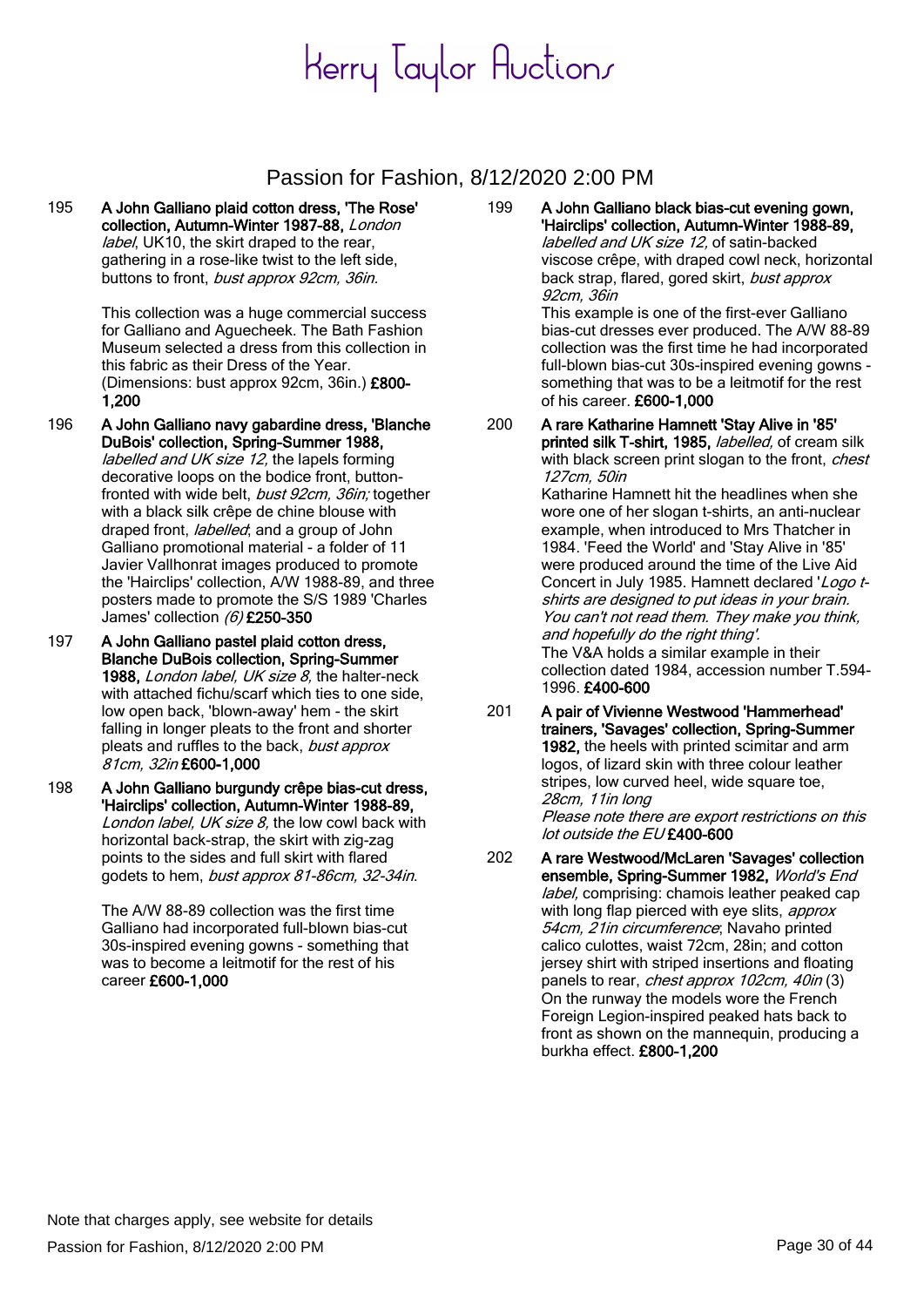### Passion for Fashion, 8/12/2020 2:00 PM

- 203 A rare Judy Blame customized beret and belt, circa 1985, the beret head edges with vertical safety pin band, the upper side with chains, buckles, champagne cork wire, can ring-pulls and metallic buttons and studs, with looped chains and keyrings to the sides, 11in, 28cm diam; the black leather belt similarly adorned with gilt and silver metallic hardware, waist 81cm, 32in (2) £600-800
- 204 A Rachel Auburn/Leigh Bowery pink lace top, early 1980s, *unlabelled*, the long sleeves edged in frills, two deep pouch pockets to chest, open to the back with waist strap; together with a pair of Rachel Auburn black cotton jersey shorts with deep waistband, the legs cut curved and shorter to the front, with pair of patch pockets (2) Rachel Auburn and Leigh Bowery sometimes collaborated on designs. This over-the-top, baby-doll inspired frilly shirt was typical of pieces he designed and wore. £600-800
- 205 A Rachel Auburn ensemble, early 1980s, labelled, comprising rose pink stretch-velvet top, the broad sailor-collar cut in one with underarm sleeve loops; and a pair of midnight blue plush knickers with elongated waistband, with pouched and draped leg holes (2) £400-600
- 206 A Thierry Mugler 'rainbow' wool-blend jacket, Spring-Summer 1990, *labelled and size 40*, formed from undulating multicoloured bands with curving hem; together with a bag of spare 'rainbow' press-studs

Provenance: the vendor purchased this jacket from Browns, South Molton St, in 1990. Supermodels Tatjana Patitz and Estelle Lefébure are photographed wearing variations of the 'rainbow' suit on the runway for this collection. (Dimensions: bust approx 86cm, 34in) £400-600

207 A rare Jean-Paul Gaultier corset dress, probably Autumn-Winter 1990-91, Femme labelled and size  $40$ , of chestnut stretch satin with conically embroidered breast cups and quilted topstitched hip panels to emphasise the curves, concealed central zip fastening, with criss-cross laced corsetry ribbons throughout and matching fringed hem, bust approx 86cm, 34in, waist 61cm, 24in £3,000-5,000

- 208 A good and rare Vivienne Westwood lace-knit wool dress, 'On Liberty' collection, Autumn-Winter 1994-95, gold label and size L, with integral corset, knitted and crochet flowers, 18th-century style engageant ruffle cuffs, bust approx 92cm, 36in This dress was designed to be worn with a bumroll. Vivienne Westwood once stated that it was her 'favourite dress of all time'. £1,500-2,500
- 209 A pair of Moschino taxi-cab shoes, 1990s, of yellow suede and black leather with embroidered, appliquéd driver and passenger details, size 36 (2) Provenance: the Sandy Schreier collection £400 -600
- 210 A Moschino tartan wool suit with novelty 'tap handle' buttons, circa 1990, Cheap and Chic labelled, UK12, the double-breasted jacket with lightly-padded shoulders, two flap pockets, matching short skirt, bust 101cm, 40in, waist 71cm, 28in (2) (Dimensions: bust 101cm, 40in, waist 71cm, 28in (2)) (Qty: 2) £400-600
- 211 An Azzedine Alaïa faux leopard-fur plush coat, probably Autumn-Winter 1991-92, manufacturer label only, with dramatic oversized shawl collar, two slit pockets, imitation silk lining, *chest* approx 112cm, 44in (Dimensions: chest approx 112cm, 44in) £500-700
- 212 A Sybilla black crêpe dress with cutaway back, Spring-Summer 1991, Sybilla per Gibo labelled, the back with mosaic of crêpe cutwork panels, seemingly floating, but linked by transparent nylon threads, forming a field shape, bust 81cm, 32in

Sybilla donated an identical dress to the Palais Galliera in 1991 for their exhibition 'Le monde selon ses créateurs/ 'The World According to its Creators'. It was also exhibited at Palais Galliera , ''Backside, the Fashioned Back/ Le dos à la mode'', July-November, 2019. £5,000- 6,000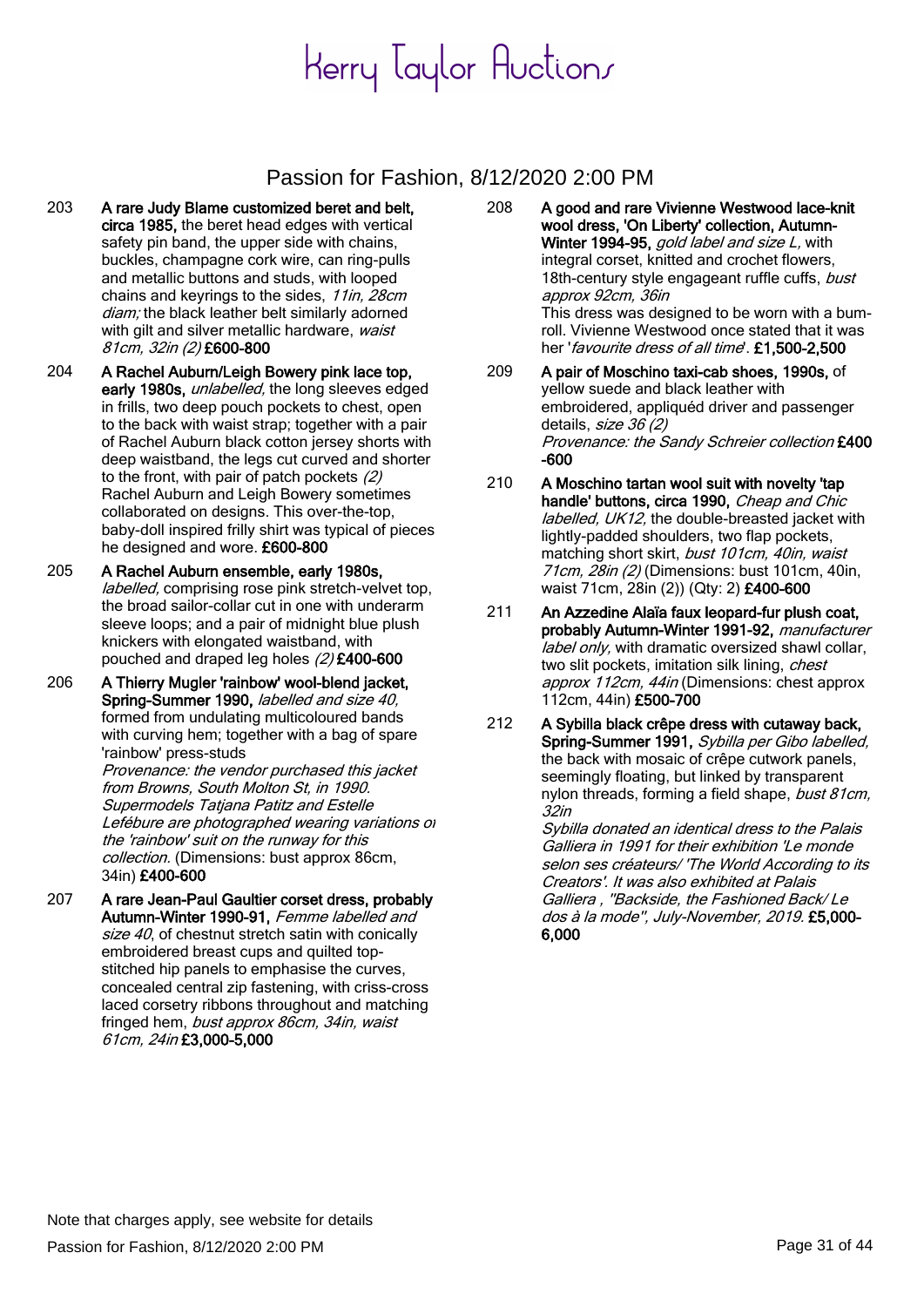### Passion for Fashion, 8/12/2020 2:00 PM

- 213 A Sybilla black and ivory crêpe 'Cow' jacket, Autumn-Winter 1991-92, labelled Sybilla pour Gibo, size 40, the front and back panels of ivory jersey applied with shaped black jersey panels, with small black covered buttons to fasten, chest 97cm, 38in; together with a black on ivory crêpe lattice-effect dress of similar construction, brown on ivory label, 1990s, bust 86cm, 34in (2) This coat is one of Sybilla's most photographed creations, illustrating her early 1990s interest in architectural forms and the idea of using decoration as an integral part of the construction of a garment. An identical 'Cow' shirt/jacket is included in the Palais Galliera collection: https://www.palaisgalliera.paris.fr/en/work/coatsybilla £800-1,200
- 214 A John Galliano knitted 'anatomical' jacket, 'Fencing' collection, Autumn-Winter 1990-91, John Galliano London label, aran-style textural knit to give the impression of vertebrae and ribs, zip-fastened, with openings to reveal the shoulders, bust 86cm, 34in.

This design was included in Galliano's first Paris-shown collection. The catwalk example was in ivory £350-500

215 A rare John Galliano outsized rosette showpiece, Autumn-Winter 1990-1991, formed from silver-grey rayon satin and black faille and grey cotton, 51cm, 20in diam This rosette was worn during Galliano's eagerly

anticipated Paris debut. The show opened with a stately procession of beautifully tailored redingotes with curved cutaways used on the collars and the skirts. Some models wore shoulder-straps with massive black and white ribbon rosettes to the back such as this one. Galliano said he wanted his women to appear strong, empowered. Harlech had summoned up for him a vision of an 18th century swashbuckling heroine who was a skilled swordswoman. The models had their hair tied back in 18th-century style 'Robespierre' ponytails by Julien D'Y.

'I was exploring women's personalities in all their variety. I wanted to end up showing them in complete control of their own destinies,' he said. (Independent, 15.03.1990 ) £400-600

216 A rare John Galliano military-style jacket, 'Empress Josephine Meets Lolita' collection, Spring-Summer 1992, unlabelled, with curved faux pocket-flaps running from shoulders to underarms, adorned and fastened with a mixture of military-style metal buttons, piped and faced in scarlet wool, wide notched lapels, the long jacket with short, narrow vents to rear hem, bust approx 81cm, 32in

> Provenance: a former member of the Galliano team. Showpiece. The jacket was slung over one shoulder by one of the models, who was wearing a diaphanous white dress. £700-1,000

217 A good John Galliano Minimono, 'Black' collection, Autumn-Winter 1994-95, Paris labelled and size 40, the wool 'Le Smoking' style double-breasted jacket with Japaneseinspired kimono-like lapels and long pointed sleeves lined in black satin, bust approx 92cm, 36in

The 'Black' collection was one of the most important of his career and signalled the start of his worldwide success. With just 18 looks (16 of them black) and supermodel friends working for free, it was a huge success and was featured in all the major magazines of the day. On the catwalk (held in Sao Schlumberger's hôtel particulier) this jacket was worn as a dress with an embroidered obi. £700-1,000

- 218 A John Galliano hound's-tooth checked wool suit, 'Pin-up/Misia Sert' collection, Spring-Summer 1995, burgundy satin Paris label and Bergdorf Goodman retailer label, the shortsleeved jacket with padded shoulders and hips; matching mini-skirt (2) (Dimensions: bust 92cm, 36in, waist 66cm, 26in) £300-500
- 219 A Christian Dior by John Galliano Maasai choker necklace, Spring-Summer 1997 pendant metal tag, the 18-strand choker of pale chalcedonycoloured beads with 2 fixed looped strands and droplet pendant and detachable longer lariat strand, 31cm, 12in wide with chain closure for additional width £600-1,000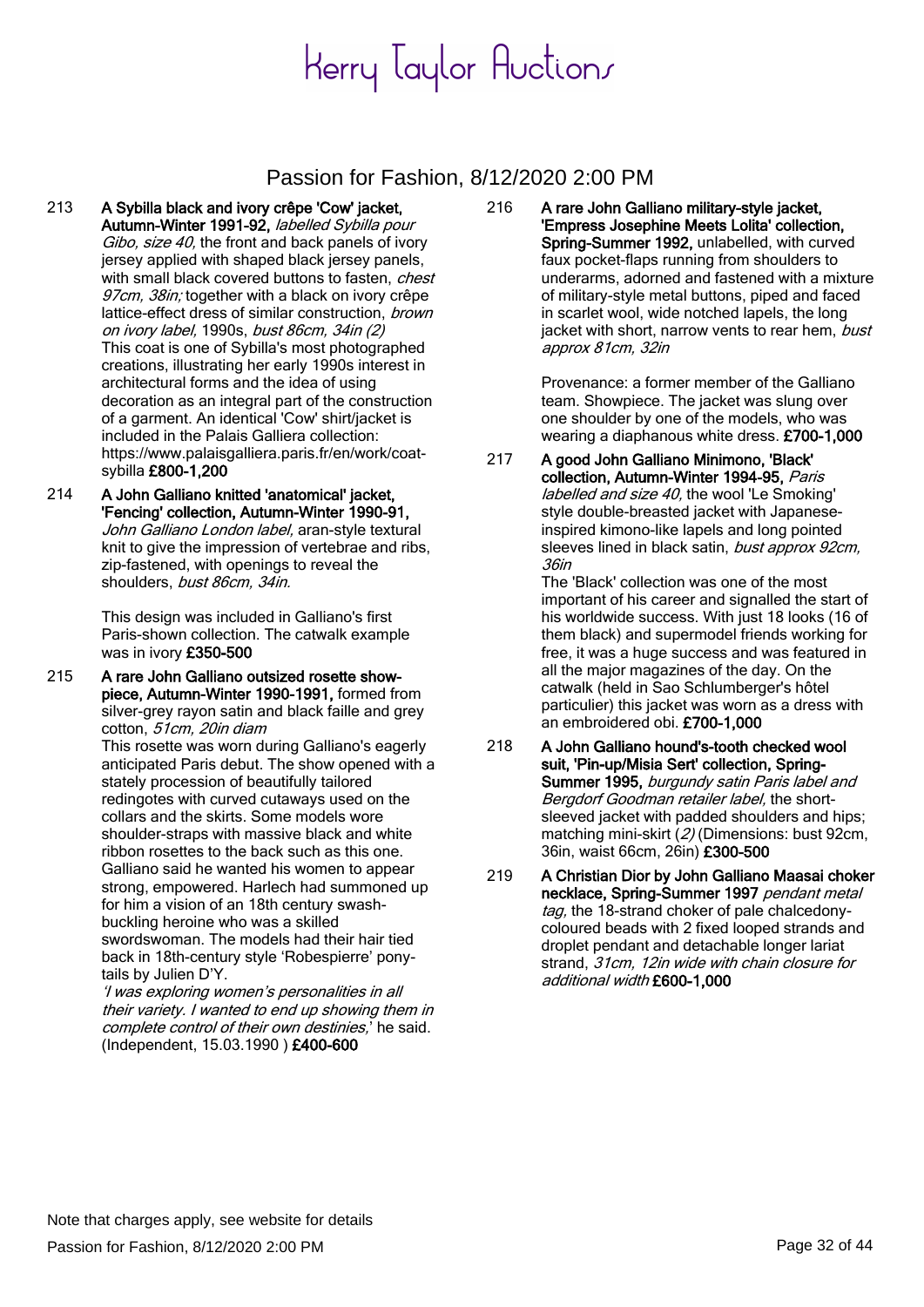#### Passion for Fashion, 8/12/2020 2:00 PM

220 A Christian Dior by John Galliano couture trouser suit, 'Mata Hari' collection, Autumn-Winter 1997-98, Couture labelled and numbered 30070, comprising: black wool crêpe 'Bar' influenced jacket with curved pocket flaps forming a basque over the hips, twin breast pockets, wide curved lapels, with pair of widelegged black satin trousers, chest 86cm, 34in, waist 71cm, 28in (2) This second Dior haute collection was eagerly awaited after the success of the previous season. Galliano's stated aim was to 'make women look beautiful and make people dream' (WWD, 9th July 1997). Held in the sweltering heat of the Bagatelle Gardens, the show opened with Galliano's 'Raj Princesses' each wearing superb tailored ensembles and dripping with Goossens jewellery - massive palm-shaped ear-rings, headdresses and choker-breastplate necklaces 'shimmering with chain diamanté, crystal or amber set into antique silver, all in a very Edwardian Raj mood' (Dior press release), or tall coiled necklaces reminiscent of Ndebele tribeswomen. The opening looks comprised masterful tailored ensembles in lightweight wools which Galliano likened to 'that feeling of espionage like tweeds hiding showy clothes'. Galliano was able to really exploit the skills of the tailleur atelier. The design of this jacket suggests the wasp waist of the late nineteenth century and the padded hips introduced by Christian Dior in the evocative historicism of his post-WWII 'New Look' collection and the iconic 'Bar' jacket. £800-1,200

221 A Christian Dior by John Galliano cotton suit, 'Communist' collection, Spring-Summer 1999, Boutique, Paris labelled, size UK 42, of olivegreen piqué, with red satin piping to the Maostyle collar and edges, traditional knotted fastenings of gold braid, the shaped hem applied with engraved gilt Dior brooch medallions, matching skirt with piping to hem, chest 92cm, 36in, waist 71cm, 28in

After the excesses of the 'Diorient Express' the previous season, the presentation of this RTW collection was pared down not only in terms of the location (in house at the Avenue Montaigne), but the clothes too. Galliano's theme was revolution – a Molotov cocktail of Communist China military looks which segued into Russian Constructivism with bold striped and patterned fabrics inspired by artist Alexander Rodchenko. There were double the usual number of looks – and Galliano answered his critics with a strong line up of 'real' clothes. The colour palette was unusual to say the least, with opening looks in army combat green with red facings worn with Chairman Mao caps or New York vigilante red berets against Healy's soundtrack taken from traditional Peking Opera music

'For the first half of the collection, I was looking at Chinese military uniforms – the colour, the gold accents. The touches of red, the small red beads and silk armbands came from the uniforms of the Red Guards, Mao's youngest disciples'. (JG Interview with Andrew Bolton for 'China Through the Looking Glass' exhibition catalogue) (Qty: 2) £600-800

222 A rare Karl Lagerfeld for Chloé 'light bulb' dress, 1996, défilé sticker-label with handwritten numbers and model name 'Linda', probably worn by Linda Evangelista on the runway for this collection, the black grosgrain ground embroidered and appliquéd with 'light bulbs' of pink and white plastic, silver wire-thread and rhinestones, with beaded 'plugs' and 'sockets' to hem, edged in feathers and iridescent sequins, bust 86cm, 34in, waist 66cm, 26in Supermodel Linda Evangelista was photographed by Karl Lagerfeld for the lookbook for this collection, where she is shown wearing a different iteration of a 'light bulb' dress. For his second tenure at Chloé, Lagerfeld re-visited the motif from his A/W 1978-1979 collection for the house, an example of which is held in the Palais Galliera, France, accession number GAL1980.104.1. (Dimensions: bust 86cm, 34in, waist 66cm, 26in) £1,500-2,500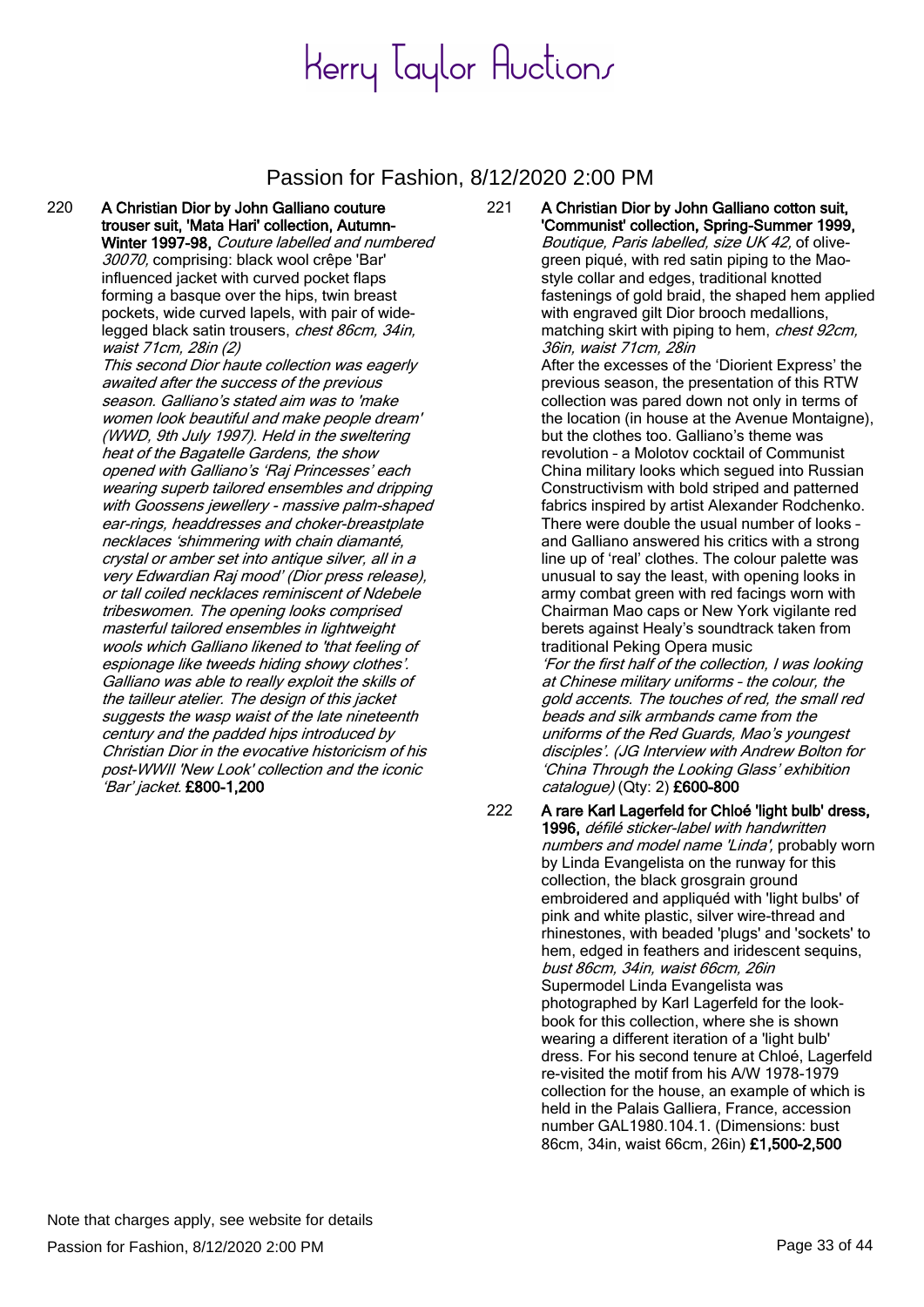#### Passion for Fashion, 8/12/2020 2:00 PM

223 A Tom Ford for Gucci monogrammed velvet 'pyjama' suit, Autumn-Winter 1997-98, labelled and size 40, comprising oversized button-front shirt, matching trousers with panels of contrasting midnight-blue devoré velvet, bust approx 86cm, 107cm, 42in, waist 66cm, 26in; together with a black 'shiny' viscose suit, the jacket with sharply-pointed lapels, with original thin leather belt, from the same collection, labelled and size 40, bust 86cm, 34in, waist 76cm, 30in (5) The A/W 1997-98 collection encapsulated the

very best of Tom Ford for Gucci: sharp, sexy and timeless. Deep shades of plum, midnightblue and green were subtly woven through the almost entirely black collection. The velvet monogrammed shirt was a key piece and features on the runway numerous times in various shades. Interestingly, the matching trousers for the ensemble appear on a male model in red, demonstrating the ease with which Tom Ford interchanges design elements between genders. Sleek tailoring is featured throughout, with similar variations of the viscose suit appearing. (Qty: 5) £300-500

224 A John Galliano complete 'Esquimeau' ensemble, Autumn-Winter 2002-03, nude rubber label, of orientalist printed chiffon, ruched and gathered by means of cagoule-like cords and metal toggles, the shoulders adorned with patchwork stars edged in fur; compete with blue-splash printed ivory denim boots with fur trim and galoshes, cross-stitch leather thong seams; and pair of long suede gloves with suture-effect seams, painted to resemble patchwork (5) £1,000-1,500

#### 225 A John Galliano printed chiffon dress, 'Esquimeau' collection, Autumn-Winter 2002-03,

Look 36, printed rubber label, with vibrant black ground print of butterflies and chrysanthemums, Chinese inspired criss-cross laced bands to bodice front and back with leather and fur tassels, black wool pom-poms to the shoulders, 30s-style tiny self-covered button closure to one side, self-belt and buckle which when worn at the hip creates draped fullness above, bust approx 81cm, 32in

In 'Esquimeau', ethnic looks were explored, with an emphasis on Eskimo and Chinese iconography as well as a smattering of Peruvian pom-poms, Scottish tartans and flamenco-frilled skirt hems. The Chinese influence was strongly in evidence in the form of embroidered butterflies covering a brown suede kimono coat, dragon masks on t-shirts and dresses such as this one with Chinese shawl fringing and edgings on bodices.

Make-up artist Pat McGrath excelled herself – models had circles of coloured feathers or fur encircling a single eye, or feathers seemingly sprouting horizontally from brows or cheeks like some newly discovered alien race. Stephen Jones produced large cushion-shaped headdresses formed from bolts of fabric and fur to accessorise. £600-800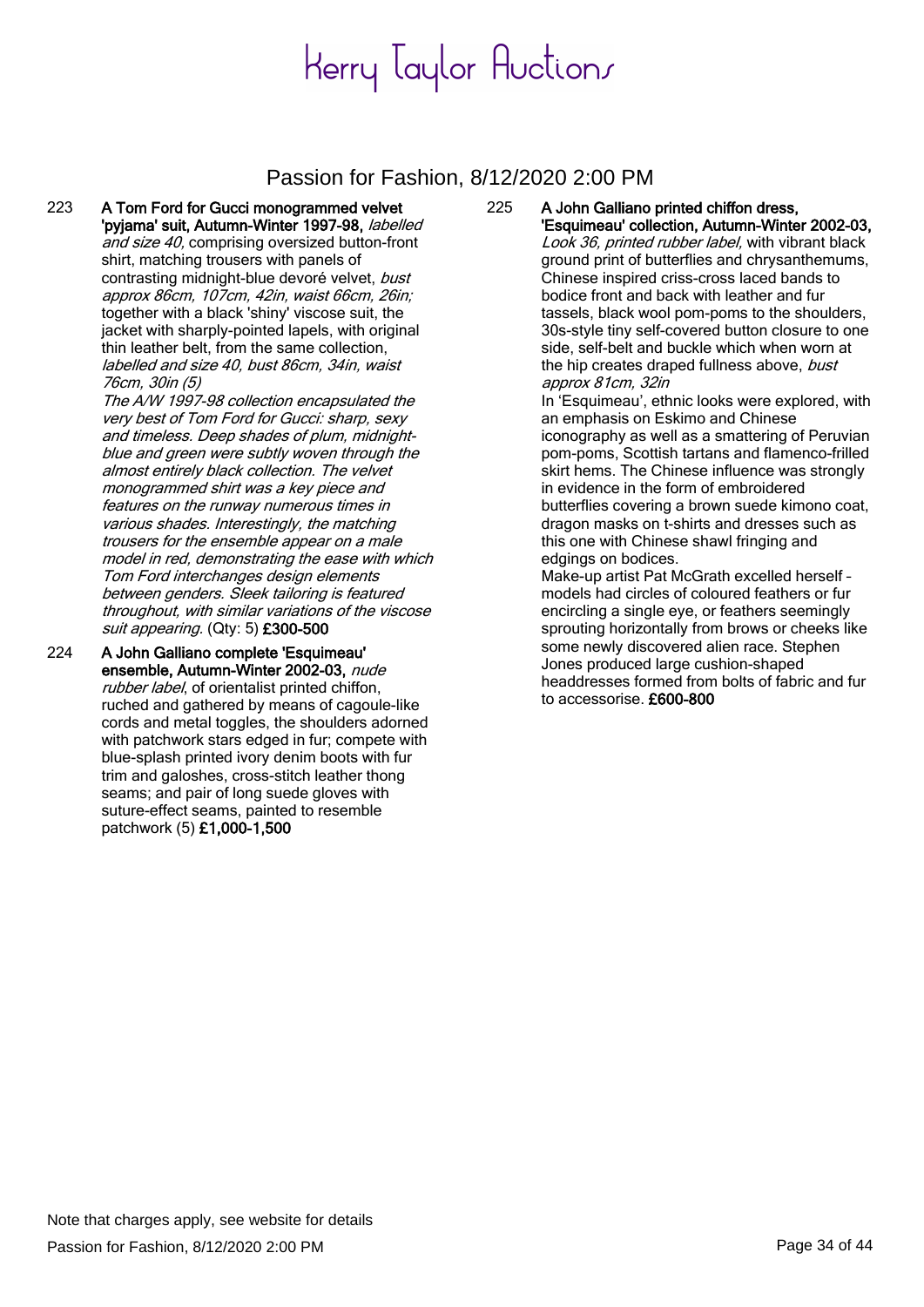### Passion for Fashion, 8/12/2020 2:00 PM

226 A fine Christian Dior by John Galliano couture tulle evening gown, 'René Gruau' collection, Spring-Summer, 2011, haute couture labelled, formed from graduated cafe-au-lait to pale peach shades of tulle, the strapless fitted sheath with buttons punctuating the bodice sides, with cascades of feather blooms with jewelled centres to bodice front and side of narrow pencil skirt, the skirt with chiaroscuro-effects created by layers of brown tulle, the graduated overskirt formed from bouffant layers of pleated tulle, bust 86cm, 34in, waist 64cm, 25in

> This was Galliano's last haute couture collection for Dior and it was arguably one of his finest. Having himself first studied fashion illustration at St. Martins college, he was well acquainted with René Gruau's work. The skilled Dior atelier used multiple layers of tulle to imitate the chiaroscuro - the play of light and dark - of Gruau's colour washes, to create a shimmering depth of degradé in the tulle.

> This was look 22 on the catwalk executed in shades of blue and pink, but our vendor chose a different palette also used in this collection. £10,000-15,000

- 227 A Christian Dior railway guard's hat, Resort 2017, unlabelled, sticker to interior with handwritten '59', patch to front embroidered with golden thread reading 'Dior Express' in stylised art-deco lettering, patent brim, leather banded interior, 58cm, 23in circumference For Resort 2017, show attendees boarded the 'Diorent Express' - from Victoria Station, London, to Blenheim Palace, Oxfordshire, where the presentation took place. The magnificent vintage train was rented exclusively for the occasion by Dior, with guests attended to by models (and presumably authentic railway staff) who were dressed in custom Dior railway uniforms. £200-300
- 228 A Ralph Rucci ivory gazar and sequinned sheath, 2000s, Chado labelled and size US4, with interior lightly-boned silk and mesh corset, the gazar over-dress embellished with 'stones' of dazzling brilliants to hem, entwined by a painted and beaded black 'rope', open to rear revealing sequinned underdress, bust 81cm, 32in, waist 61cm, 24in £800-1,200

229 A Tom Ford beaded organza ensemble, Spring-Summer 2013 ready-to-wear, labelled and size 40, the ground finely worked with a lattice of blue and black glass beads, the skirt with slashed-effect formed from pieced strips, sitting low on the hips; matching bodice with sheer neckline; together with additional length of spare beaded fabric, bust 82cm, 32in, waist 76cm, 30in (3)

> The skirt was part of look no. 25 for this collection, styled with a black hoody and bondage-style heels. £500-800

230 A good Ralph Lauren black tulle evening gown with fishtail hem, Autumn-Winter 2002 ready-towear, *purple label and size US2*, intricately hand-embellished with Victorian-inspired leather tapelace to bodice and appliqued foliate scrolls to skirt, spangled with sequins and cut beads, bust 81cm, 32in, waist 66cm, 26in

> This entirely black collection followed Ralph Lauren's all-white offering of Spring-Summer 2001. The catwalk show was held in the library of his Madison Avenue headquarters and drew inspiration from late 19th-century dress. Janet Ozzard for Vogue commented at the time that this collection marked Lauren's 'new strength in eveningwear', as demonstrated by the superb craftsmanship of this piece. £400-600

231 A Pierpaolo Piccioli for Valentino ornately embellished tulle evening gown, Spring-Summer 2017, Look 61, labelled and size 38, with 'lipstick' applique of pink velvet, black seed beads, rhinestones and beaded red hearts, the design based on an original print by Zandra Rhodes and Sylvia Ayton in 1968-70, bust 76cm, 30in, waist 61cm, 24in

> This was Piccioli's first solo-designed collection for the house. An avid researcher, he drew inspiration from the archive of British designer Zandra Rhodes. Zandra, who was seated front row at the show, recalled: 'He and an assistant came to my studio for two days, I showed them everything in my archive... It's just incredible to see what they did with them'. £1,000-1,500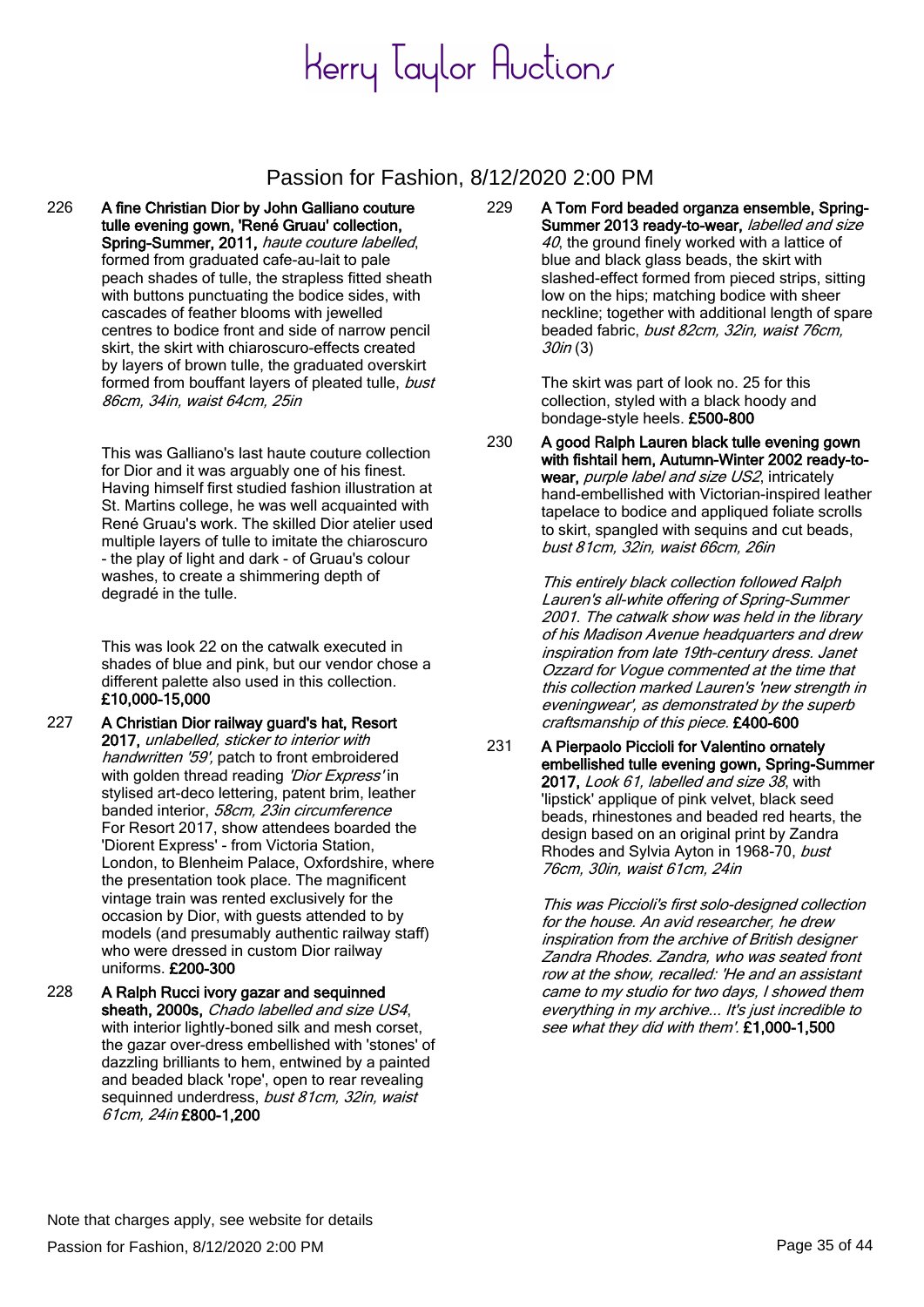### Passion for Fashion, 8/12/2020 2:00 PM

232 A Giambattista Valli couture white silk-chiffon evening gown, Autumn-Winter 2014-15, Look 26, couture labelled, the finely-pleated and lightly-boned bodice adorned with silk flower petals in purple and white, embroidered green vines spangled with faceted stones peaking out beneath, with grosgrain-ribbon waistband, bust 82cm, 32in, waist 66cm, 26in

> Tim Blanks wrote for Vogue: 'Imagine the Alhambra Gardens. A girl wakes, maybe she's still dressed from the night before, maybe she swathes herself in a striped sheet or slips into her beau's pjs. It's bright so she puts on sunglasses. Her head hurts. She wraps it in a napkin from the champagne bucket. And she goes for a walk in the garden...A pretty picture, and Valli did it justice on his catwalk'. £1,500- 2,500

233 A rare Alexander McQueen silver gauze 'Armour' dress, probably a prototype, 'The Hunger' collection, Spring-Summer 1996, unlabelled, Look 32 on the runway, black on white woven label, with additional sticky label to the lining handwritten '1', the silver synthetic mesh dress with attached shaped headpiece, the dress section lined in burned-orange silk, the Aline skirt with two deep gores to the rear, zipfastened to the back, bust 81cm, 32in, waist 66cm, 26in

The 'Hunger' collection had a particularly harsh/visceral quality to it. As one theme it drew on Tony Scott's 1983 vampire film 'The Hunger'. The show, held under bright lights on a stark, unadorned runway, took place at the Natural History Museum in London. It included elements taken from nature - quite literally, including a moulded transparent acrylic bodice filled with live earthworms and another filled with blood, which tended to leak during the show (see KTA lot 283, 4th December, 2012). The headpiece of this silver mesh dress is redolent of bee-keeper or fencing helmets, but here McQueen creates an all-in-one protective dress. Armouring the female body was a theme McQueen was to return to repeatedly over the years. Alongside some of the difficult-to-wear but hugely pressworthy garments were beautifully tailored, fitted dresses slashed through to reveal flesh, others with prints suggestive of evisceration or sharp thorns. Shaun Leane's 'Tusk' earrings - polished spikes of silver, completed the uncompromising look. £20,000-30,000

- 234 An Alexander McQueen black wool pea-coat, 'Dante' collection, Autumn-Winter 1996-97, black on white Italian manufacturer's label with McQueen's birth year 'b. 1969', with exaggerated, curved lapels, the high, curved rear collar can be unfurled to use as a hood, chest 86cm, 34in £600-900
	- 235 An Alexander McQueen burgundy wool coat, 'Joan' collection, Autumn-Winter 1998-99, black and yellow label, size 40, Look 18, the fitted front with button closure, slotted belt through the loose sack-back, hood, with McQ black damask lining, *chest approx 92cm, 36in* £600-1,000
	- 236 An Alexander McQueen striped ensemble, 'The Eye' collection, Spring-Summer 2000, vellow on black label, size 42, comprising: rayon and silk floral-weave strapless bodice, striped in red and black with grey edging borders, the front panel cut lower than the rear waist and curving over the hips, lined in red paisley damask; the matching trousers with fall-front opening and two cast metal buttons with oriental script, the flared legs with curved cutaways below the knee, bust 81cm, 32in, the low waist 76cm 30in (2) £600- 800
	- 237 An Alexander McQueen black cotton jumpsuit, 'The Eye' collection, Spring-Summer 2000, Look 4, yellow on black label, size 42, with keyhole opening to midriff, the sleeves open at the underarms, low hipster waistline with belt loops, curved rear cutaways to the rear trouser hems, bust approx 86-92cm, 34-36in £600-1,000
- 238 An Alexander McQueen red polka-dot chiffon dress, 'Dance of the Twisted Bull' collection, Spring-Summer 2002, labelled, with cut-out sides and tiered skirt

This dress was look 29 on the runway. (Dimensions: bust approx 87cm, 34in) £400-600

239 An Alexander McQueen printed chiffon dress, 'Irere' collection, Spring-Summer 2003, labelled and size 40, the lightly-boned bodice overlaid with intricately pleated and printed feather plumes in shades of blue, the skirt falling from a zig-zag of godets to the hips, floating panels to rear, bust approx 92cm, 36in, waist 66cm, 26in

> This was look no. 40 on the runway. £800- 1,200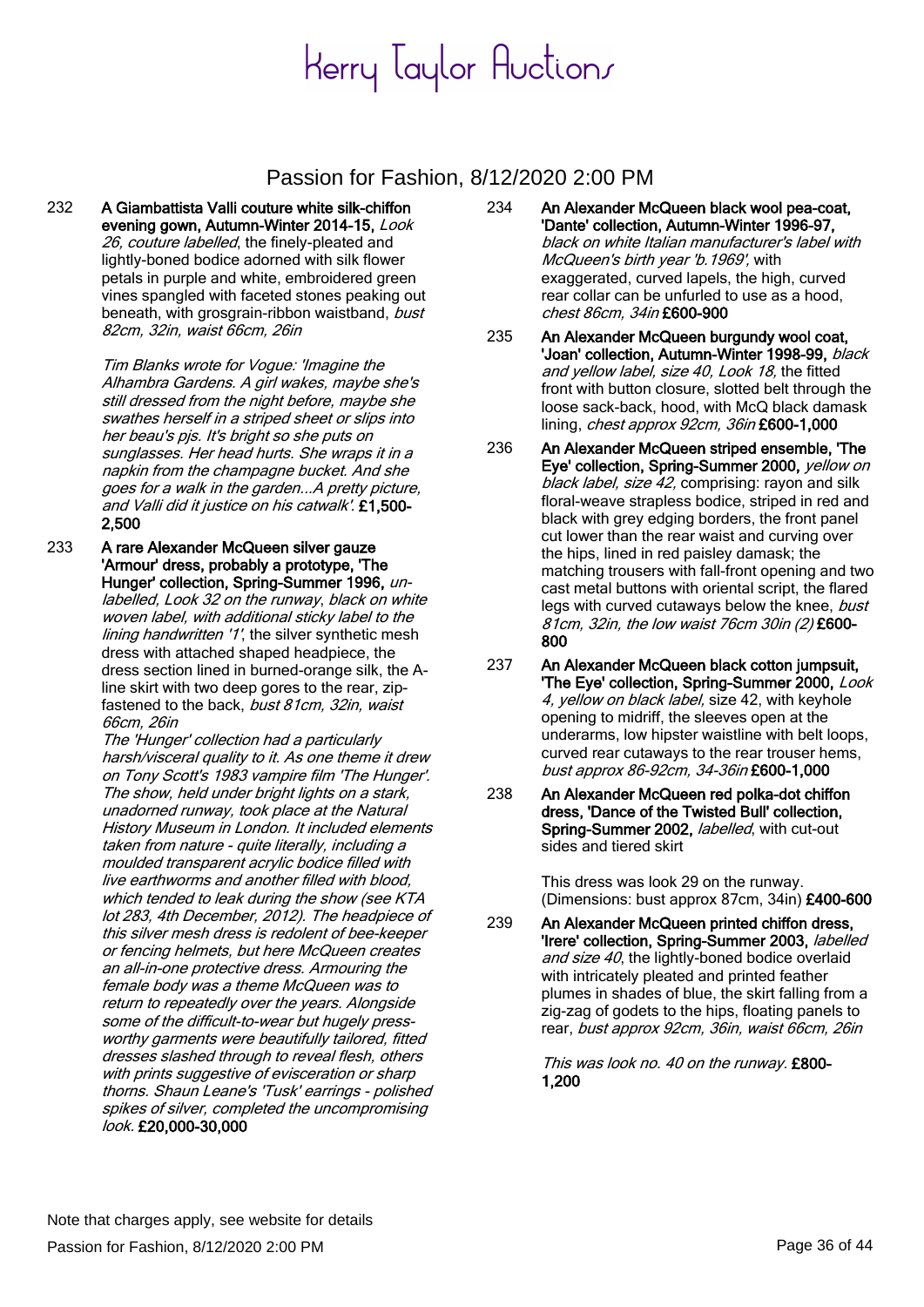### Passion for Fashion, 8/12/2020 2:00 PM

- 240 Alexander McQueen pair of black leather Buccaneer boots, 'Irere', Spring-Summer 2003, with deep top flaps which can be worn up or down, back lacing, faux antler, curved pointed heels, size 38 1/2 Provenance: The late Annabelle Neilson collection £400-600
- 241 An Alexander McQueen moth-print chiffon cocktail dress, pre-collection Spring-Summer, 2004 grey label, size 38 and also with Press Sample label, hand-numbered SO7AL41/002, with scarf-like panels falling from the halterneck, gently-draped bodice and skirt with silk petticoat (Dimensions: bust approx 81cm, 32in, waist 61cm, 24in) £300-500
- 242 An Alexander McQueen metallic suede dress, 'Deliverance' collection, Spring-Summer 2004, with Press sample label, hand-numbered 126100, xn075, 1167, with multiple criss-cross straps, gored graduated skirt with punched decoration, bust approx 76cm, 30in, waist 56cm, 22in (Dimensions: bust approx 76cm, 30in ) £500-900
- 243 An Alexander McQueen wood-grain-print ensemble, Natural Distinction, Un-natural Selection, Spring-Summer 2009, Look 3, dog tag labelled and size 42, comprising satin tailcoat with high pleated Incroyable style collar, the back panel with complex origami-like pouched pleats to the rear shoulders and forming winged pleats to waist sides; with matching pair of printed lycra leggings, chest approx 92cm, 36in (2) £1,000-1,500
- 244 Alexander McQueen fringed cocktail dress, 'Natural Distinction, Un-natural Selection' collection, Spring-Summer 2009, Look 15, narrow grey label, size 42, the upper bodice and low back panel of nude tulle embroidered with white wisteria blossom and song birds, the under-dress of grey crêpe entirely smothered in festooned swags of dégradé fringes dyed from white to black, bust approx 81-86cm, 32-34in

Chanel and Vionnet both made dresses adorned with dégradé fringing in the 1920s - though nothing as extreme as this McQueen version. See 'Chanel' Metropolitan Museum of Art catalogue, pp.186-187, for the 1926 Chanel example. £3,000-5,000

245 A good Alexander McQueen printed silk blouse, 'The Horn of Plenty' collection, Autumn-Winter 2009-10, labelled and size 46, of interesting construction, the hound's tooth check print enlarging from the right shoulder, morphing into birds in flight, dramatic stiffened ruffled cockade to the left, concealed rear zip fastening, bust 38in, 97cm; together with a McQueen black wool-cashmere cropped jacket with 'twisted knot' buttons from the same collection, *labelled and* size 38, bust 102cm, 40in; and a McQueen studded leather belt, stamped, 63-71cm, 25-28in (3)

The blouse is a variation of look 13 and the black jacket a variation of look 4 on the catwalk for this collection. (Qty: 3) £350-500

- 246 An Alexander McQueen 'Plato's Atlantis' collection snakeskin-print silk dress, Spring-Summer 2010, Look 25, narrow grey label and size 38, the kaleidoscope print in shades of blue, internal pannier struts which support hip bands applied with graduated blue enamel plaques, draped and floating panels to rear, bust approx 82cm, 32in £8,000-12,000
- 247 An Alexander McQueen butterfly-wing print silk evening gown, 'Plato's Atlantis' pre-collection, Spring-Summer 2010, grey label and size 38, with integral floating panels falling from rear shoulders, original retail label attached, bust approx 81cm, 32in £1,000-1,500
- 248 An Alexander McQueen 'Plato's Atlantis' collection snakeskin print silk dress, Spring/Summer 2010, narrow grey label and size  $40$ , the kaleidoscope print in shades of blue, curved hip bands applied with graduated blue enamel plaques, supported by a cascade of folded and layered organza ruffles (Dimensions: bust 82cm, 32in) This was look no.27 on the runway. £6,000-

10,000

249 An Alexander McQueen embroidered scarlet satin dress, 'Angels & Demons' collection, Autumn-Winter 2010-11, Look 3, labelled and size 38, bias-cut with wing-effect pleated sleeves and skirt panniers, the black organza bodice and skirt panels embroidered in high relief with gold thread, purl wire, rhinestones and sequins with blossom, cojoined birds, skulls and foliate strapwork, bust 82cm, 32in £4,000-6,000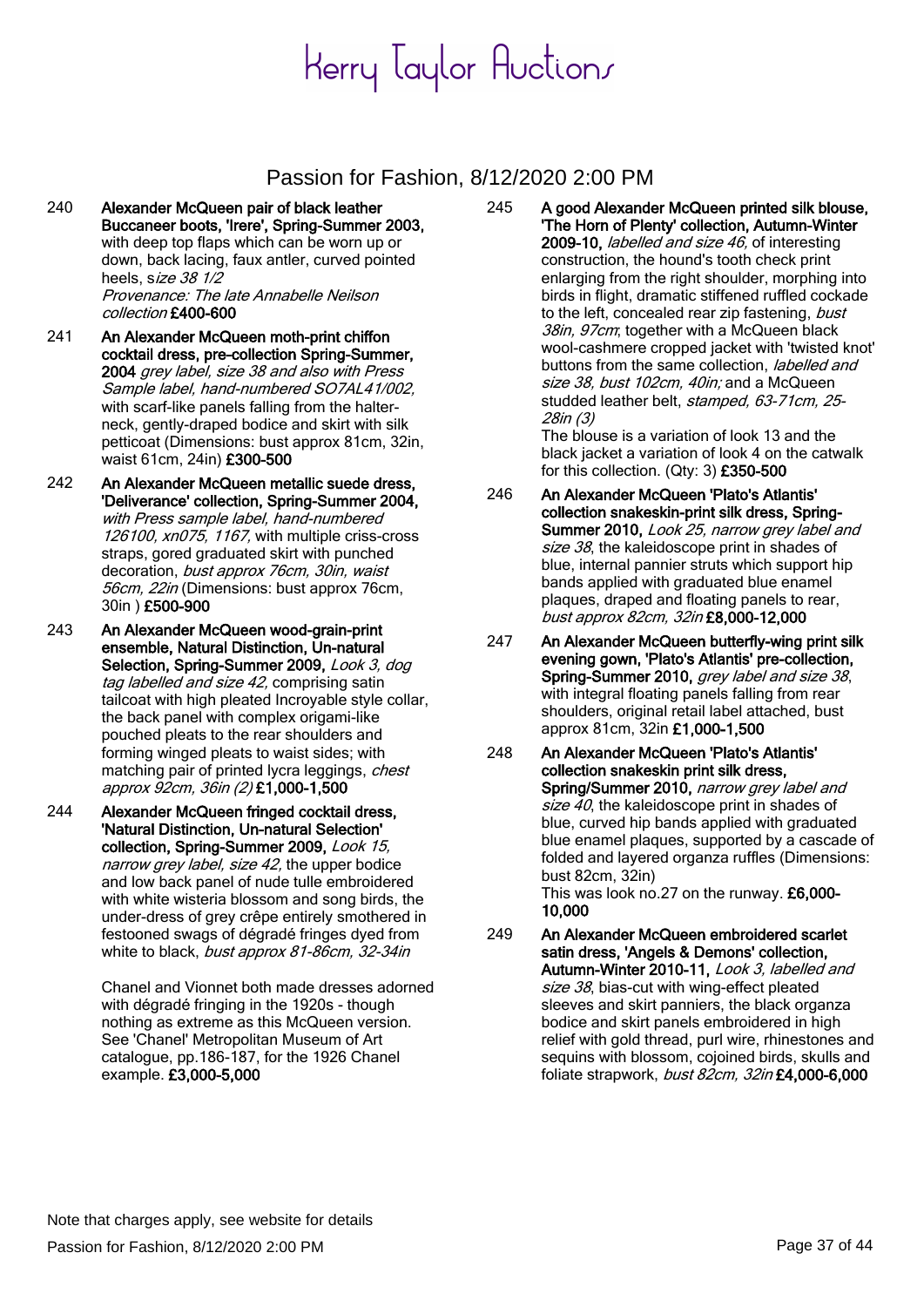### Passion for Fashion, 8/12/2020 2:00 PM

250 A Sarah Burton for Alexander McQueen flamered silk-organza gown, Resort 2011, Look 29, labelled and size 40, digitally printed with largescale petals or wings, the images layered to create an ink-stain effect, the short skirt falling into a dramatic sweeping train, bodice with interior mesh corset, bust 82cm, 32in, waist 66cm, 26in

> This was the final look in Sarah Burton's first womenswear collection as the creative director for McQueen following Lee's untimely death. First Lady of the United States of America, Michelle Obama, caused a media sensation when she chose this gown (in a full-length version) to wear to host a State Dinner at the White House in honour of the visiting President Hu of China. Many commentators were surprised by her choice of a British designer. most vocally Oscar de la Renta, who publicly expressed his displeasure that she had not selected a gown by an American. £800-1,200

- 251 A fine Philip Treacy 'butterfly' hat, circa 2003, labelled, the central toque applied overall with hand-painted purple feather butterflies and inset with 'trembling' wires supporting clusters of butterflies seemingly in flight around the face, maximum diam. approx 66cm, 26in Alexander McQueen commissioned similar red feather butterfly headdresses from Treacy for his 2008 'La Dame Bleue' collection. Naomi Campbell was photographed wearing a Treacy multicoloured butterfly hat on the cover of Tatler in May 2003. See KTA 23.06.2013 lot 292 and KTA 14.06. 2015 lot 328. £1,500-2,500
- 252 An André Courrèges man's tan jumboneedlecord jumpsuit, circa 1970, Hyperbole 00 label, with metal logo to breast pocket, pressstud fastened with multiple zips to pockets, hip pockets with side entry and poppers to fasten; and drawstring to waist and ankles, chest 98cm, 38in

See KTA December 2019 lot 228 for a similar jumpsuit in dark green £800-1,200

253 A Jean Paul Gaultier man's satin jacket, 'Russian Constructivist' collection, Autumn-Winter 1986-87, Homme pour Gibo labelled, with flocked lettering to rear, together with a Stephen Sprouse wool-blend jacket with barbedwire print and shoulder pads, 1988, labelled, chests approx 106cm, 42in (2) (Dimensions: chests approx 106cm, 42in) £400-600

- 254 A Jean Paul Gaultier for Gibo man's suit, late 1980s, labelled and size 50, the black wool crêpe double-breasted jacket with massive padded shoulders, narrow waist, the sleeves covered in metal studs inset with opaque glass discs, turquoise and black striped satin lining to the sleeves; the matching narrow, drainpipe trousers with studded side stripes, (2) Provenance: The John Cowell collection £600- 800
- 255 A Jean Paul Gaultier man's evening suit, circa 1990, Homme labelled, size 50, the doublebreasted black wool jacket with Scottish-inspired square copper-toned 'Gaultier' buttons, the back panel with printed stripes in cinnamon and brown velvet, with large enamelled metal medallion to the centre 'Too Fast To Live Too Young to Die' below an imperial crown, with tassels, fleur de lys pendants and jet-like bead adornments, lining printed with heraldic medallions; the matching trousers with stirrup hems and velvet side stripes, size 48 Provenance: The John Cowell collection (Qty: 2) £600-800
- 256 A Jean Paul Gaultier man's cage waistcoat, 'Rap Sody in Blue' collection, Spring-Summer 1990, Homme labelled and size 46, the front panels formed from black satinised cotton cover corsetry struts with curves outlining the pectoral muscles, black satinised cotton back Literature: See 'The Fashion World of Jean Paul Gaultier', Montreal Museum of Fine Arts catalogue, p260, for a photograph of this model on the runway. It was worn with tight black leggings and patent Dr Martens-type boots, complete with matching head-cage. £600-800
- 257 A rare Jean Paul Gaultier man's 'Matador' jacket, Spring-Summer 1991, unlabelled but with original retail tags, the transparent jacket of clear plastic richly adorned overall with raised gold embroidery, beading sequins, emeraldgreen 'gems', gold silk-wrapped tassels, with massive shoulder panels and integral embroidered plastic waist panels to the front with elasticated side straps, *chest approx* 107cm, 42in

This was one of the key looks of the S/S 1991 show. On the runway a silver version was worn with tight silver lycra leggings. Versions were made for both men and women. Literature: See 'Jean Paul Gaultier' by Colin

McDowell, p77, for the runway image of this model. £800-1,200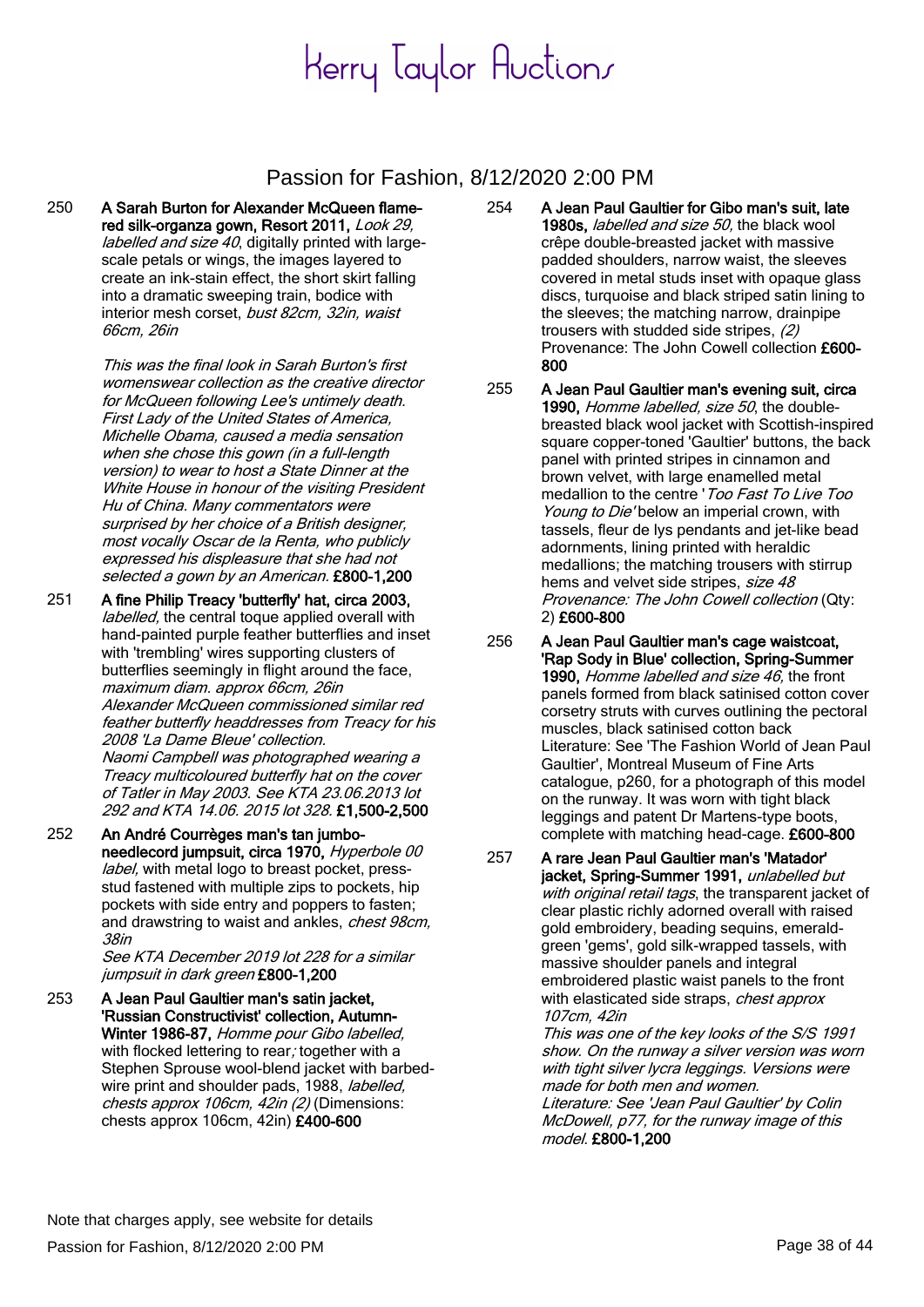### Passion for Fashion, 8/12/2020 2:00 PM

- 258 A rare Jean Paul Gaultier man's turquoise tartan kilt ensemble, Autumn-Winter 1994-95, green Junior Gaultier label, size 50, comprising double-breasted long jacket, with high-set angular lapels, padded shoulders, silver buttons; the matching short kilt with silver stud adornments and outsized safety-pin on chain to closure flap; with matching tapered trousers; together with a shot blue-terracotta bull's head weave satin shirt, Homme labelled, size 48 Literature: See 'Jean Paul Gaultier' by Colin McDowell, p.67, for an image of this model being worn on the catwalk £800-1,200
- 259 An early Alexander McQueen man's layered cashmere suit, 'Dante' collection, Autumn-Winter 1996-97, Italian manufacturer label with 'b.1969', size 50, comprising: tan cashmere jacket with wide, notched lapels; a black cashmere waistcoat of identical cut; tan cashmere trousers, size 48, chest approx 102cm, 40in, trouser waist 81cm, 32in Provenance: The John Cowell collection £800- 1,000
- 260 An Alexander McQueen man's coat, 'It's a Jungle Out There' collection, Autumn-Winter 1997-98, narrow white on black label, size 50, of black gabardine, the front skirt panel printed with a detail of archangel Michael from Hans Memling's 'The Last Judgement' (1467-71), chest 97cm, 38in; with matching short-sleeved cotton jersey shirt printed overall with the Memling angel detail

In an interview in 2004, McQueen said, '/ would love to buy a Memling but I don't think I could ever afford it'. In Memling's painting, Archangel Michael weighs souls to see who should be saved or damned. Provenance: The John Cowell collection (Qty: 2)

£1,500-2,500

261 An Alexander McQueen man's black cashmere coat, 'Joan' collection, Autumn-Winter 1998-99, Look 35, yellow on black narrow label, the front left hem embroidered with oriental lilies in garnet bugle beads, single button to fasten, lined in McQ damask, chest 107cm, 42in Provenance: The John Cowell collection £800- 1,200

- 262 An Alexander McQueen man's grey coat ensemble, 'Joan' collection, Autumn-Winter 1998-99, Look 36, white on black narrow label, size 48, of sleek polyamide, the single-breasted coat with two buttons, embroidered down the left side with oriental lilies, McQ damask lining, matching trousers, chest approx 102cm, 40in, trouser waist 81cm, 32in Provenance: The John Cowell collection £800- 1,000
- 263 A rare Dirk Bikkembergs man's futuristic nylon smock, Autumn-Winter 1999-2000, labelled, size M, with metal hoop collar etched with 'Dirk Bikkembergs 2000', overlaid with clear plastic The hoop collar is featured in variations throughout the catwalk show for this collection, with the final walk featuring each male model wearing a clear plastic version of this design. £300-500
- 264 A rare Martin Margiela 'Retrospective Doll' collection complete ensemble, Spring-Summer 1996, *blank labelled*, comprising: chunky knitted sleeveless top, additionally labelled in French and English ''Garment reproduced from a Doll's Wardrobe (Details and disproportions are reproduced in the enlargement)", worked in grey and black stocking-stitch stripes, with outsized press-stud to rear fastening, bust approx 86cm, 34in; a pair of heavy grey cotton drawstring trousers, identically labelled, with top-stitched patch pockets, giant press-stud fastening; a necklace formed from an outsized bath chain and an embossed metal dog tag embossed in English and French, 'Reproduction of an Identity Badge from a G.I. Doll (details and disproportions are reproduced in the enlargement)', the tag excluding chain, 21.5cm, 8 1/2in long; and a pair of grey painted black leather Tabi mules, size 36 (6) The identical model was donated by Vogue Paris Foundation for MARTIN MARGIELA EXHIBITION, Musée Palais Galliera, Paris, 2018. £10,000-12,000
- 265 A Martin Margiela 'Flat' leather jacket and metal hook, Spring-Summer 1998, plain white label, size 44, constructed from panels of leather which fold flat, resembling a traditional maker's pattern when hung, bust approx 86cm, 34in (2) A similar model is illustrated in the exhibition catalogue 'Martin Margiela, Collections Femme 1989-2009', Musée Galliera, 2018, p.80. A similar model is also illustrated in 'STREET', Maison Martin Margiela magazine, special edition, volumes 1&2, November 1999, (Dimensions: bust approx 86cm, 34in) £1,500- 2,500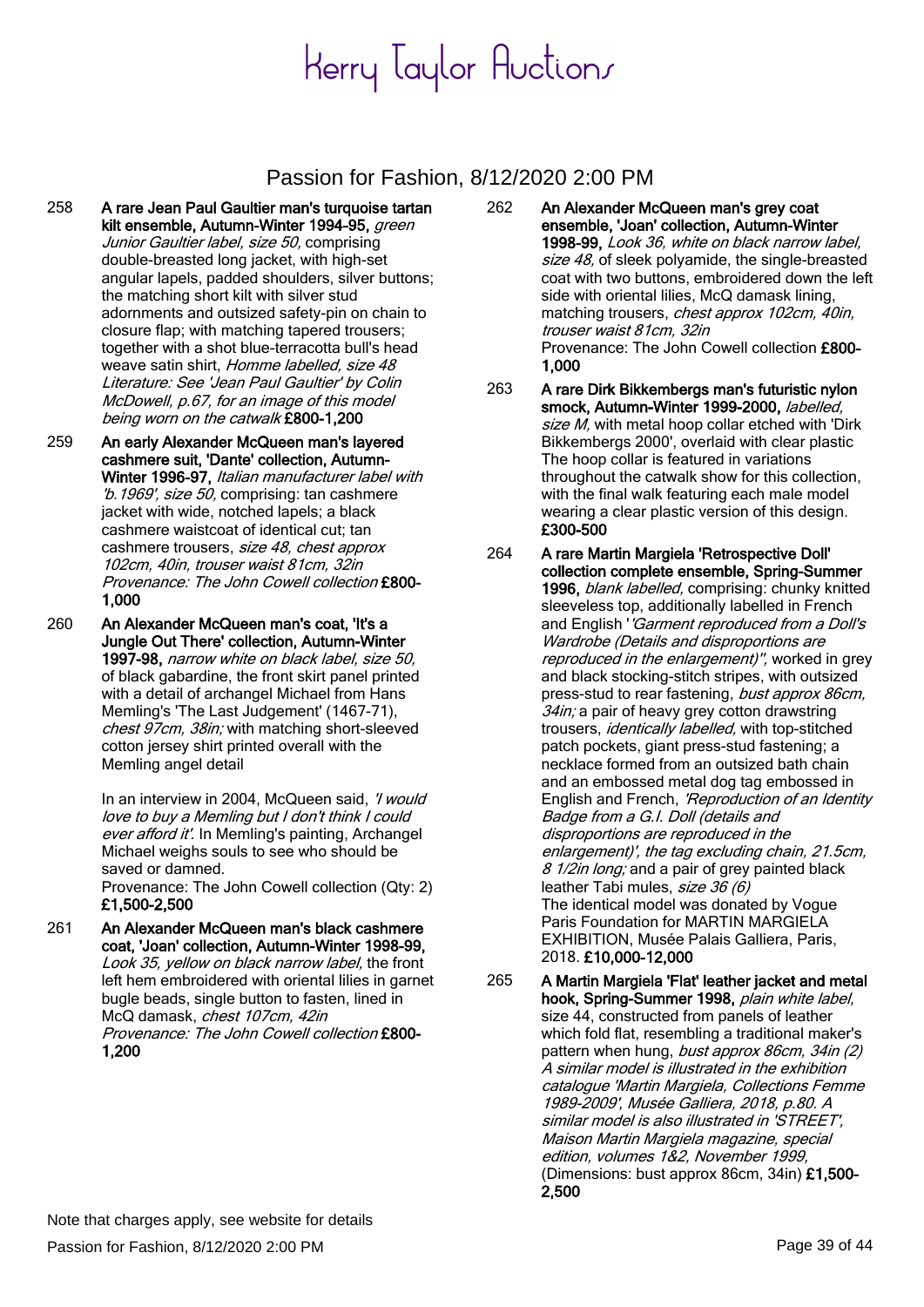### Passion for Fashion, 8/12/2020 2:00 PM

- 266 A Maison Martin Margiela black leather and tulle ensemble, Spring-Summer 2010, Look 32, blank label, size 38, the strapless leather bodice with internal black lycra 'body' underpinnings, worn over a combination trained black leather skirt/trousers, fastened to front and back of waist by large buckled straps, the zip fastened leggings fastening at the crotch by means of loops and button, the hem with attached heavy metal chain for use as finger loops, bust approx 81cm, 32in (2) £800-1,200
- 267 An Issey Miyake knitted wool cocoon coat, late 1970s-early 80s, brown on ivory woven label, worked in chunky plain knit with ribbed collar, pale grey stripes down one side, a pocket to right chest £400-600
- 268 A rare and early Rei Kawakubo/Comme des Garçons distressed-effect shirt-dress, probably Spring-Summer, 1983 ribbon label, of voluminous, rectangular shape, formed from pieced cotton patches with intentional holes, narrow arm slits, button-fronted This collection was sometimes derisively referred to in the press as 'The beggar look'. £800-1,200
- 269 An Issey Miyake navy wool cape/coat, 1983, shades of grey label, with concealed inner button to left neck, with button holes to left and right front capelet edges, and to right shoulder, allowing for the garment to be worn in a variety of ways, deep rectangular capelet collar conceals the sleeves, deep side pockets A similar cape is illustrated in 'Issey Miyake Bodyworks', p 118, worn by the Japanese nun Jakucho Setouchi. £350-500
- 270 An Issey Miyake rippled bark-effect asymmetric coat, Spring-Summer 1984, shades of grey label, of double-woven jute and cotton, inspired by kanpan (hard tack), formed from two diagonal panels, joined at the back, with points to each side hem, the ruched, gathered texture achieved by myriad running stitches on the inside layer

This coat is photographed in 'Issey Miyake & Miyake Design Studio, 1970-85', p5; and also '*Issey Miyake Photography'* by Irving Penn, 1988, p40. £500-700

- 271 An Issey Miyake tan mohair flecked coat, Autumn-Winter 1984, shades of grey label, of voluminous cut with batwing sleeves, long kimono-like lapels, low centre back V pleat, leather thong to fasten; together with a brown cotton Plantation labelled skirt (2) See 'Issey Miyake' by Taschen, p116. An identical coat is photographed being worn on the runway. £400-600
- 272 A Yohji Yamamoto black cutwork cotton kimono jacket, probably 1984-85, black on tan label, size M, with cutwork repeats of large-scale flower-heads £800-1,200
- 273 An Issey Miyake black and tan plaid cotton dress, Spring-Summer 1985, shades of grey label, with bold plaid stripes to front and back, patch pocket to right hip, floating panel to back of dress wraps around and ties at left hip See 'Issey Miyake' by Taschen, p 116. An identical coat is photographed being worn on the runway. £300-500
- 274 An Issey Miyake red bouclé wool 'cow' jacket, circa 1985, shades of grey label, of voluminous cut, the back panel knitted with a piebald horse, with patch pockets to side hems £400-600
- 275 An Issey Miyake blue and black ikat cotton dress, Spring-Summer 1986, shades of grey label, size M, formed from Indian ikat-woven cotton, the front hem folded back with buckles to the back, optional leg holes to the hem sides, the rear waist with belt straps £350-500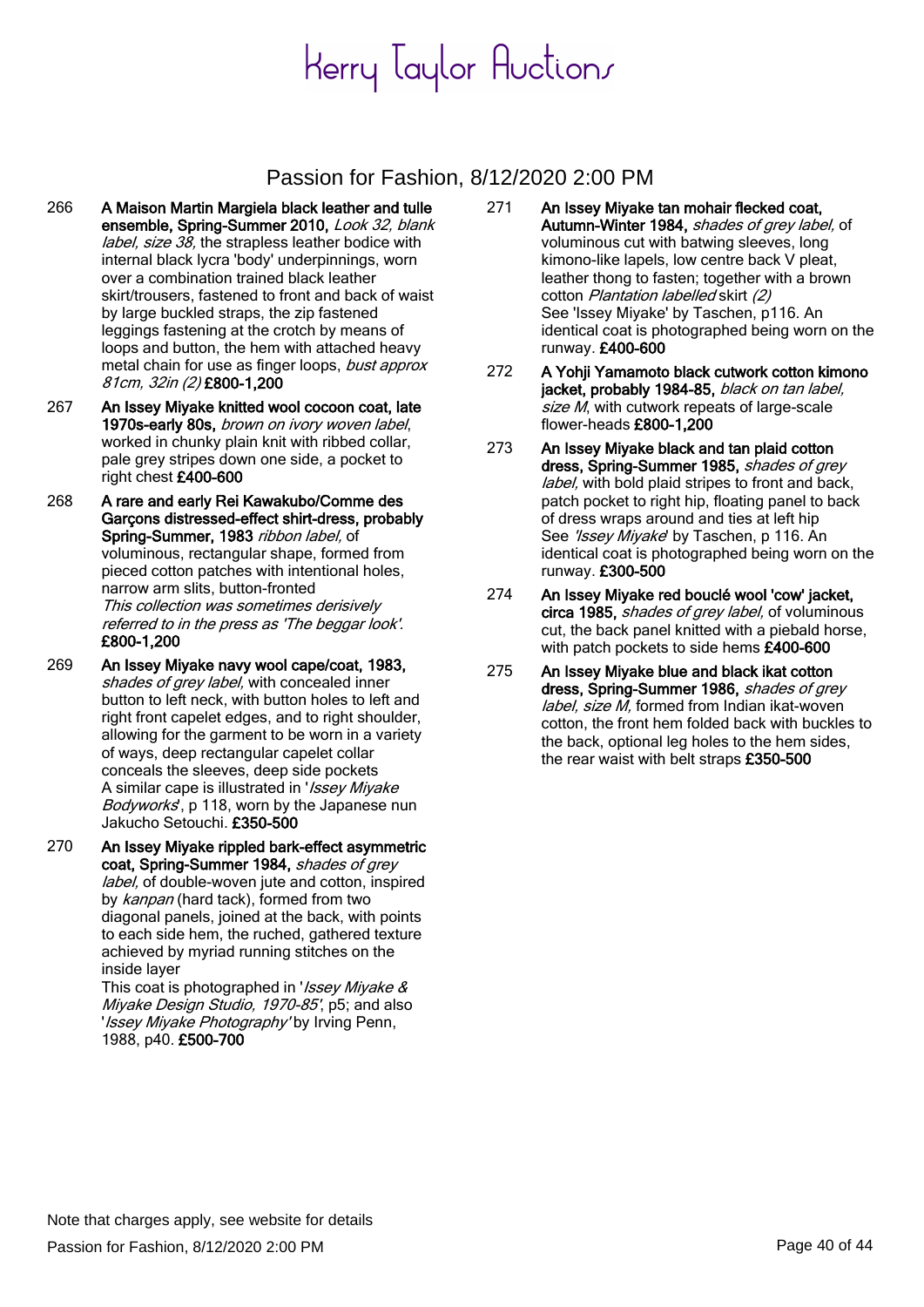### Passion for Fashion, 8/12/2020 2:00 PM

276 A rare Kansai Yamamoto man's 'Dragon' tailcoat, 1986, labelled, of black wool with satin collar, silk and sequinned dragon appliqué front and back, chest 92cm, 36in. The traditional European formal tailcoat shape is combined with the bold colours and strong graphics redolent of Japanese Noh theatre iconography. The twinkling pink sequins are a nod to Kansai's Glam Rock period of the 1970s when he rose to fame making stage costumes for David Bowie. We believe that very few of these tailcoats were made. The actor Whoopi Goldberg wore an identical example on the cover of People Magazine, March 10, 1986.

> Exhibited: This jacket was included in 'Wardrobe: Innovation, Revolution and Whimsy in Contemporary Japanese Fashion', Harnett Museum of Art, University of Richmond, Richmond, Virginia, USA, October 2017-January 2018.

Literature: It is photographed in colour in 'Adoption, Adaption, and Innovation: the Cultural and Aesthetic Transformations of Fashion in Modern Japan' and also in 'Since Meiji: Perspectives on the Japanese Visual Arts 1868-2000' (edited by J. Thomas Rimer, University of Hawaii Press, 2012). £600-800

277 A good and rare Yohji Yamamoto black wool cap, Autumn-Winter 1986-87, labelled, with exaggerated brim, circumference approx 53cm, 21in; together with a Jean Paul Gaultier example of woven orange straw with yellow plastic visor, 1980s-early 90s, Femme labelled, circumference 55cm, 21.5in (2)

> The Yohii example appears to be identical to the one used in Nick Knight's iconic 'bustle coat' image, shot in silhouette in 1986. Identical caps were worn by models during the opening sequence for the collection, shown with black stockinette hair-covers, wrapped under the chin £300-500

278 An Issey Miyake woven leather and fur jacket, probably late 1980s, *spike label*, woven in black and grey leather interspersed with mink fur strips in shades of brown, fringes to sleeves and front closure and vertically down centre-back, two pockets to interior £300-500

- 279 An Issey Miyake ensemble, comprising: greengrey nylon crêpe coat, Spring-Summer 1991, with optional zipped hood/capelet, diagonal zipped front pockets, size M; together with a grey crêpe dress with zips for armholes, the torso sides outlined with faggotted-effect lines, the rear shoulder area can be raised and worn as a hood with head-shaped zippered panel which can be worn to frame the face or partially zipped burka-style to expose just the eyes (2) £600-1,000
- 280 An Issey Miyake fantasy-print dress and coat, circa 1995, *labelled*, the bias-cut stockinette and jersey dress printed with naked anime figures in space helmets in an imaginary landscape; matching puffa-coat with hood, bright yellow lining, bust approx 86cm, 34in (2) £500-900
- 281 A fine Yohii Yamamoto 'Bustle' ensemble, Autumn-Winter 1995-1996, *labelled*, the multilayered outfit comprising: black wool 19thcentury inspired jacket with raised grey mohair flecks, stiffened with foam and mesh lining, with open underarm and under-sleeve seams; keyhole opening to the lower back, the pleated basque forming a buttoned drape to the rear; the knitted ribbed polo-neck sweater dress with the draped synthetic taffeta skirt loosely attached at the front waist; a padded satin petticoat with stiffened crinoline flounce to hem, hip slits; a finer black tulle over-petticoat with flounce to hem; and a black crêpe-covered hat with deep brim, looped and stiffened ribbon band to the back (5) £4,000-6,000
- 282 A fine Rei Kawakubo/Comme des Garçons 'Body Meets Dress' or 'Bump' collection ensemble, Spring-Summer 1997, ribbon labels, comprising: red wool sleeveless twin-set, the 'sweater' with integral back bumps, both with button fastenings; a stretch nylon red and white gingham checked over-bodice; a matching stretch gingham skirt in beige check with irregular, undulating seams creating contours, dipping rear hem; and a pair of white leather pumps with ankle ties and ballet-pointe blunt edged toes (6)

It is rare to find garments from this collection with such extreme, exaggerated 'bumps' complete with integral original pillows. The outer gingham layers are similar to look 6 on the runway. £10,000-20,000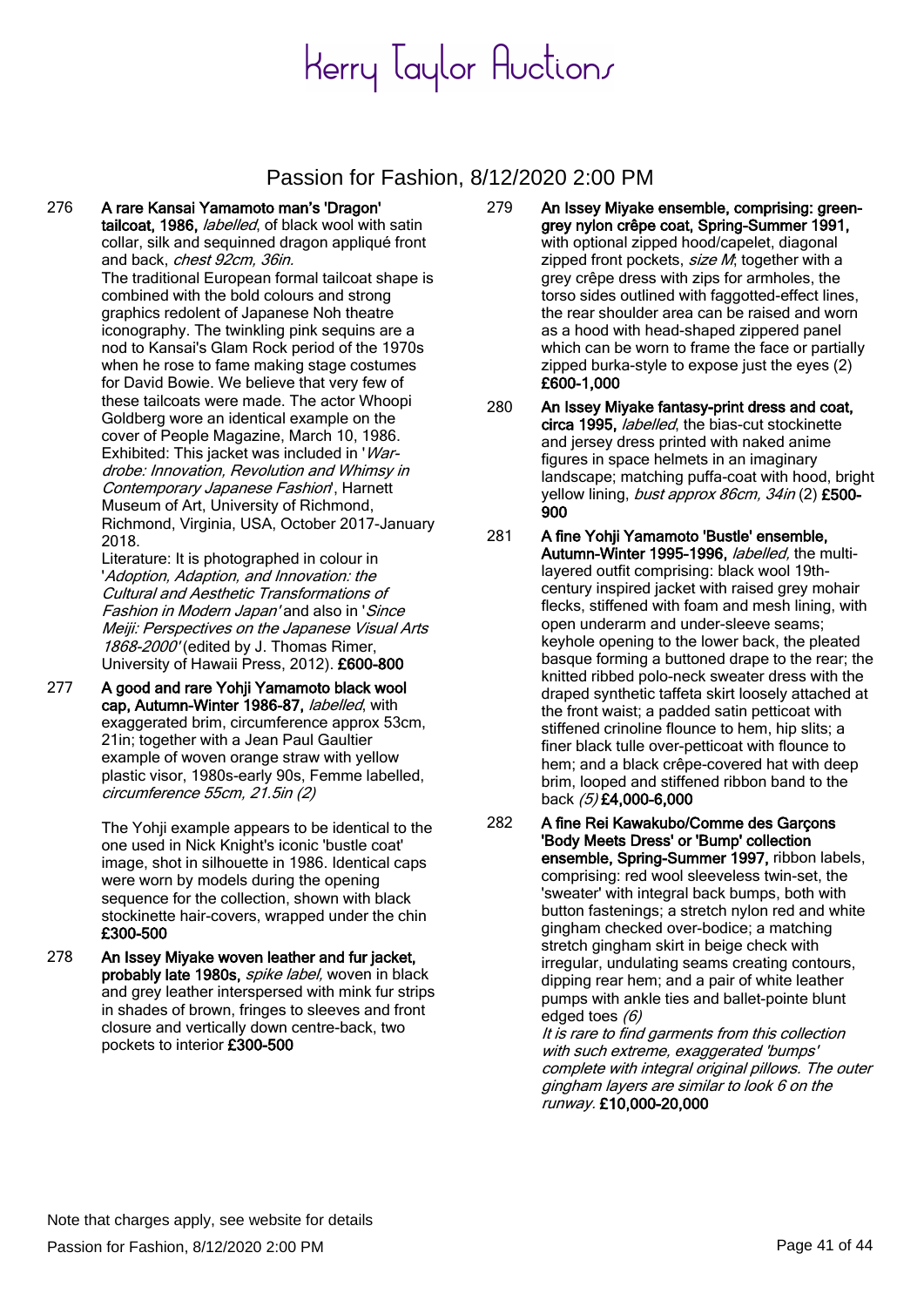### Passion for Fashion, 8/12/2020 2:00 PM

- 283 An Issey Miyake Guest Artists Series No 2 dress by Nobuyoshi Araki, 1997, labelled and size F, of white pleated polyester printed with a photograph of a nude woman, bust approx 86- 92cm, 34-36in; together with original pamphlet and handwritten letter from the Brook Street London store (qty) £800-1,200
- 284 An Issey Miyake Guest Artists Series No 3 pleated polyester dress, the design by Tim Hawkinson, 1998, Pleats Please label, size F, printed to the front with a black trellis enclosing a stylised nude male figure in shades of grey, the back with insert of silver lamé pleats from neck to hem £1,500-2,500
- 285 An Issey Miyake/Cai Guo-Qiang Guest Artists Series 4 'Dragon or Rainbow Serpent' dress, 1998, labelled and size 3, of tightly-pleated polyester, the front printed with coiling dragonlike gunpowder trail, a facsimile of the original artwork, with remains of original Issey Miyake shop tag giving details of the artist in English and Japanese, bust approx 92cm, 36in

This important Chinese artist produces these prints/designs by means of detonating gunpowder charges on paper which leaves a residue of scorch marks and ash, reminiscent of traditional Chinese calligraphic ink drawings. The undulating lines are suggestive of serpents, Chinese dragons or snaking river paths. An identical dress was included in the following exhibitions: Breaking the Mode: Contemporary Fashion from the Permanent Collection, Florence, ITA, Palazzo Strozzi, October 12, 2007-January 20, 2008, Los Angeles, CA, Los Angeles County Museum of Art, September 17, 2006-January 7, 2007, Indianapolis, IN, Indianapolis Museum of Art, March 16, 2008- June 1, 2008

Literature: Cai Guo-Qiang: 'I Want to Believe', Guggenheim Museum, New York, 2008, colour illustration, p167. £2,000-3,000

286 A Rei Kawakubo/Comme des Garçons printed numeral ensemble 'Ethnic Couture' collection, Spring-Summer, 2002, *labelled*, comprising: cream cotton jumpsuit printed overall with brilliant white numeral repeats, size M; the matching jacket with black numerals, drawstring to neck,  $size S$ ; together with a length of matching numeral print fabric; and a Covid mask and visor recently made from the fabric  $(5)$  £700 -1,000

- 287 An Issey Miyake pleated Hellenic or Madame Grès-style 'goddess' gown, 2003, labelled and size 3, the black cotton jersey under-dress overlaid with multi-coloured pleated polyester panels which cascade down the back skirt, hooks to the front bodice for criss-cross lacing, bust approx 86-92cm, 34-36in Provenance: the Sandy Schreier collection £3,500-5,000
- 288 An Issey Miyake all-in-one jumpsuit, Spring-Summer 2004, Look 67, sample label, of rosepink cotton with white laces, zip fronted with integral converse trainers, the white laced bands following the curves of the shoulders and running down the front of each leg, bust 86cm, 34in, waist 61cm, 24in, shoe length 28cm, 11in £600-1,000
- 289 A fine and rare Issey Miyake/Naoki Takizawa black pleated polyester 'monster' bodysuit, Autumn-Winter 2005-06, Fête labelled and size 2, the integral head-shaped hood with metal hoops to each 'pierced' ear, curved skirt with red appliquéd shoe sections to the lower corners, the sleeves with integral hands and red appliquéd fingertips, original retail tag attached with price of ¥189,000 £2,000-3,000
- 290 A good Yohji Yamamoto 'Cage' bodice, Autumn/Winter 2006-07, *labelled and size 1*, the polyester crêpe sleeveless blouse with partially detachable collar, zipper to rear and integral waistband, the front with attached crêpe covered corset-like struts, self-ties to rear, (Dimensions: bust approx 86cm, 34in) £800-1,200
- 291 A Rei Kawakubo/Comme des Garcons black jersey 'Curiosity' collection dress, Autumn-Winter 2007-08, ribbon label, size L, the A-line shift dress with padded gloved hands to each shoulder, bust approx 86cm, 34in; together with a Stephen Jones for Comme des Garçons Homme Plus black felted wool baseball cap with wired bunny ears,  $size S$  (2) £1,000-1,500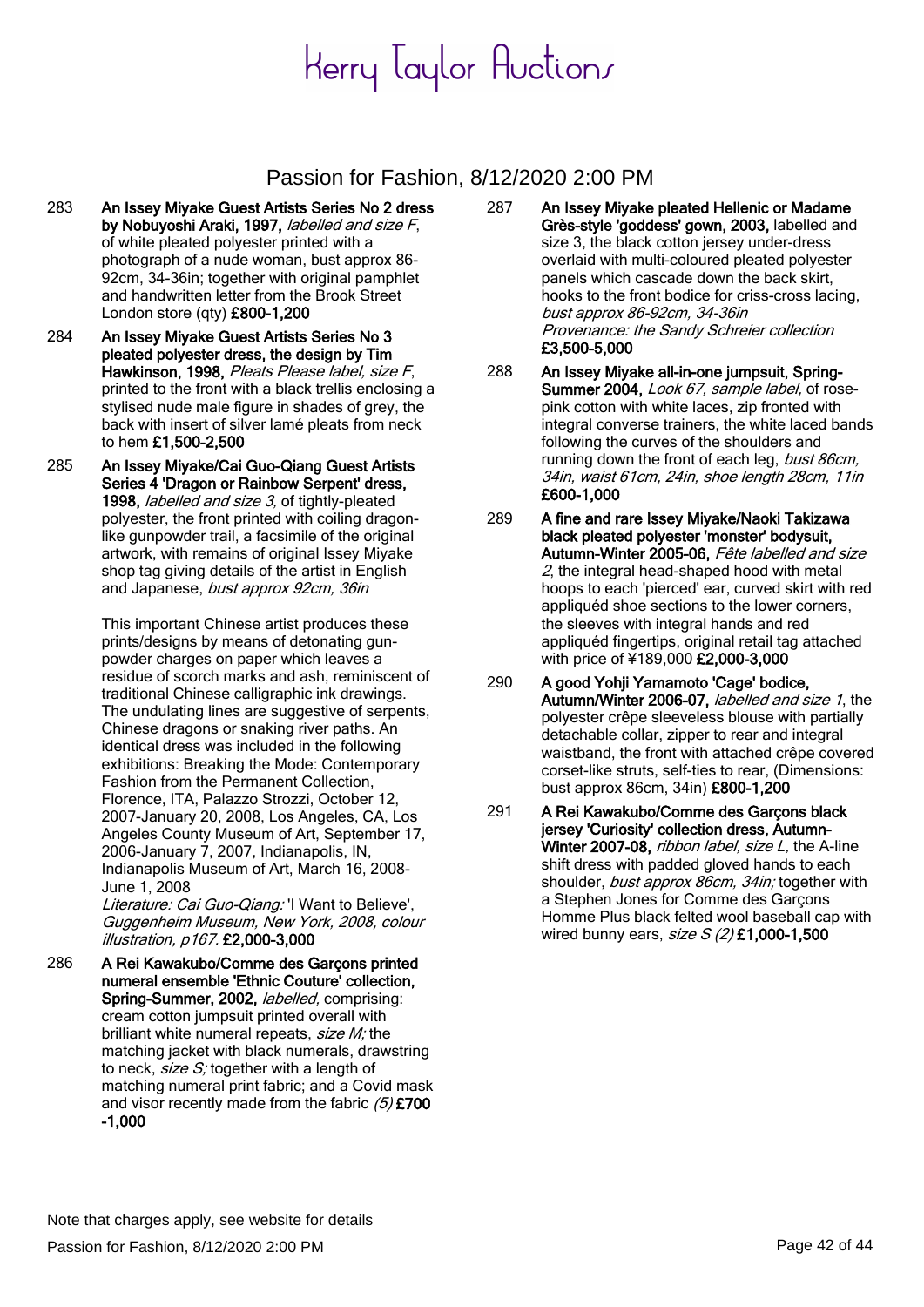#### Passion for Fashion, 8/12/2020 2:00 PM

292 A Junya Watanabe/Comme des Garçons 'puffer' evening coat, 'Feathers & Air' collection,

Autumn-Winter 2009-10, Look 42, labelled and size M, of black nylon taffeta with polyester padding and chunky gilt metal Chanel-esque chains, with hood, curved sleeves, the chains forming a frogging-like closure to the front chest In his 'Feather & Air' collection Watanabe took the ubiquitous, functional puffer jacket and transformed it into romantic contemporary garments including Poiret-esque cocoon coats, full-length evening gowns, capes, pea coats and peplum jackets.

Exhibited: 'Future Beaty' 30 Years of Japanese Fashion, Barbican Centre 2010. A photograph of this garment is reproduced in the accompanying catalogue on p 60. It states,

'Despite functional overtones, the dramatic and romantic form of this coat makes it appear to be from a bygone era. Watanabe's skilful play with the light-reflecting surfaces peculiar to synthetic fabrics confirms the garment as current and modern, however. When the collection was presented on the catwalk, the models emerged from the shadows, flashes of gold chain and one stark white blouse providing the only moments of disruption to the black on black collection.' Images of this coat also appeared in Italian Vogue, October 2009, with a reproduction of a scrapbook by Lele Acquarone.

Sarah Mower writing for Vogue described the collection,

'Leave it to Junya Watanabe to take a generic utility garment—in this case, a chill-blocking down jacket—and elevate it to an incredible level of romantic imagination. "Feathers and air" were in his mind when he began work with the tubular components of a puffer and then started treating it to myriad turns of construction that lifted it far away from its casual origins.' £2,000-3,000

293 A Rei Kawakubo/Comme des Garçons '2D' or 'Flat' collection jacket, Autumn-Winter 2012-13, woven label and size S, of boiled felted wool printed with turquoise daisies on a scarlet ground, lined in ivory calico with stitched-down collar and tape ties

> An identical piece was photographed by Sarah Moon, which was included in the Fashion Museum Antwerp exhibition, "Game Changers: Reinventing the 20th Century Silhouette" £600- 1,000

294 A pair of Rei Kawakubo/Comme des Garçons 'Mexican Guarachero' boots, Spring-Summer 2015, the insoles stamped with 'Homme plus', with elasticated sides, stirrup pulls front and back, extreme curling toes, 93cm, 36 1/2in long £400-600

295 A Lady Gaga-worn 'Red Bleeding' look, comprising red latex skirt by Karina Akopyan and Carapace patent leather bullet bra, 2017, unlabelled, worn by Gaga for her '911' music video, 2020, the bra with extreme pointed cups with circular top-stitched detailing, brass buckle fastenings to rear, lined in gold leather; the skirt formed from draped latex, folding up and back on itself, gathering into pleats at each front hip, the waistband with press-stud fastenings to rear, bust approx 86cm, 34in, waist approx 61cm, 24in (2)

This is one of two one-off ensembles designed by multi-disciplinary artist Karina Akopyan selected by Lady Gaga to feature in the music video for '911', the third single from her sixth studio album 'Chromatica', released on the 25th September 2020. Her design team initially requested four looks for this project, selecting the bra and skirt from two different existing ensembles from the artist and combining them to create the 'Red Bleeding' look for the video, which was worn with a headpiece by It-Spain. The latex skirt is an original creation designed by Akopyan in 2017 to complete the look for 'Red Priestess', which also included a moulded leather breastplate with a shoulder piece and a red Orthodox priest inspired hat. The bra is by London-based luxury leather fetish-wear brand Carapace and was initially acquired by Akopyan in 2016 to form part of the original 'White and Red Devil' look, as part of her body of work entitled called 'Cossacks writing a mocking letter to the Turkish Sultan'. Watch video clip here.

Video stills shown from '911' by Lady Gaga, directed by Tarsem Singh: watch here £3,000-5,000

296 A Lady Gaga-worn 'Floral Alien' leather ensemble by Karina Akopyan, 2017, unlabelled, worn by Gaga for her '911' music video, 2020; of hand-painted leather appliquéd with brightlycoloured embroidered flowers, comprising nine individual pieces which lace together to form a full fetish-body-suit, the Kokoshnik-inspired headpiece with moulded face and wire mesh insertions to eyes, the 'heel-less' shoes with extreme 4.5in platforms, approx UK size 6, bust approx 87-92cm, 34-36in (9) This is one of two one-off ensembles designed